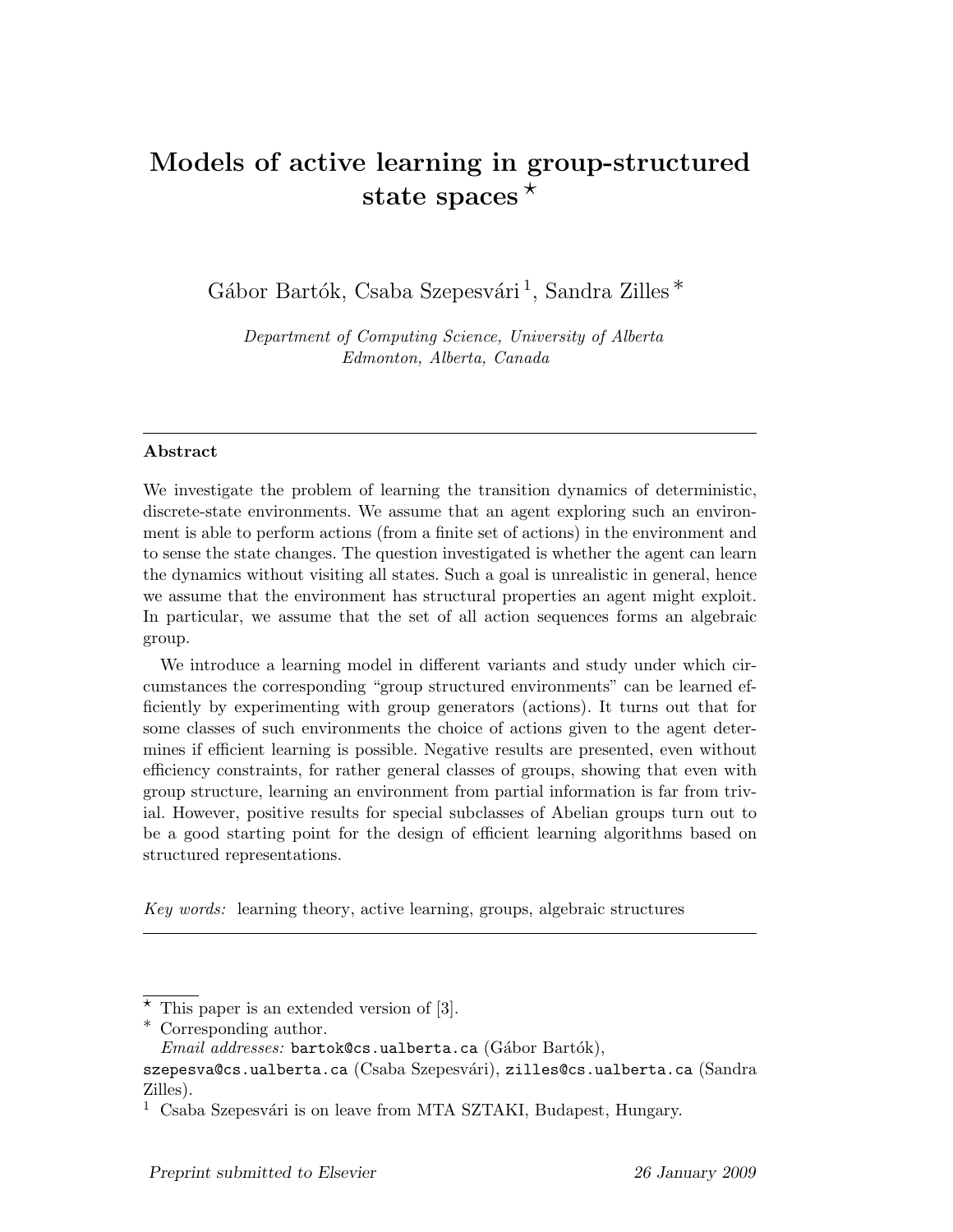## 1 Introduction

Consider an agent that takes actions in its environment and receives sensations about the state of the environment in response. The goal of the agent is to learn to predict the effect of the actions on the environment. In particular, we are interested in scenarios in which the agent is able to learn this without visiting all states. This is an important problem since most environments have a very large (if not infinite) number of states and thus it would be unrealistic to assume that the agent can visit all of them.

It is known that when the sensations  $(i.e.,$  the representations of states) are vectors, predictive models can be learned efficiently even for stochastic environments provided that the environments' dynamics can be represented as a Bayes net in the form of a bounded depth decision tree, see Strehl, Diuk and Littman [15]. However, it is not always evident how to construct such a vectorbased factored state representation given the "raw" sensory inputs. Factored representations often involve high-level concepts, such as objects, while the sensory inputs are low-level, such as pixels of an image.

Hence, a natural question to ask is how to deal with the case in which such a high-level representation is not given. For example, the agent might receive the state information in a completely unstructured form, such as in terms of names (IDs) of states that allow the agent only to distinguish two different states from each other, but not to distinguish any of their features from each other. Do there exist learning algorithms that can learn the dynamics of the environment efficiently, *i.e.*, by exploring only a small fraction of the state space? If efficient learning despite such a flat representation is possible then one does not need to worry about providing the learning agents with the "right" state representation, while in the opposite case one must be careful not to choose a representation that cannot be readily constructed given the "raw" sensations of the agent.

At first sight, efficient learning given an arbitrary state representation seems impossible. In fact, this is impossible in the conventional model when an agent is considered to have learned its environment if it is able to predict its future sensations given any (hypothetical) action sequence, cf. Rivest and Schapire [12] and Littman, Sutton and Singh [10]. Indeed, if the sensations of the agent are state names then the agent has no way of telling what state number will be sensed next when taking an action in a state that has not been visited beforehand.

Luckily, the agent being successful at predicting the "names" of states is just one way to characterize if an agent has learnt the dynamics of the environment. Another success criterion is that the agent is able to tell, for any two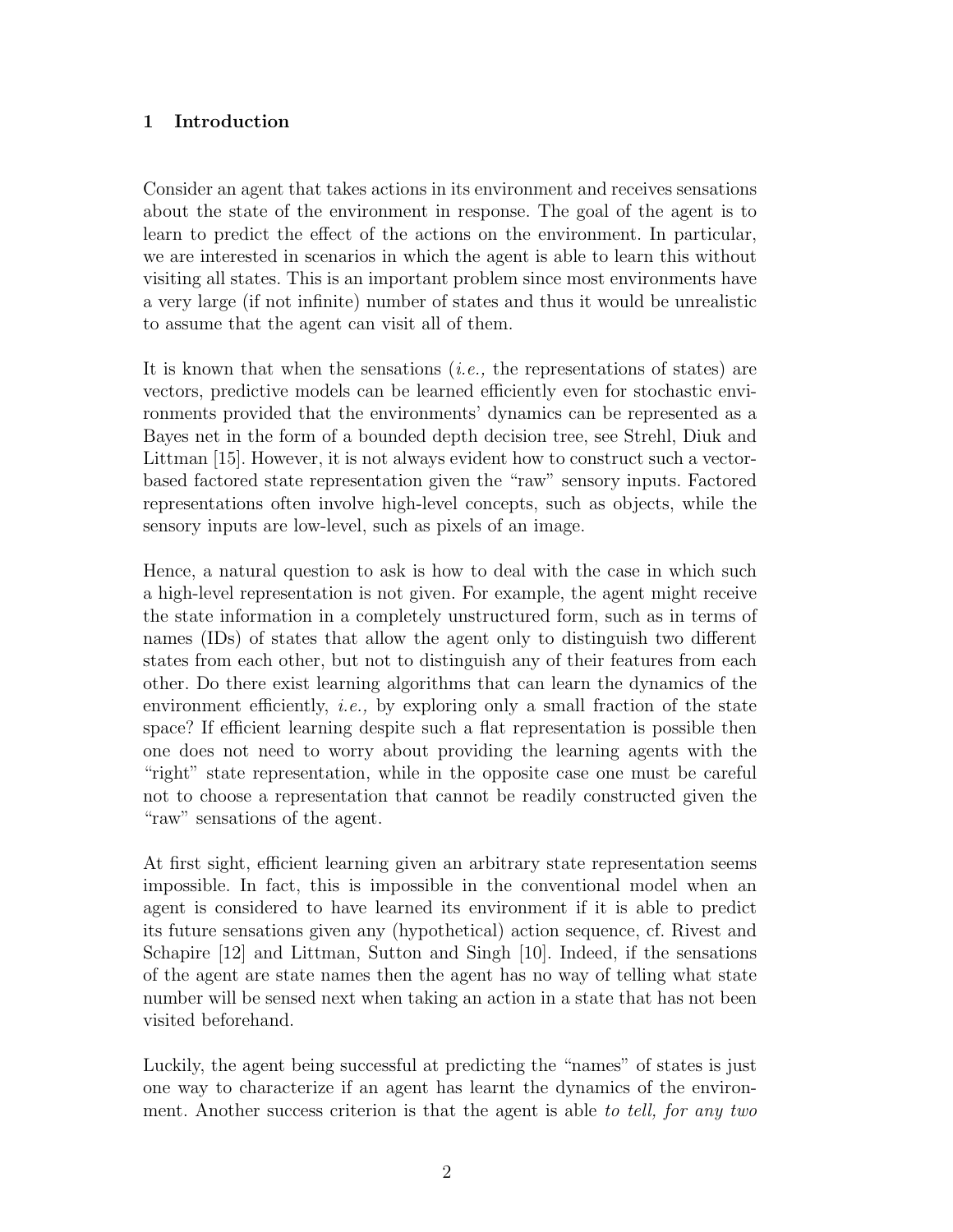action sequences, whether they lead to the same state given that they have been applied in the same, arbitrary initial state. If this is the case then the agent can relate the effect of any action sequence to that of other action sequences and thus can create a conceptual map of its environment. Indeed, disregarding computational issues, an agent successful according to this criterion can perform planning tasks such as navigating on the shortest path to a previously visited state or even to an unvisited state if this state is "named" by specifying a sequence of actions that lead to it.

In this paper we will use this new success criterion and assume that the sensations are unique identifiers assigned to the states. This assumption is equivalent to restricting the information an agent gets about to states in a way that no other relation between them than equality can be decided. Since efficient learning in the general case is still impossible, even with the new success criterion, we will make some additional strong assumptions about the environments.

In particular, we will assume that the possible environments obey a group structure. Such environments are characterized by two properties:  $(i)$  actions are reversible and  $(ii)$  if two action sequences lead to the same state from some initial state then they always do so, no matter what the initial state is  $(i.e.,$ we can think of these action sequences as being equivalent). This leads to a group-based description of the environments, where the elements of the group are the equivalence classes of the action sequences. Note that Assumption  $(ii)$ allows the agent to reason about the effect of actions in states that it has never visited and thus to learn the environment without visiting all the states.

Although limiting our attention to group-structured environments seems like a strong restriction, we will see that learning is still non-trivial. Moreover, in our opinion the group structure is a good starting point because some important environments can be well approximated by group-structured environments. For example, if some physical constraints are disregarded, multi-link robot manipulators can be thought of as working in a state space obeying a multidimensional toroid structure, a specific group structure.

Other examples are permutation games, such as Rubik's cube (Korf [9]), the Topspin Puzzle or the Pancake Puzzle (Holte, Grajkowski and Tanner [7]), to name just a few.

Working in this framework we introduce notions of efficient learning, finite learning and learning in the limit. For efficient learning we require the agent to identify the environment by experimenting with a polynomial number of actions as a function of the logarithm of the size of the environment and the orders of the given "basic" actions. <sup>2</sup> We then prove the following results: If

 $\overline{2}$  The order of an action is the minimal number of times it has to be applied in any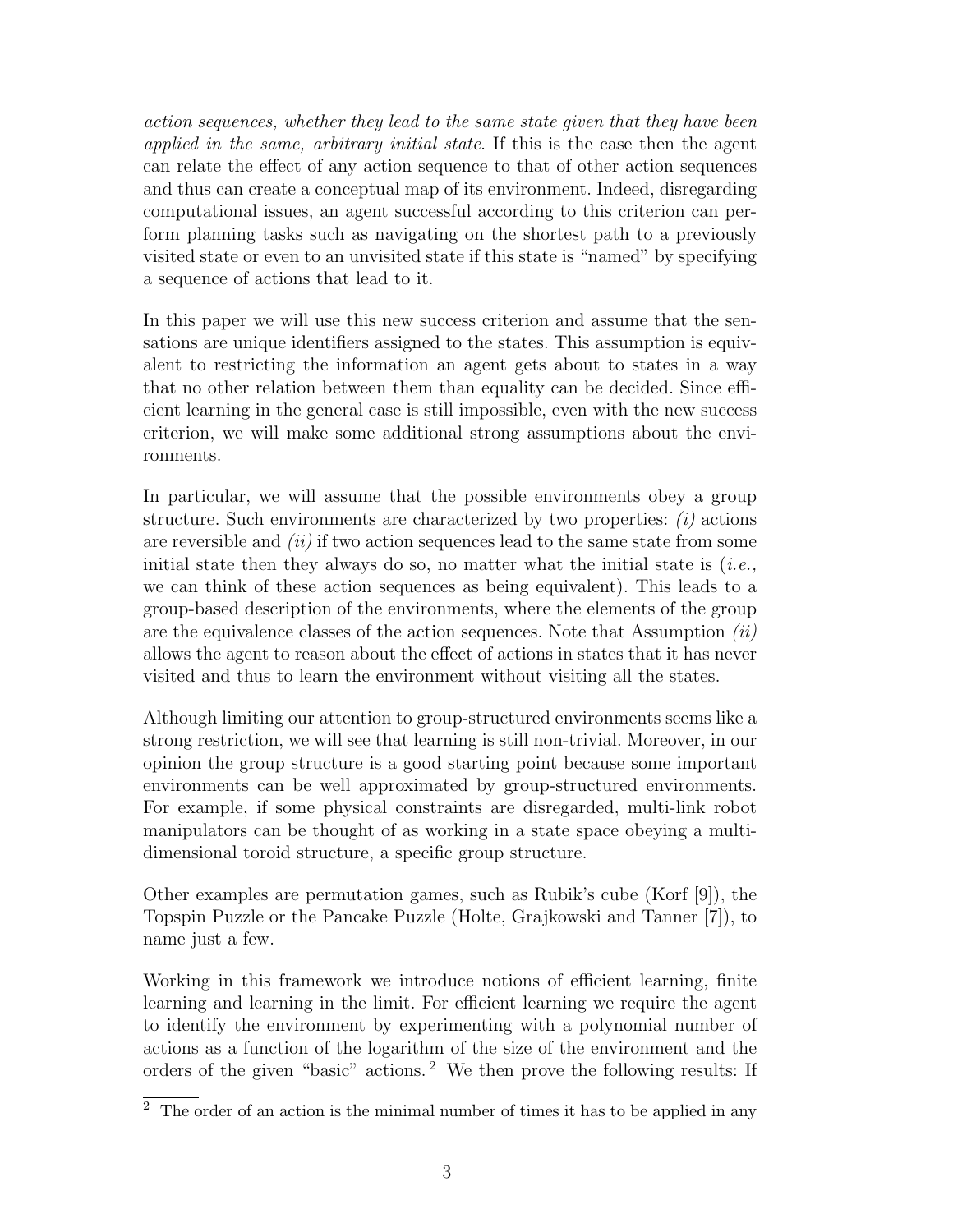the class of environments is not restricted any further, then even learning in the limit is impossible (Theorem 17). Excluding infinite groups, finite learning becomes possible, though efficient learning is still impossible (Theorem 18). We show an example when efficient learning is possible in some class of environments, while for essentially the same class, just generated by a different set of basic actions, efficient learning is not possible (Corollary 19, Proposition 20). Here the change between the two classes of environments lies in the "complexity" (order) of the basic actions given to the agent.

Furthermore, we consider environments where the actions commute (such as in the case of an idealized multi-link robot in 2D when the actions actuate different joints) and the actions are the generators of the cyclic groups in the primary decomposition of the underlying group. We show that finite learning is impossible unless the environments are restricted to be finite in which case efficient learning becomes possible (cf. Theorems 22 and 23).

We also consider the problem of incremental learning of a semi-direct product construction (Section 5)—a way of modeling the case that an agent already knows its group environment, but then a new action is introduced, the effect of which needs to be learned by the agent. Finally, in Section 6 we show positive results for 3 specific one-player game environments, two of which are known as the Hungarian rings puzzle and the Topspin puzzle.

The closest to our results is the work of Rivest and Schapire [12], who investigate the problem of learning the dynamics of an environment represented by a finite automaton. (For extensions of their results to stochastic environments see Jaeger [8] and Littman et al. [10].) Rivest and Schapire assume that the agent's sensations have the form of a binary vector. They assume that the environments can be represented by a permutation automaton (*i.e.*, all actions are reversible and the number of states is finite). According to their definition an environment is learned when the agent can predict future sensations for an arbitrary sequence of actions given its current state. They give a randomized algorithm that learns every strongly connected, reduced permutation automaton (with high probability) in time that is polynomial in the "diversity" associated with the environment. The diversity is the number of equivalence classes of tests in the environment. A test consists of an actionsequence,  $a$ , and an index,  $i$ , of a bit in the sensation vector. The outcome of test  $(a, i)$  in a given state s equals the value of the *i*th bit of the sensation vector observed after executing the sequence a from s. Two tests are equivalent if they have the same outcomes independent of the start state. An automaton is called reduced if any two states can be distinguished by some tests and

state s in order to get back to the state s. In our learning model, since the agent needs to learn at least the effect of the basic actions, the order of actions can be considered as a measure of "complexity" of actions.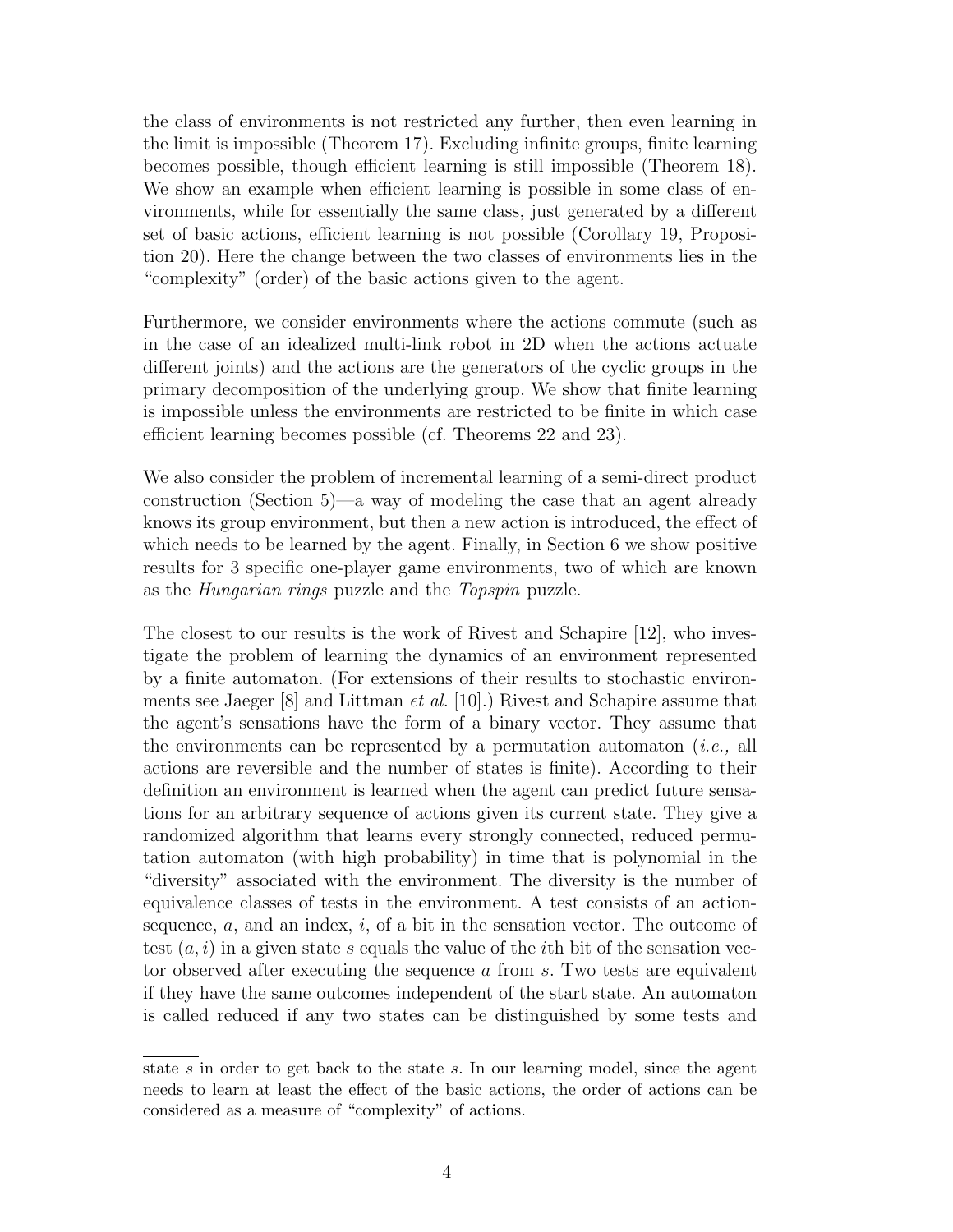it is strongly connected if any two states are accessible from each other by executing some sequence of actions.

The diversity *d* of a reduced environment is (tightly) bounded between  $log_2(n)$ and  $2^n$ , where *n* is the number of states of the environment, see Rivest and Schapire [12]. The diversity depends to a large extent on how the sensations are chosen.

Our framework corresponds to the case when the sensations have a one-to-one correspondence with the states. Thus the diversity of the resulting environment is  $n$  (strictly speaking, in order to define the diversity with state-valued sensations one needs to extend the definition of diversity to the case when the components of the sensation vector can take values in arbitrary sets). Hence, our targets can be viewed as being largely complementary: While Rivest and Schapire target learning efficiently when the representation is well-chosen in the sense that the diversity of the environment is small, our goal is to analyze when learning in logarithmic time is possible without this assumption.

The reader should note that our model of efficient learning of environments requires the agent to be active, i.e., to carefully select which action to take in every step, depending on the outcome of previous actions. In case the actions were chosen arbitrarily, there would in general be no chance to learn the environment with a "small" number of experiments. There is a broad literature on active machine learning in general; here we would like to direct the reader to the specific literature on active learning of finite state machines. Equivalence queries and membership queries were used by Angluin [1] in her L <sup>∗</sup> algorithm for learning finite state automata. Equivalence queries allow a learner to propose an automaton A to an oracle, which in turn provides a counterexample for the target automaton  $A_T$ , *i.e.*, a word either accepted by A and not by  $A_T$  or accepted by  $A_T$  and not by A. Such queries have nothing in common with the experiments the agents in our model can perform. Membership queries though are similar to experiments in our model. In Angluin's model the learner can select a word and receives information about whether or not the word is accepted by the target automaton. This is similar to performing a sequence of actions in our model and experiencing whether or not this action sequence brings the agent back to the state it started in.

Note that in Angluin's model the learner can "reset" the automaton, *i.e.*, every membership query concerns a word processed from the start state, whereas in our model the agent is moving in the state space while taking actions and thus a "reset" is not allowed.

We are not aware of any research on our setting of group learning. Related work concerning groups and learning has a focus completely different from that of the framework we introduce here, see,  $e.g.,$  models of learning alge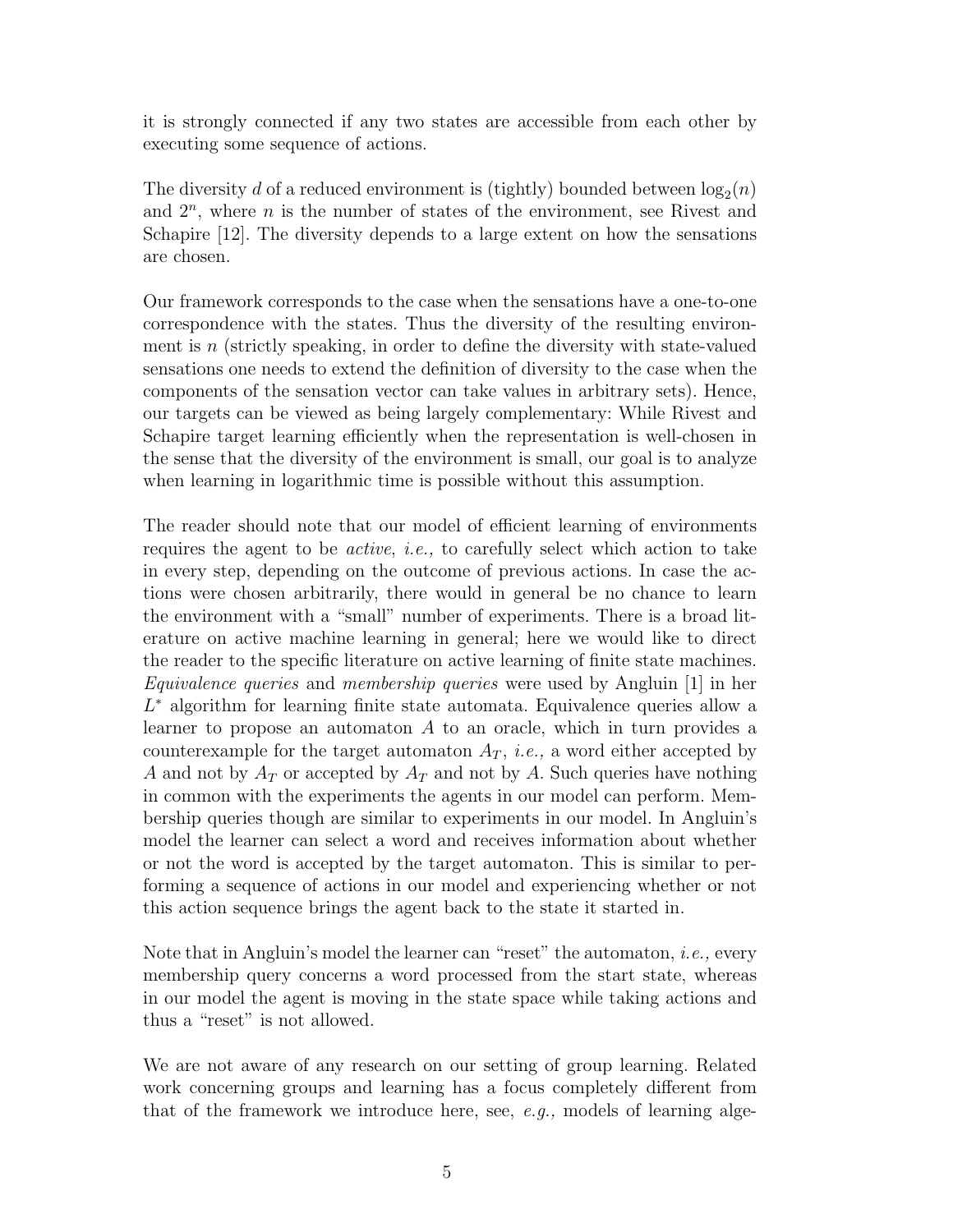braic structures from positive data as studied by Stephan and Ventsov [14]. Vinodchandran [16] and Babai and Szemerédi [2] analyze black-box groups objects different from those in our group environment setting.

The rest of the paper is organized as follows: In Section 2 we present the basic notations and terms needed in the paper. In Section 3 our new model of learning is introduced. In Sections 4 and 5 we present negative and positive results in this model. In Section 6 we illustrate our results with simple oneplayer games.

## 2 Preliminaries

In this section we introduce the basic notions used throughout the paper. We assume the reader to be familiar with a few basic group theoretic notions; those used without any further explanation are taken from Rothman's textbook [13].

N denotes the set of all natural numbers (including 0),  $\mathbb Z$  the set of all integers, and C the set of all complex numbers.

Let  $\mathcal{G} = (S_{\mathcal{G}}, \circ_{\mathcal{G}})$  be a group, where  $S_{\mathcal{G}}$  is the domain of  $\mathcal{G}$  and  $\circ_{\mathcal{G}}$  the group operation. We always use  $\lambda_{\mathcal{G}}$  to denote the neutral element in  $\mathcal{G}$ , but drop the subscript G in  $\lambda_{\mathcal{G}}$ , in  $S_{\mathcal{G}}$ , and in  $\circ_{\mathcal{G}}$  if the underlying group is clear from the context. We also identify  $S_g$  with G in case it is unambiguous. If  $A \subseteq S_g$  is any subset of  $S_G$  then by  $A^*$  we denote the set  $\{(a_1, \ldots, a_m) : m \in \mathbb{N}\}\$  of all finite sequences of elements in  $A$ , including the empty sequence. The elements of  $A^*$  are also referred to as *words*. With every sequence  $w = (a_1, \ldots, a_m)$  we associate a group element  $\mathcal{G}(w) \in S_{\mathcal{G}}$ , namely

$$
\mathcal{G}(w) = \begin{cases} \lambda_{\mathcal{G}} \,, & \text{if } m = 0 \,, \\ a_1 \circ_{\mathcal{G}} (a_2 \circ_{\mathcal{G}} (\ldots \circ_{\mathcal{G}} (a_{m-1} \circ_{\mathcal{G}} a_m) \ldots)) \,, & \text{if } m > 0 \,. \end{cases}
$$

From now on we will omit the symbol for group operations, wherever it is clear from the context, e.g., for two elements  $a, b \in S$  we write ab rather than  $a \circ_{\mathcal{G}} b$ .

For a set  $A \subseteq S_{\mathcal{G}}$ , let  $\langle A \rangle_{\mathcal{G}} = {\{\mathcal{G}(w) : w \in (A \cup \{a^{-1} : a \in A\})^*\}}$  be the subset of  $S_{\mathcal{G}}$  whose elements are obtained as a product of elements of A and their inverses.

(When it is clear over which group  $\mathcal G$  we are taking the products we will drop  $\mathcal G$ from  $\langle A \rangle_{\mathcal{G}}$ .) A set  $A \subseteq S_{\mathcal{G}}$  is called a *generator system* of  $\mathcal{G}$  if  $\langle A \rangle = S_{\mathcal{G}}$ . Since it will be always clear from the context, which generator system an element  $a \in S_G$  is considered to belong to, we simply call the elements of a generator system *generators* and the system itself we simply call a set of generators.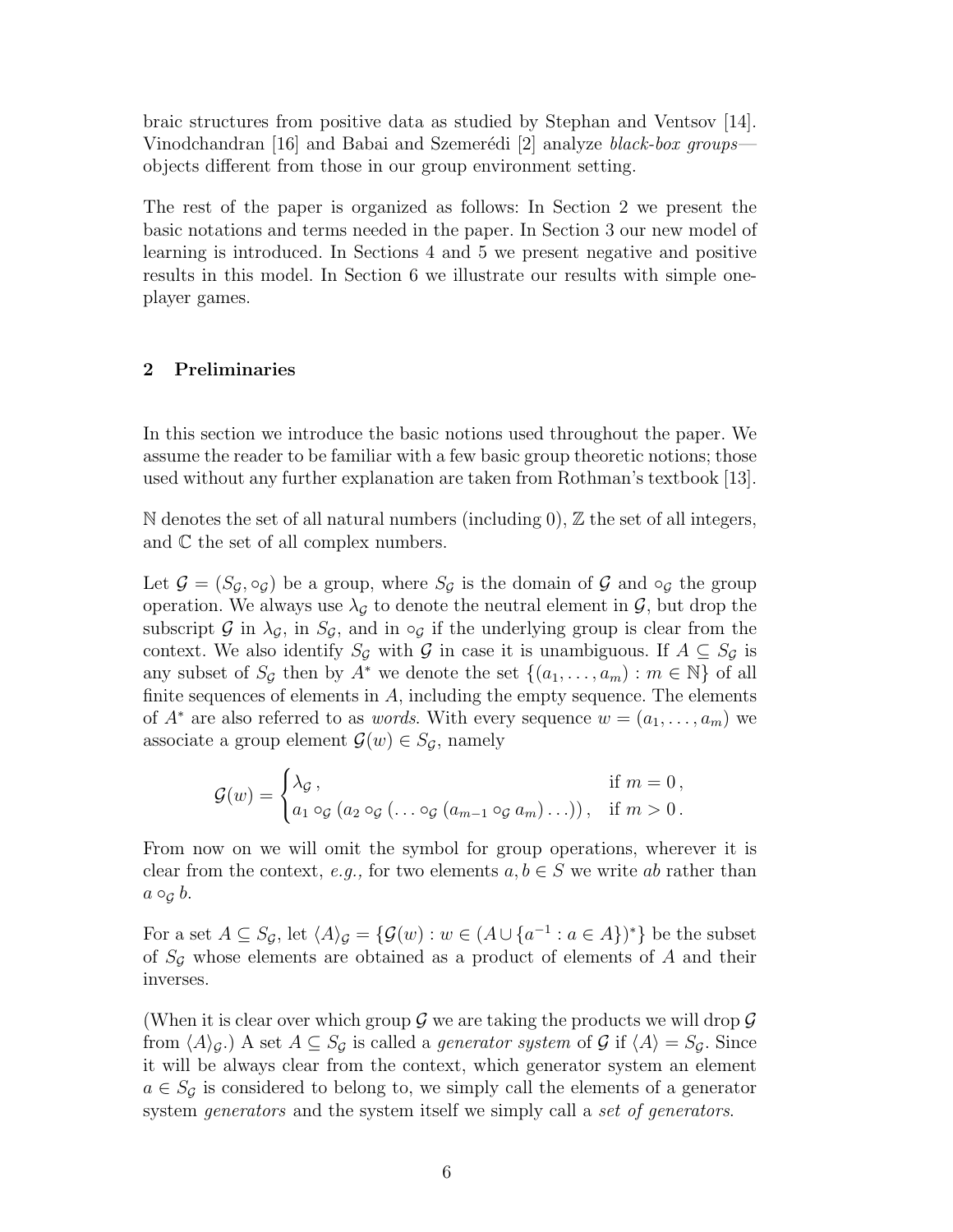For any subset H we write  $H \leq \mathcal{G}$  if H is a subgroup of  $\mathcal{G}$ , and  $\mathcal{H} \lhd \mathcal{G}$  if  $\mathcal H$  is a normal subgroup of  $\mathcal G$ . If  $\mathcal H_1=(S_{\mathcal H_1},\circ_{\mathcal G})$  and  $\mathcal H_2=(S_{\mathcal H_2},\circ_{\mathcal G})$  are two subgroups of G then we define  $S_{\mathcal{H}_1} S_{\mathcal{H}_2} = \{h_1 \circ_{\mathcal{G}} h_2 : h_1 \in S_{\mathcal{H}_1} \text{ and } h_2 \in S_{\mathcal{H}_2}\}.$ 

A relation in G is a sequence  $w \in S^*_{\mathcal{G}}$  such that  $\mathcal{G}(w) = \lambda_{\mathcal{G}}$ . A pair  $\langle A | R \rangle$ is called a *presentation* of G, written  $\langle A | R \rangle \cong G$ , iff A is a set of generators for G and R is a set of relations in G such that  $\mathcal{G} = F_A/(R)$ , *i.e.*, G is the factor group of the free group  $F_A$  on A and  $F_A$ 's smallest normal subgroup that contains  $R$ . For ease of presentation, we usually omit set brackets when writing  $\langle A | R \rangle$  explicitly. For instance, a presentation for the Klein group is  $\langle a, b \mid a^2, b^2, (ab)^2 \rangle$  (rather than  $\langle \{a, b\} \mid \{a^2, b^2, (ab)^2\} \rangle$ ). A presentation  $\langle A | R \rangle$  is finite if both A and R are finite.

 $\mathcal G$  is called (i) finitely generated if  $\mathcal G$  has a finite set of generators; (ii) finitely presented if G has a finite presentation; (iii) finite if  $S_{\mathcal{G}}$  is finite. A finitely presented group is always finitely generated, but the converse does not hold, see Rothman [13].

A representation of G over a vector space V is a homomorphism  $\Phi : S_{\mathcal{G}} \mapsto$  $GL(V)$ , where  $GL(V)$  is the *general linear group* of V (i.e., the automorphism group of  $V$ ). A representation is *faithful* if it is injective.

For any  $a \in S_{\mathcal{G}}$ ,  $\langle a \rangle$  denotes the *cyclic subgroup* generated by a. The symbol  $C_k$  denotes the cyclic group of order k. A finite p-group is a finite group of order  $p^k$ , where p is prime and k is a positive integer.

The *order* of an element  $g \in S_{\mathcal{G}}$  is the lowest positive integer k such that  $g^k = \lambda_{\mathcal{G}}$ . We denote the order of g by  $\sigma(g)$ .

The group of all permutations of a finite set A, where  $|A| = n$ , is denoted by  $S_n$ .

The automorphism group of  $\mathcal G$  is referred to by  $\mathrm{Aut}(\mathcal G)$ .

If  $\mathcal{G}_1$  and  $\mathcal{G}_2$  are two groups, then  $\mathcal{G}_1 \times \mathcal{G}_2$  denotes their direct product. Here note again that for ease of presentation we identify groups with their domains.

Definition 1 (Semi-direct product: inner definition) Let  $\mathcal{G} = (S_{\mathcal{G}}, \circ_{\mathcal{G}})$ be a group and  $\mathcal{N} \lhd \mathcal{G}, \mathcal{H} \leq \mathcal{G}$  such that  $S_{\mathcal{N}} S_{\mathcal{H}} = S_{\mathcal{G}}, S_{\mathcal{N}} \cap S_{\mathcal{H}} = {\lambda_{\mathcal{G}}}.$  Let  $\phi: S_{\mathcal{H}} \mapsto Aut(\mathcal{N})$  be a group homomorphism such that

$$
\forall n \in S_{\mathcal{N}} \ \forall h \in S_{\mathcal{H}} \ [\phi(h)(n) = hnh^{-1}].
$$

Then we call G the semi-direct product of N and H with respect to  $\phi$  and write  $\mathcal{G} = \mathcal{N} \rtimes_{\phi} \mathcal{H}.$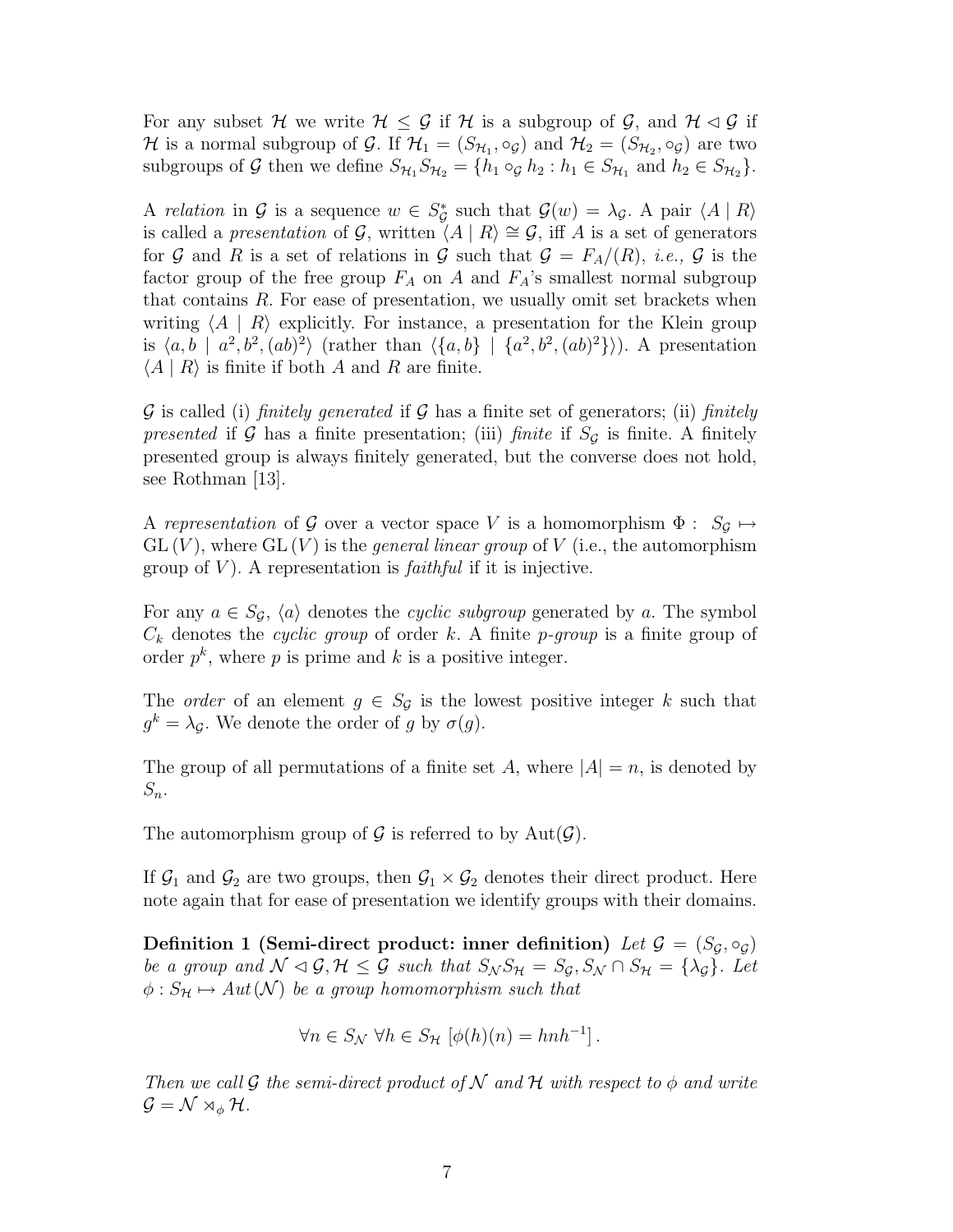#### 3 A model of learning group-structured environments

In this section we introduce our basic model of learning group-structured environments, the underlying scenario of which is as follows:

An agent is exploring a (finite or infinite) state environment. There is a finite set of actions that the agent can take in every state of the environment; taking an action usually changes the state of the environment. Now assume that the agent can always observe the name of the state the environment is currently in (i.e., the states could be numbered and the agent observes these numbers). Thus, the agent will be able to recognize when it gets back to some previously visited state, but since the names of the states do not have any further structure this is all the information that the agent can gain by observing these state names. However, this information already allows the agent to find out relations between actions. In the model defined in this paper, the goal of the agent is to be able to predict the effects of action sequences; we will specify this later.

#### 3.1 Group environments

We assume the environment to be static and deterministic, *i.e.*, there is a function that determines for every state s and every action  $a$  the successor state after taking action a in state s. Formally, an environment is defined as follows:

**Definition 2 (Environment)** An environment is a triple  $\mathcal{E} = (S, A, T)$ , where S is a countable set, A is a finite set, and  $T : S \times A \mapsto S$  is a mapping. The elements of S are called states; the elements of A are called actions. For every  $s \in S$  and every  $a \in A$  we denote by  $a(s)$  the state  $T(s, a)$ .

We call  $\mathcal{E}' = (S', A, T')$  isomorphic to  $\mathcal{E} = (S, A, T)$  (and vice versa) if the states in S can be mapped to states in S' via a bijective mapping  $\phi : S \to S'$ such that  $\phi(T(s, a)) = T'(\phi(s), a)$  for any state  $s \in S$  and action  $a \in A$ . A reasonable success criterion for our learning model is that the agent should come up with an environment  $\mathcal{E}'$  that is isomorphic to  $\mathcal{E}$ .

Fix an environment  $(S, A, T)$ . We now extend T to action sequences. For this we identify the set of action sequences with the (free) monoid<sup>3</sup>  $(A^*, \circ)$ (where  $\circ$  is the concatenation over  $A^*$ ). The empty action sequence, denoted by  $\lambda$ , is the identity element of this monoid. We extend the definition of

 $\overline{3\,}$  A monoid is an algebraic structure corresponding to a semi-group with an identity element.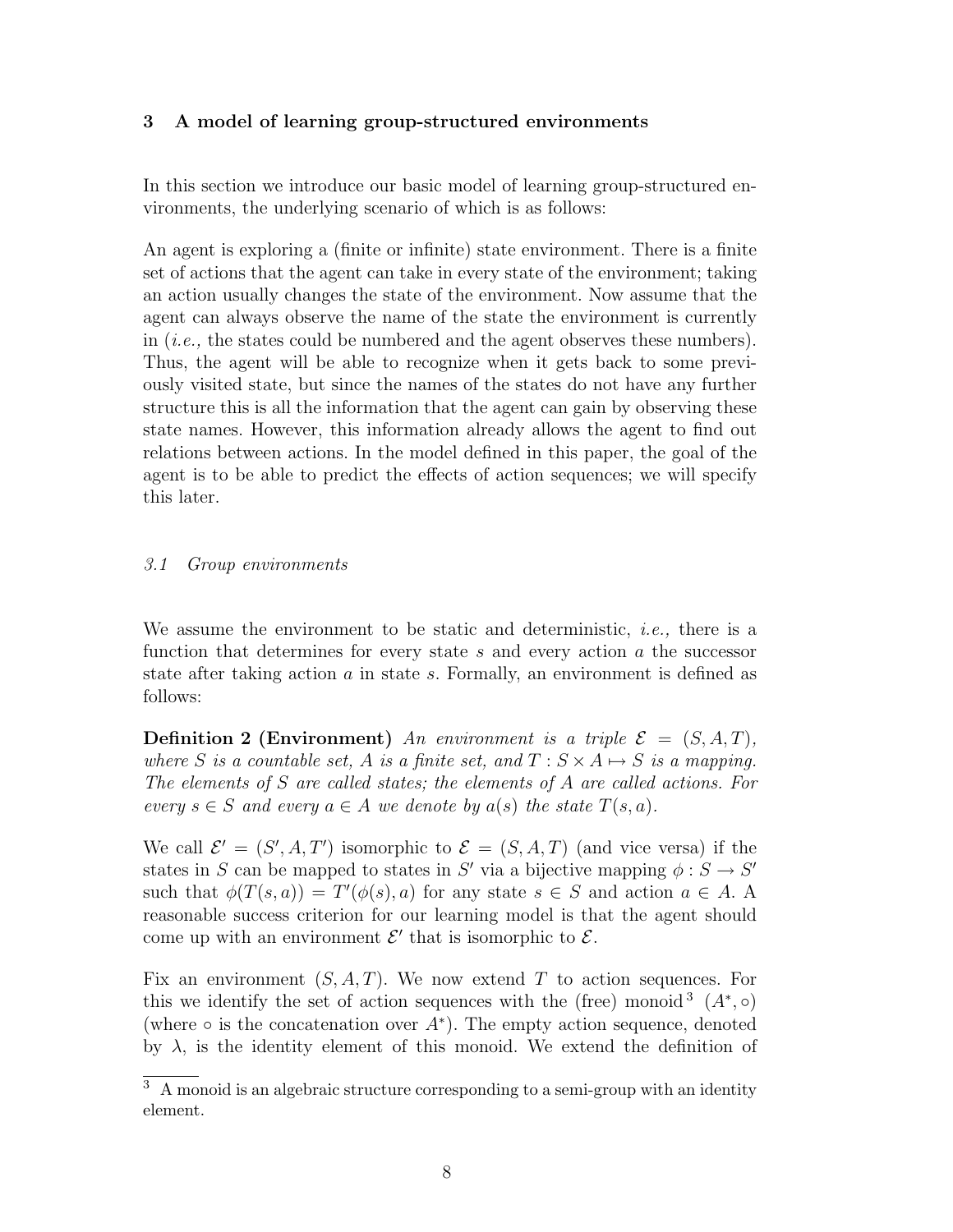T by  $T(s, a_1 ... a_m) = a_m(...(a_2(a_1(s))...)$  for all  $(a_1 ... a_m) \in A^*$ . We use  $s a_1 \dots a_m$  as a shorthand for  $T(s, a_1 \dots a_m)$  when T is clear from the context.

Definition 3 (Equivalence of action sequences) Let  $\mathcal{E} = (S, A, T)$  be an environment and  $w_1, w_2 \in A^*$  be action sequences. Then  $w_1$  and  $w_2$  are equivalent in  $\mathcal E$  (denoted by  $w_1 \equiv_{\mathcal E} w_2$ ) iff  $sw_1 = sw_2$  for all  $s \in S$ . Let  $S_{\mathcal E}$  denote the corresponding set of equivalence classes over  $A^*$ .

The concatenation on  $A^*$  induces an operator  $\circ$  on  $S_{\mathcal{E}}$ , which we will call concatenation, too. The subscript  $\mathcal E$  in  $\equiv_{\mathcal E}$  and/or  $S_{\mathcal E}$  may be omitted when unambiguous. Note that  $(S_{\mathcal{E}}, \circ)$  is a monoid, where the identity element is the equivalence class of  $\lambda$ , the empty string.

We focus on settings in which the environment obeys a group structure.

**Definition 4 (Group environment)** Let  $\mathcal{E} = (S, A, T)$  be an environment.  $\mathcal E$  is called a group environment if the following two properties are satisfied:

- **Reversibility of actions:** For any  $s \in S$ ,  $a \in A$  there exists  $w \in A^*$  such that  $s \, a \, w = s$ ;
- **Uniform effects:** If for some action sequences  $w, w' \in A^*$  and some state  $s \in S$ ,  $sw = sw'$  then  $w \equiv w'$ .

The first property says that actions are reversible at least when action sequences are considered, while according to the second property in a group environment one may conclude the equivalence of two action sequences by checking if they give rise to the same outcome when executed from an arbitrarily chosen initial state. In particular, the uniform effects assumption means that in a group environment "all states look the same" from the point of view of looking at the effects of action sequences: For any  $w_1, w_2, s_1, s_2$ , if  $s_1 w_1 = s_1 w_2$  then also  $s_2 w_1 = s_2 w_2$ . Thus,  $s_1$  and  $s_2$  are indistinguishable by looking at whether two (or more) action sequences give rise to the same state.

The rationale of calling an environment with the above two properties a group environment is given by the following proposition.

**Proposition 5** If  $\mathcal{E}$  is a group environment then  $(S_{\mathcal{E}}, \circ)$  is a group.

The statement follows easily from the definitions and thus its proof is omitted. Note that the reverse of this statement does not hold.

Proposition 6 There is an environment with

(1)  $(S_{\mathcal{E}}, \circ)$  is a group. (2)  $\mathcal E$  is not a group environment.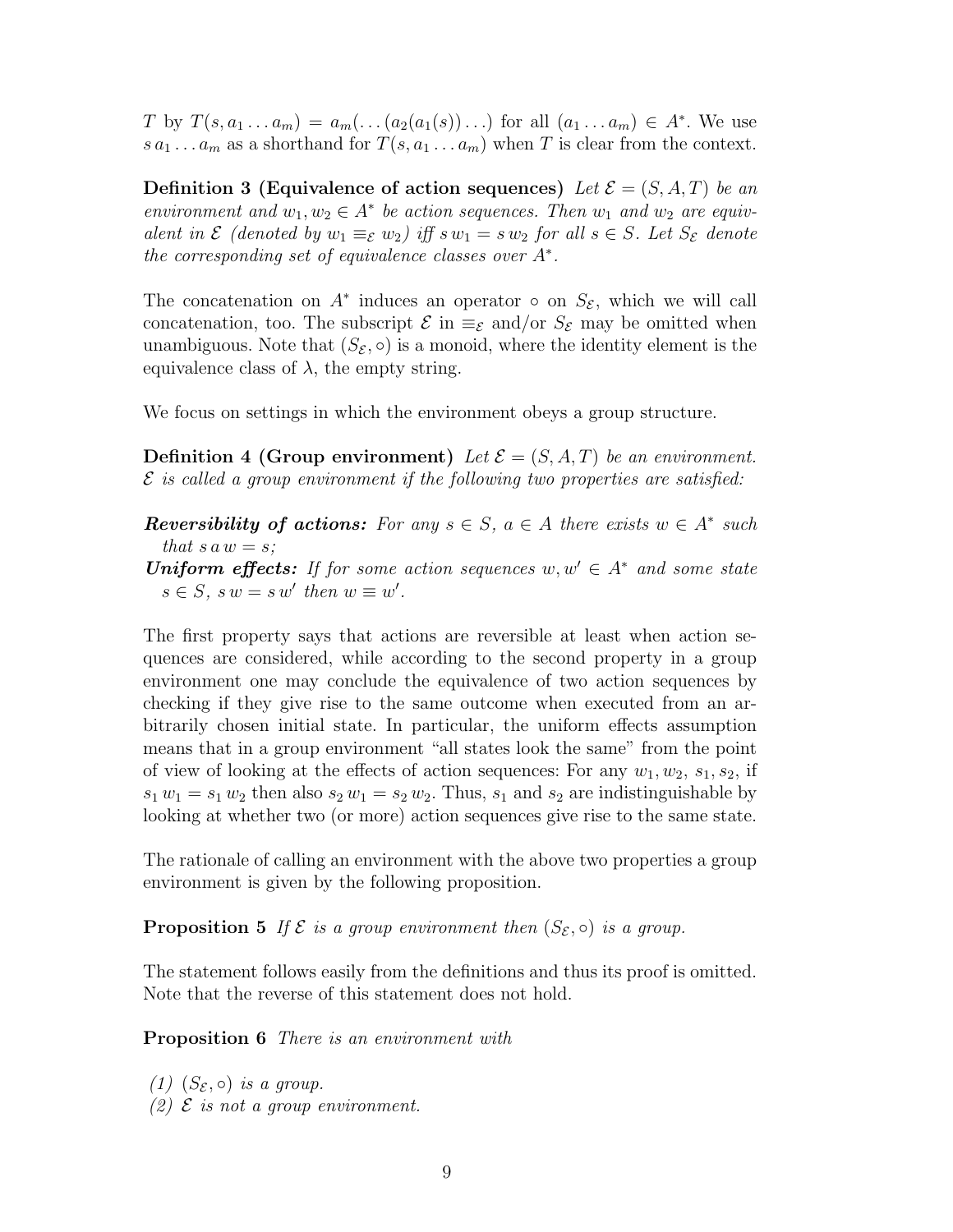*Proof* Let  $\mathcal{E} = (S, A, T)$ , where  $S = \{1, 2, 3, 4, 5, 6\}$ ,  $A = \{a, b\}$ , and where T is given by  $1 a = 2, 2 a = 3, 3 a = 1, 4 a = 5, 5 a = 6, 6 a = 4$  and  $1 b = 4, 4 b = 1,$  $2b = 3, 3b = 2, 6b = 5, 5b = 6.$  Then  $2a = 3 = 2b$ , but  $1a = 2 \neq 4 = 1b$ , hence this environment is not a group environment, although  $(S_{\mathcal{E}}, \circ)$  is a group. See Figure 1 for illustration.  $\Box$ 



Fig. 1. Graph representation of an environment  $\mathcal E$  that is not a group environment despite  $(S_{\mathcal{E}}, \circ)$  being a group.

However, in what follows we will show that if  $(S_{\mathcal{E}}, \circ)$  is a group, then there is a group environment  $\mathcal{E}'$  such that the group  $(S_{\mathcal{E}'}, \circ)$  is isomorphic to  $(S_{\mathcal{E}}, \circ)$ .

This is essentially a consequence of the following proposition, which states that there is a normal form for group environments over a given set A of generators.

**Proposition 7** Let  $\mathcal{E} = (S, A, T)$  be a group environment. For an action sequence  $w \in A^*$  let  $\overline{w}$  denote the equivalence class of w in  $\mathcal{E}$ . Let  $S' =$  $\{\overline{w}: w \in A^*\}$  and let  $T': S' \times A \to S'$  be defined by  $T'(\overline{w}, a) = \overline{wa}$ . Then  $\mathcal{E}' = (S', A, T')$  is isomorphic to  $\mathcal{E}$ .

*Proof* For simplicity assume that there exists a state s such that every state of S can be reached from s by following at least one action sequence. (Note that in this case every state is reachable from every other state. If this was not the case then the construction below could be repeated for all sets in the partition of S induced by the reachability relation of states.)

Define  $\phi : S \to S'$  by  $\phi(s w) = \overline{w}$ . If  $s w_1 = s w_2$  then  $\overline{w_1} = \overline{w_2}$  by the uniform effects property of group environments, hence  $\phi$  is well-defined. Notice that  $\phi$  is surjective by its construction. We claim that it is also injective. Indeed, pick  $s_1, s_2 \in S$  such that  $\phi(s_1) = \phi(s_2)$ . Assume that  $w_1, w_2$  are action sequences such that  $s_1 = sw_1$  and  $s_2 = sw_2$ . Then  $\overline{w_1} = \overline{w_2}$ , *i.e.*,  $w_1$  and  $w_2$  are equivalent. The definition of equivalence of action sequences implies  $s w_1 = s w_2, i.e., s_1 = s_2.$ 

In order to show that  $\phi$  is a homomorphism, let  $s_1 \in S$ ,  $a \in A$ . Suppose  $s_1 = s w_1$ . Then  $\phi(T(s', a)) = \phi(s w_1 a) = \overline{w_1 a} = T'(\phi(s_1), a)$ .

Hence,  $\phi$  is an isomorphism between  $\mathcal E$  and  $\mathcal E'$ .  $\Box$ 

The desired property, namely that group environments and groups of action sequences (as in Definition 3) are basically interchangeable, is an immediate corollary of Proposition 7. This property will be exploited when defining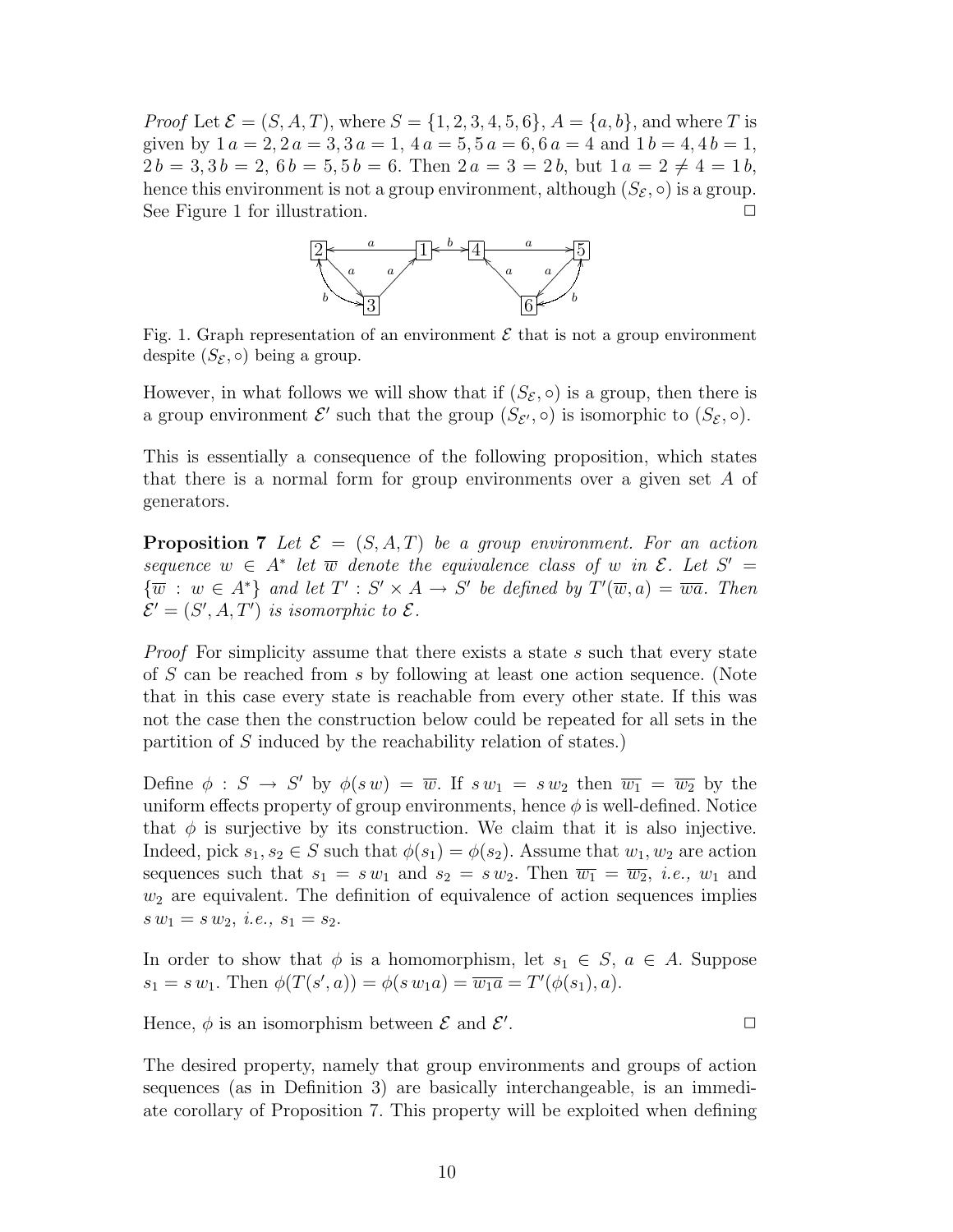concepts of learnability and allows us to talk about the group environment associated with a finitely generated group.

Note that, if  $\mathcal{E} = (S, A, T)$  is a group environment, then A is a set of generators for the group  $(S_{\mathcal{E}}, \circ)$ . In particular, we consider finitely generated groups only.

Corollary 8 Up to isomorphism, there is a one-to-one correspondence between group environments and finitely generated groups.

*Proof* Let  $\phi$  map group environments to finitely generated groups and  $\psi$  map finitely generated groups to environments as follows. For any group environment  $\mathcal{E} = (S, A, T)$ , let  $\phi(\mathcal{E}) = ((S_{\mathcal{E}}, \circ), A)$ . For any finitely generated group G and any finite set of generators A with  $\langle A \rangle = S_{\mathcal{G}}$ , let  $\psi(\mathcal{G}, A) = (S_{\mathcal{G}}, A, T_{\mathcal{G}})$ , where  $T_{\mathcal{G}}(s, a) = s \circ a$  for every  $s \in S_{\mathcal{G}}$  and every  $a \in A$ . We claim that for any given group environment  $\mathcal{E}, \mathcal{E}$  is isomorphic to  $\psi(\phi(\mathcal{E}))$ . This follows from Proposition 7, since  $\psi(\phi(\mathcal{E})) = (S', T', A)$  for the environment  $\mathcal{E}' = (S', A, T')$ as defined in Proposition 7.  $\Box$ 

In particular, if, for a group environment  $\mathcal{E}, \mathcal{G}_{\mathcal{E}}$  denotes the associated group over the equivalence class of the action sequences of  $\mathcal{E}$ , then for every two environments  $\mathcal{E}_1, \mathcal{E}_2$ ,

$$
\mathcal{G}_{\mathcal{E}_1} \cong \mathcal{G}_{\mathcal{E}_2} \text{ if and only if } \mathcal{E}_1 \cong \mathcal{E}_2 \,.
$$

## 3.2 Agents

An agent is thought of as a computable device moving within a group-structured environment, starting in an arbitrary state. It is given  $A$  (the set of actions) and the name of the start state initially. At each time step the agent chooses an action, observes the name of the successor state, and returns a hypothesis "describing" an environment  $\mathcal{E}'$ . We consider such a hypothesis to be correct if  $\mathcal{E}'$  is isomorphic to the actual environment  $\mathcal{E}$ .

What does "describing" an environment mean? Since the environment has a group structure it suffices for the agent to learn the equivalence of action sequences (cf. Proposition 7). If the agent has a way to decide which action sequences are equivalent then it can "construct" an environment that is isomorphic to  $\mathcal E$ . Thus, the agent can (in theory) solve specific tasks in the isomorphic true environment, like navigating back to some previously visited state with the smallest possible number of actions or navigating to the first unvisited state.

In order to know which action sequences are equivalent the agent must be able to solve the *word problem* for  $(S_{\mathcal{E}}, \circ)$ , cf. Rothman [13].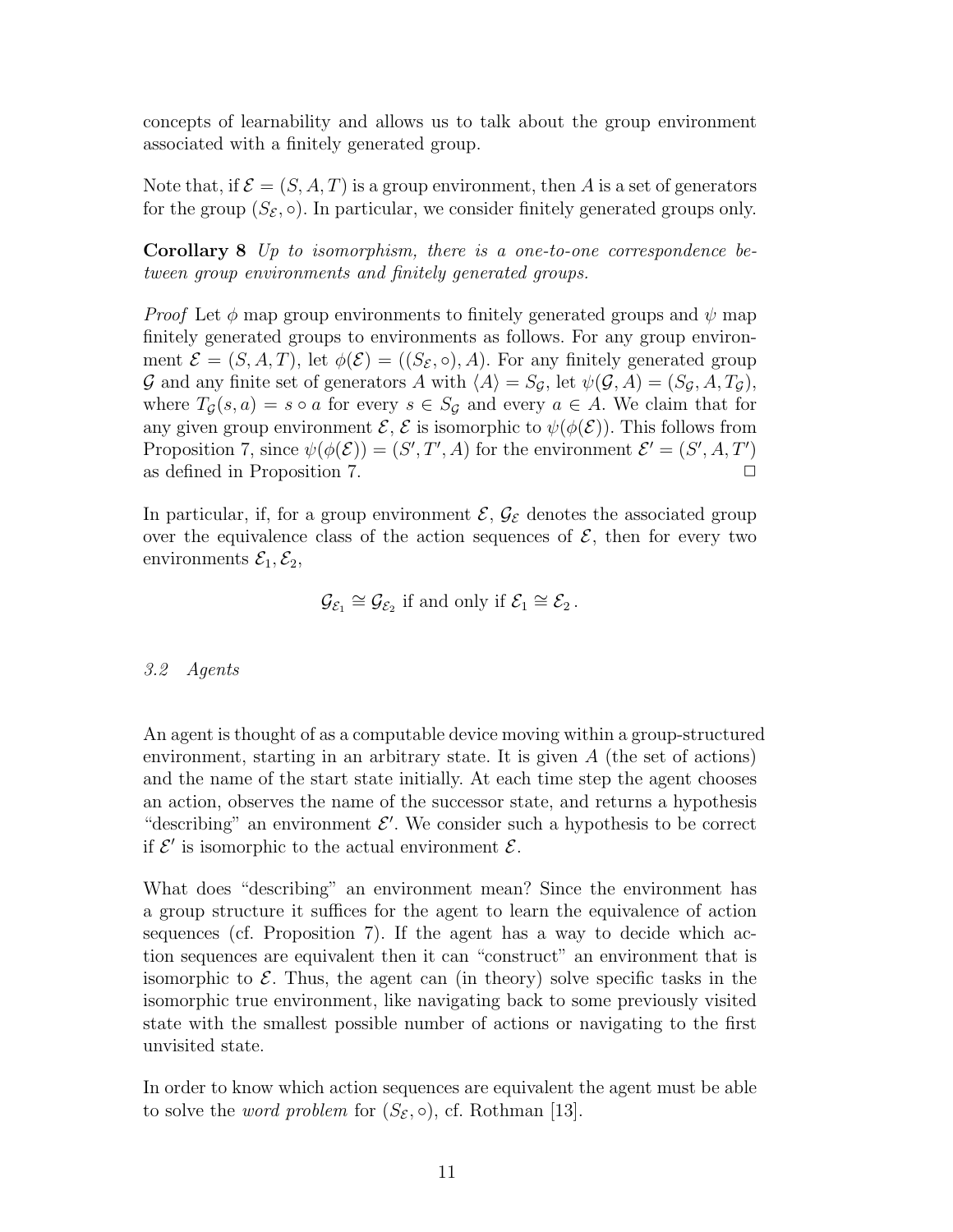**Definition 9 (Word problem)** Let  $\mathcal G$  be a group and A a set of generators for G. The word problem for G over A is the problem, given any  $w \in A^*$ , to decide whether or not  $w \equiv \lambda_{\mathcal{G}}$ . The word problem for G over A is solvable, if there is a recursive decision procedure  $d : A^* \to \{0,1\}$  such that for all  $w \in A^*,$ 

$$
d(w) = \begin{cases} 1, & \text{if } w \equiv \lambda_{\mathcal{G}}, \\ 0, & \text{if } w \not\equiv \lambda_{\mathcal{G}}. \end{cases}
$$

The actual definition of the word problem over groups concerns not only  $w \in A^*$  but  $w \in (A \cup \{a^{-1} : a \in A\})^*$ . However, as long as one is only concerned with the question of whether or not the word problem is solvable, both definitions are equivalent.

In fact, being able to decide the word problem is equivalent to being able to decide the equivalence of action sequences, the latter being our goal in learning.

**Proposition 10** Let  $\mathcal{E} = (S, A, T)$  be a group environment. For any  $w, w' \in$  $A^*$ , let d and d' be defined as follows.

$$
d(w) = \begin{cases} 1\,, & \text{if } w \equiv \lambda_{\mathcal{E}}\,, \\ 0\,, & \text{if } w \not\equiv \lambda_{\mathcal{E}}\,, \end{cases} \quad d'(w, w') = \begin{cases} 1\,, & \text{if } w \equiv w'\,, \\ 0\,, & \text{if } w \not\equiv w'\,. \end{cases}
$$

Then  $d$  is a recursive function if and only if  $d'$  is a recursive function.

*Proof* If d' is recursive, then d is recursive via  $d(w) = d'(w, \lambda_{\mathcal{E}})$  for all  $w \in A^*$ .

If d is recursive then  $d'(w, w')$ , for two action sequences  $w, w'$ , can be computed as follows. Let  $(w_i)_{i\in\mathbb{N}}$  be a recursive enumeration of  $A^*$ . Then  $d'(w, w') =$  $d(ww_{i^*})$ , where  $i^*$  is the minimal i such that  $d(w'w_i) = 1$ . (Note that such an index  $i^*$  of an action sequence inverse to  $w'$  must exist and can thus be found effectively.)  $\Box$ 

However, if the word problem is solvable efficiently then this does not necessarily mean that deciding the equivalence of action sequences can be done efficiently (since finding the index  $i^*$  in the proof of Proposition 10 can be "slow").

In what follows we will assume that the agent is either given low-complexity inverses of all the actions in A or that the order of all actions in A are finite, so that the inverses can be found in time  $\sum_{a \in A} \sigma(a)$ . Clearly, if the agent knows the inverses of all actions in A then being able to solve the word problem efficiently is equivalent to being able to decide efficiently for any two action sequences if they are equivalent.

In what follows we disregard the issue that the agent needs to know the inverses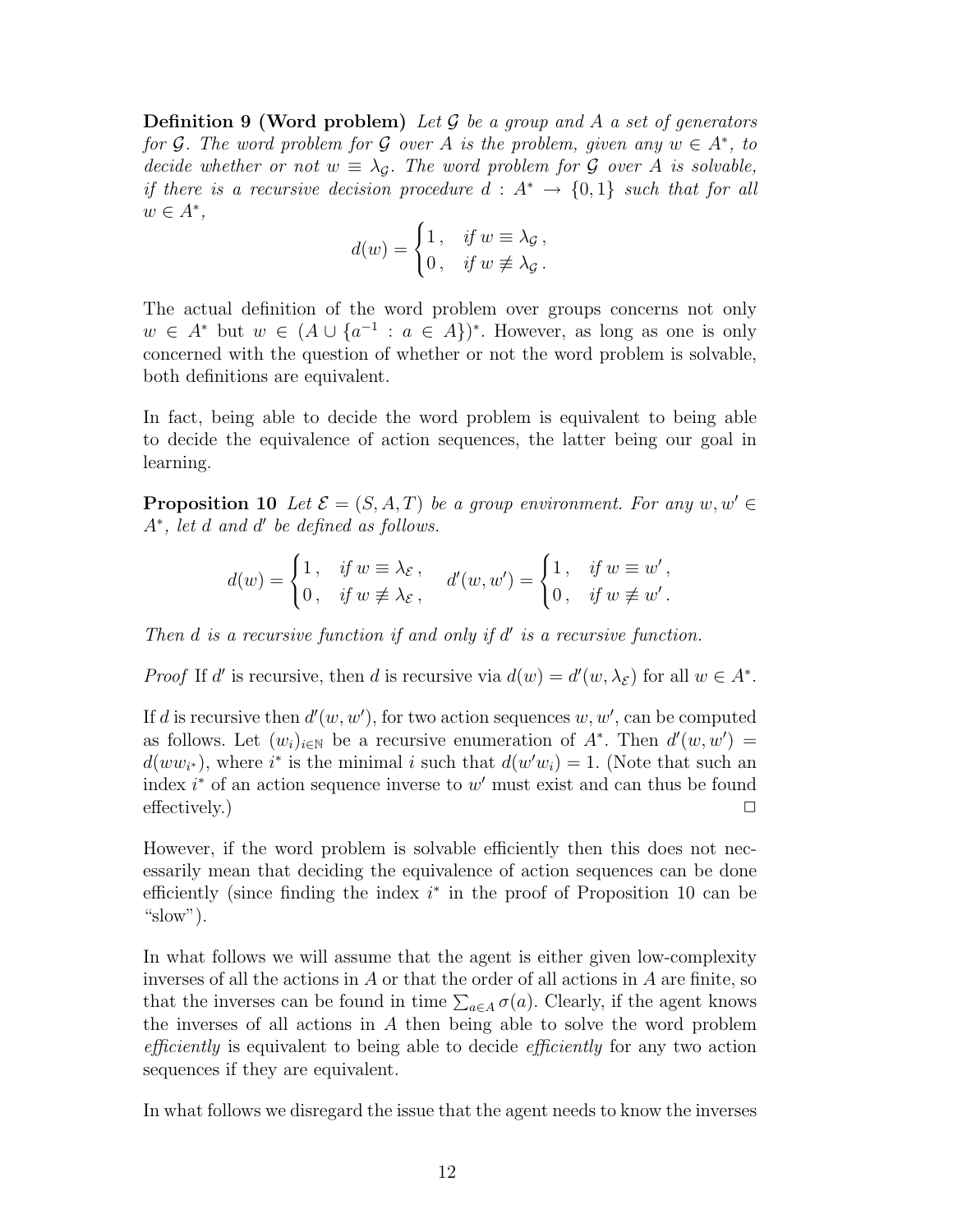of actions in A to solve for the equivalence of arbitrary action sequences given the solution of the word problem.

Consequently, we model the agent as a learning algorithm as follows:

Definition 11 (Learning algorithm) A learning algorithm is an algorithm L that fulfills the following properties.

- (1) L takes as its input a finite set A of actions and the name of a state  $s_0 \in S$ , where  $\mathcal{E} = (S, A, T)$  is an unknown group environment.
- (2) L operates in steps, starting in Step 0, where in Step n for  $n \in \mathbb{N}$  either  $(i)$  or  $(ii)$  holds.
	- (i) L sends some  $a_n \in A$  to the environment  $\mathcal E$  and receives  $s_{n+1} = s_n a_n$  as a reply. Then L returns a recursive decision procedure  $D_n: A^* \to \{0,1\}$ and goes to Step  $n+1$ .<sup>4</sup>
	- (ii) L stops and never goes to Step  $n+1$ .

Since by Corollary 8, finitely generated groups and group environments, up to isomorphism, uniquely determine each other, when defining learning models and making formal statements about learning group environments, we can specify the learning problem in terms of the underlying groups and their generators. This has the advantage that we can talk about learning familiar classes of groups – as long as we specify the generators. We thus define our learning criterion as follows.

**Definition 12 (Learning group environments)** Let L be a learning algorithm,  $\mathcal G$  a finitely generated group, and  $A$  a finite set of generators of  $\mathcal G$ . Let  $\mathcal{E} = (S, A, T)$  be the group environment corresponding to G and A.

L learns G from A, if there is some  $n_0 \in \mathbb{N}$  such that for all  $s \in S$  and for all  $n \geq n_0$  the following holds.

If L is given A and s as its input then L runs for at least  $n_0 + 1$  steps and, if  $L$  has not stopped in at most n steps, the output of  $L$  in Step n is some decision procedure that solves the word problem for G over A.

 $n_0$  is then called the sample-complexity of L on  $(\mathcal G, A)$ .<sup>5</sup>

To consider learning a class of groups, each possibly from different sets of generators, we take a *group learning problem* to be a set  $\mathcal C$  of finitely generated groups specified as pairs  $(G, A)$ , where  $A \subset \mathcal{G}$  is a finite generator set for  $\mathcal{G}$ . For each such group learning problem, let

 $\overline{4}$  More precisely, L will return a program (in some suitable language) that represents the recursive decision procedure.

<sup>&</sup>lt;sup>5</sup> Since  $\mathcal{E}$  is a group environment, we can without loss of generality assume that there is one  $n_0$  for all initial states s rather than making  $n_0$  dependent on s.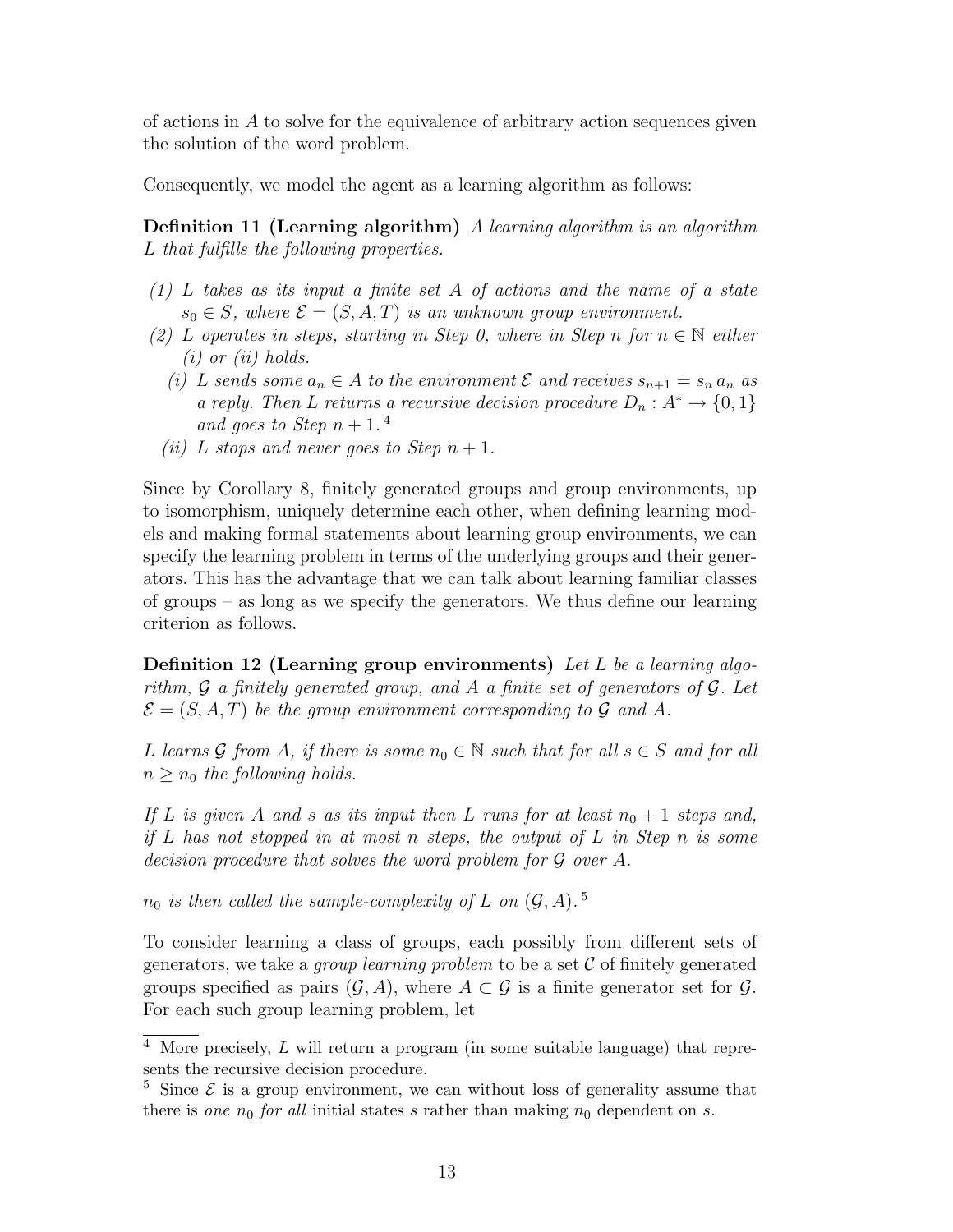- $\mathcal{G}_{\mathcal{C}} = \{ \mathcal{G} \mid \text{there is some } A \text{ with } (\mathcal{G}, A) \in \mathcal{C} \}.$
- $A_{\mathcal{C}} = \{ A \mid \text{there is some } \mathcal{G} \text{ with } (\mathcal{G}, A) \in \mathcal{C} \}.$

Definition 13 (Learning classes of group environments) Let  $\mathcal C$  be a group learning problem.

The class  $\mathcal{G}_{\mathcal{C}}$  of groups is learnable finitely with respect to the class  $A_{\mathcal{C}}$  of generator sets, if there is a learning algorithm L such that, for every  $(\mathcal{G}, A) \in \mathcal{C}$ the following two conditions hold.

- $(1)$  L learns G from A.
- (2) There is some  $n \in \mathbb{N}$  such that L learning G from A stops after n steps.

The class  $\mathcal{G}_{\mathcal{C}}$  of groups is learnable efficiently with respect to the class  $A_{\mathcal{C}}$  of generator sets, if there is a learning algorithm  $L$  and a polynomial q such that, for every  $(\mathcal{G}, A) \in \mathcal{C}$  the following two conditions hold.

(1) L learns G finitely from A. (2) The sample-complexity  $n_0$  of L on  $(G, A)$  fulfills  $n_0 \leq q(\log |S_{\mathcal{G}}| + \sum_{a \in A} \sigma(a)).$ 

In the definition of efficient learning,  $\sum_{a \in A} \sigma(a)$  appears in the upper bound because the learning algorithms should be allowed to determine the orders of the actions. One could think intuitively that  $\sum_{a \in A} \sigma(a)$  and  $\log(|S_{\mathcal{G}}|)$  correlate polynomially, but in the case of non-Abelian groups,  $|S_{\mathcal{G}}|$  can be arbitrarily large, while  $\sum_{a \in A} \sigma(a)$  is fixed. That instead of  $|S_{\mathcal{G}}|$  the bound includes  $\log |S_{\mathcal{G}}|$ is motivated by the desire to learn well before seeing all the states (thus, any

Obviously, in the case of finite learning, it does not make a difference whether or not a learning algorithm outputs decision procedures in every step. It suffices if a correct decision procedure is returned in the final step before the algorithm stops. We will use this implicitly in our proofs below.

other subpolynomial function could also be used in the definition).

It does not make sense to consider efficient learning of infinite groups in terms of the definition proposed here, because then the bound on the number of steps is infinite (and would, in case some generators in A have infinite order, even remain so when removing  $\log |S_{\mathcal{G}}|$  from the bound). The model of finite learning can still be studied for infinite groups. However, since even that model will turn out to be too restrictive in some tough cases, we introduce a third learning model, based on Gold's [6] model of learning languages.

**Definition 14 (Learning in the limit)** Let C be a group learning problem.

The class  $\mathcal{G}_{\mathcal{C}}$  of groups is learnable in the limit with respect to the class  $A_{\mathcal{C}}$ of generator sets, if there is a learning algorithm  $L$  such that  $L$  learns  $\mathcal G$  with respect to A, for every  $(\mathcal{G}, A) \in \mathcal{C}$ .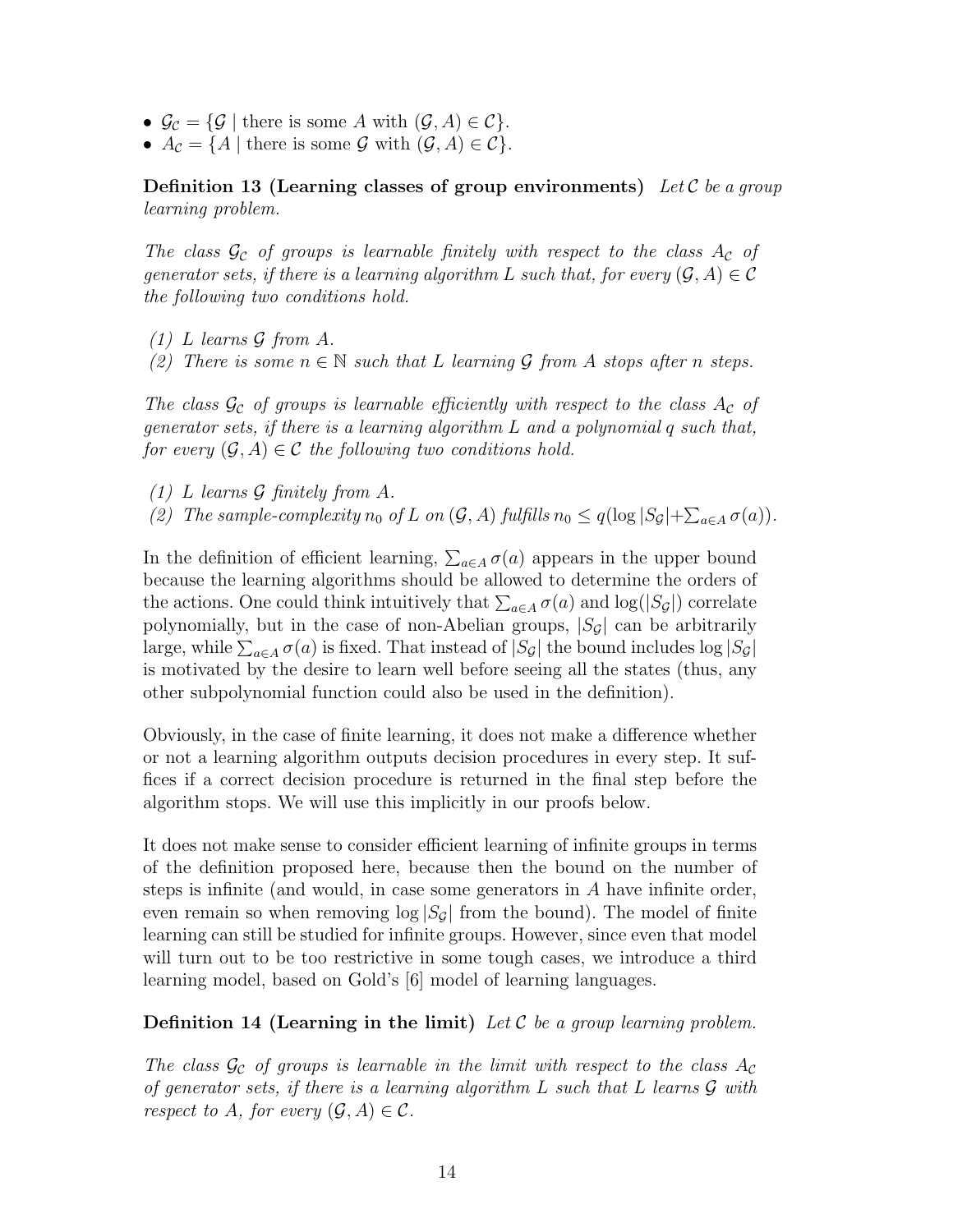Informally speaking, learning in the limit differs from finite learning in that the learning algorithm is not required to stop. It differs from efficient learning in that the learning algorithm is not given any sample-complexity bounds. Hence learning in the limit is a generalization of both our previous models: clearly, if  $\mathcal C$  is learnable finitely or efficiently then it is also learnable in the limit.

Note that none of our definitions of learning is concerned with computational complexity issues in terms of run-time; only sample-complexity is addressed.

We simplify our terminology for the case when a class of groups is learnable with respect to the class of all possible generator sets.

Notation 15 Let C be a group learning problem such that

 $\forall \mathcal{G} \in \mathcal{G}_{\mathcal{C}} \ \forall A \ [A \ \text{finite} \ \text{and} \ \langle A \rangle = S_{\mathcal{G}} \Rightarrow (\mathcal{G}, A) \in \mathcal{C}].$ 

If  $\mathcal{G}_{\mathcal{C}}$  is learnable finitely (efficiently, in the limit) with respect to  $A_{\mathcal{C}}$  then we say that  $\mathcal{G}_{\mathcal{C}}$  is learnable finitely (efficiently, in the limit) with respect to arbitrary generators.

We close this section with our first result, namely that in certain cases learning algorithms can be normalized to operate with a restricted form of queries. For this purpose we introduce the notion of  $0/1$ -learning algorithms.

A 0/1-learning algorithm is defined very similarly to a learning algorithm in Definition 11, the only difference is that upon a query  $a$  sent to the oracle in Step n and state  $s_n$ , instead of  $s_n a$  it receives the reply 1 if  $s_n a = s_0$  and 0 if  $s_n a \neq s_0$ . The notion of 0/1-learnability (in the limit, finite, or efficient) can then immediately be derived from Definition 13 by replacing "learning algorithm" by "0/1-learning algorithm" in Definition 13. We call this model learning with binary observations.

This restriction of the observations the learner makes does not restrict its learning capabilities when learning with respect to generators of finite order, not even when efficiency issues are considered.

**Lemma 16** Let C be a group learning problem such that  $\sigma(a)$  is finite for all  $A \in A_{\mathcal{C}}$  and all  $a \in A$ .  $\mathcal{G}_{\mathcal{C}}$  is learnable in the limit (finitely learnable, efficiently learnable) with respect to  $A_{\mathcal{C}}$  iff  $\mathcal{G}_{\mathcal{C}}$  is 0/1-learnable in the limit (finitely 0/1learnable, efficiently  $0/1$ -learnable) with respect to  $A_{\mathcal{C}}$ .

*Proof* We only show that a  $0/1$ -learning algorithm can be constructed from a learning algorithm according to Definition 11; the other direction is trivial.

The idea is that all the information gathered by the original learner up to some stage is wether a subsequence of the action sequence posed leaves a state (and,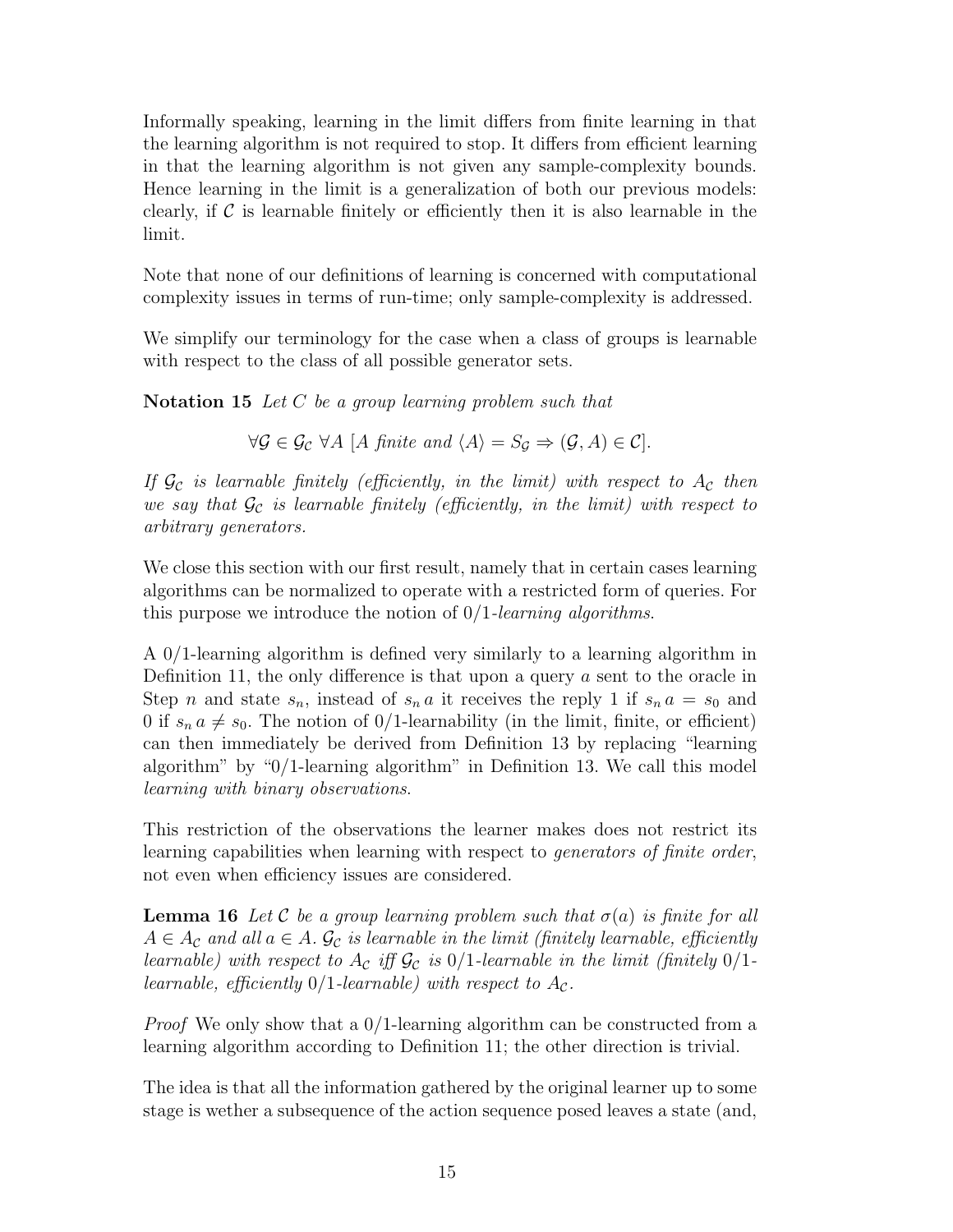thus, all states) unchanged. This information can be recovered with the binary observations by testing all subsequences from the initial state. This way the number of queries is blown up polynomially only.

Formally, the  $0/1$ -learner works as follows. Initially, starting from  $s_0$ , the learner experiments with all the actions:

• For each  $a \in A$  repeatedly query a until the answer 1 is received and then set  $\sigma(a)$  equal to the number of times a was queried. <sup>6</sup>

Now, assume a learning algorithm  $L$  as in the original definition poses the query  $a_n$  in Step n. As a response the 0/1-learner does the following:

• Let  $w = (x_0, \ldots, x_t)$  be the action sequence

 $\circ_{i=0}^{n}[(a_i, a_{i+1}, \ldots, a_n, a_n^{-1}, \ldots, a_{i+1}^{-1}, a_i^{-1})]$ .

Query the actions in this sequence one by one.

- Let M be the set of all subsequences  $x_j, \ldots, x_{j+z}$  of w such that
	- $\cdot$  j = 0 or the observation after querying  $x_{j-1}$  was 1; and
	- $\cdot$  the observation after querying  $x_{i+z}$  was 1.
- If there exists an  $i \leq n$  such that  $(a_i, \ldots, a_n) \in M$  then feed the state name returned in Step  $i-1$  to L for the minimal such i (or return  $s_0$  if  $i=0$ ). If there is no such i then return a new state name and feed it to  $L$ .
- Return the hypothesis that L returns.

Obviously this  $0/1$ -learner solves all the learning problems that L solves at the price of a polynomial increase of the execution time.  $\Box$ 

## 4 An analysis of the group learning model

In this section we analyze our learning models first for the classes of all finitely generated and all finite groups. The results and proofs will motivate the analysis of some special subgroups like the dihedral groups and Abelian groups.

## 4.1 General results on learning group environments

Starting with a quite general case, when  $\mathcal C$  is the class of all finitely generated groups, one easily obtains a negative result, independent of how the generators

 $\overline{6}$  This straightforward method for obtaining the order of a group element is frequently used throughout the paper. From now on we will refer to it as "determining the order".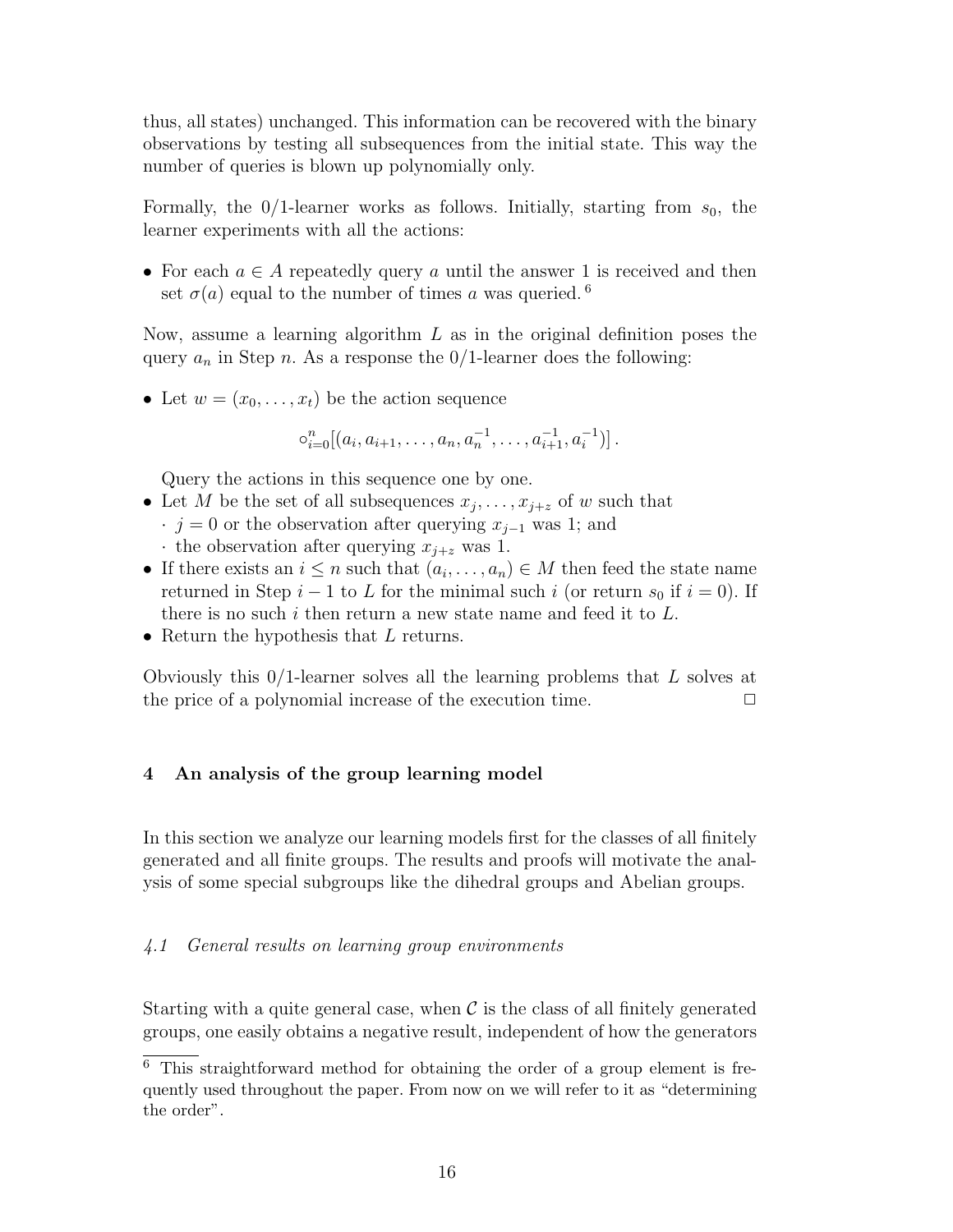are chosen. The class of finitely presented groups (and thus also the class of finitely generated groups) is not learnable in the limit, independent of the generators given to the learning algorithm. Formally, this can be stated as follows.

Theorem 17 The following statements hold:

- (1) Let C be a group learning problem for which  $\mathcal{G}_c$  equals the set of all finitely generated groups. Then  $\mathcal{G}_{\mathcal{C}}$  is not learnable in the limit with respect to  $A_{\mathcal{C}}$ .
- (2) Let C be a group learning problem for which  $\mathcal{G}_{\mathcal{C}}$  equals the set of all finitely presented groups. Then  $\mathcal{G}_{\mathcal{C}}$  is not learnable in the limit with respect to  $A_{\mathcal{C}}$ .

Proof It is known (cf. Boone [4] and Novikov [11]) that there exists a finitely presented (and thus a finitely generated) group  $\mathcal G$  such that, for every presentation  $\langle A | R \rangle$  of G, the word problem for G over A is unsolvable. Hence, for any finite generator set A for  $\mathcal G$ , no learning algorithm can output a decision procedure solving the word problem for  $\mathcal G$  over  $A$ .

Restricting our focus to classes of finite groups (for which the word problem is always solvable) we at least get finite learnability, yet efficient learning is still out of reach. Informally speaking, the class of all finite groups is learnable finitely independent of the set of generators given, yet not learnable efficiently without restrictions on the given generators.

- **Theorem 18** (1) The class of all finite groups is not learnable efficiently with respect to arbitrary generators.
- (2) The class of all finite groups is learnable finitely with respect to arbitrary generators.

## Proof

ad 2. First, we need to introduce the concept of transformations of words with respect to a set of relations:

Given a set R of relations and a word w, a transformation of w with respect to R is a finite sequence of word manipulations of the following kinds:

- Insert a relation  $r \in R$  at some position  $i \geq 0$ ; i.e., replace  $w = w_1w_2$  by  $w_1rw_2$  where  $|w_1|=i$ .
- Delete a relation  $r \in R$  at some position  $i \geq 0$ ; i.e., replace  $w = w_1 r w_2$  by  $w_1w_2$  where  $|w_1|=i$ .

The idea for a learning algorithm on input A is the following:

Step 1: Obtain a finite presentation  $\langle A | R \rangle$  of the target group.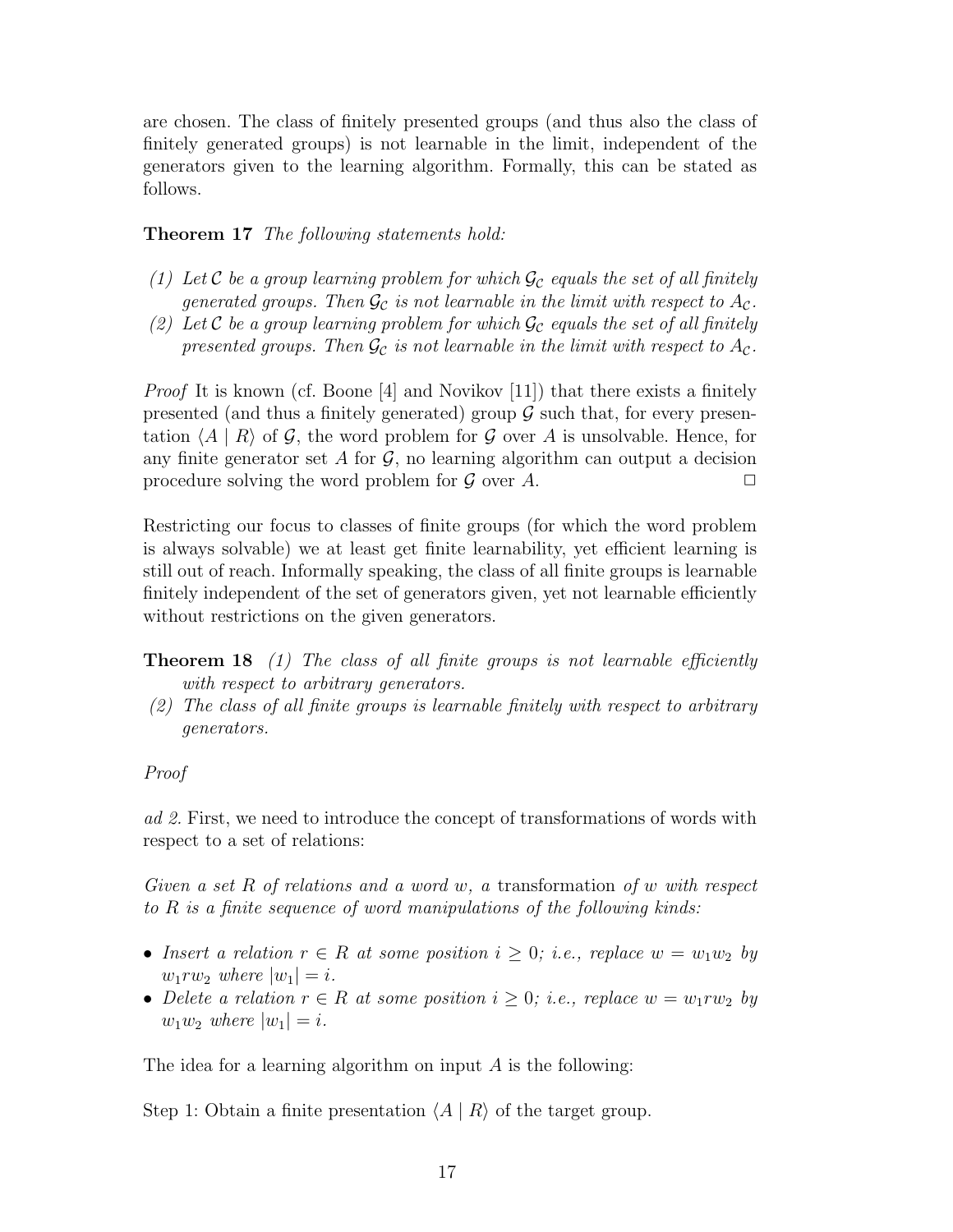Step 2: Construct a decision procedure that solves the word problem for the target group  $\mathcal G$  over  $A$ .

Step 2 is trivial because the word problem for finite groups is *uniformly* solvable, *i.e.*, there is *one* recursive function that, given *any* finite presentation  $\langle A | R \rangle$  of a finite group G and any word  $w \in A^*$ , decides whether or not  $w \equiv \lambda_{\mathcal{G}}$ . It remains to give a procedure for step 1.

Our procedure uses a dovetailing technique. On input A the procedure interleaves two threads of computation, while maintaining a set  $R$  of currently known relations of the target group. Initially,  $R = \emptyset$ .

- Thread  $\alpha$  experiments with all possible action sequences in an arbitrary systematic order to find sequences that are equivalent to  $\lambda$ . Whenever such a sequence is found, it is added to R.
- Thread  $\beta$  searches for a positive integer k such that every word of length k is equivalent to a shorter word. For every  $k \geq 1$ , thread  $\beta$  starts a new sub-thread  $\beta_k$  at time step k. The sub-thread  $\beta_k$  lists all words of length k and all their transformations with respect to the current set of relations R. It stops if it found a transformation for every listed word for which the resulting word is shorter than the original.

As soon as some thread  $\beta_k$  stops, the procedure suspends thread  $\beta$  and notifies thread  $\alpha$  to stop after experimenting with all action sequences up to length  $k-1$ .

Since the target group is finite, there is a  $k$  such that every word of length  $k$ is equivalent to a shorter word. On the other hand, the number of relations sufficient for describing the group is finite, hence thread  $\alpha$  will find them in finite time. These facts imply that thread  $\beta$  will find a k with the desired property. The final set of relations will be all the words of length less than  $k$ which are equivalent to  $\lambda$ . It is easy to see that with this set R,  $\langle A | R \rangle$  is a presentation of the target group, which concludes the proof.  $\Box$  ad 2.

ad 1. Assume the class of all finite groups is efficiently learnable with respect to arbitrary generators. Then there is a learning algorithm L and a polynomial q such that L learns every finite group  $\mathcal G$  with domain  $S_{\mathcal G}$  efficiently from any set A of generators of G, using no more than  $q(\log(|S_{\mathcal{G}}|) + \sum_{a \in A} \sigma(a))$  many steps. By Lemma 16 we can assume without loss of generality that  $L$  is a 0/1-learning algorithm.

We define two groups and show that they cannot be distinguished by  $L$ :

- $\mathcal{G}_1 \cong \langle a, b \mid a^2, b^2, (ab)^{q(m_*)} \rangle;$
- $\mathcal{G}_2 \cong \langle a, b \mid a^2, b^2, (ab)^{q(m_*)+1} \rangle,$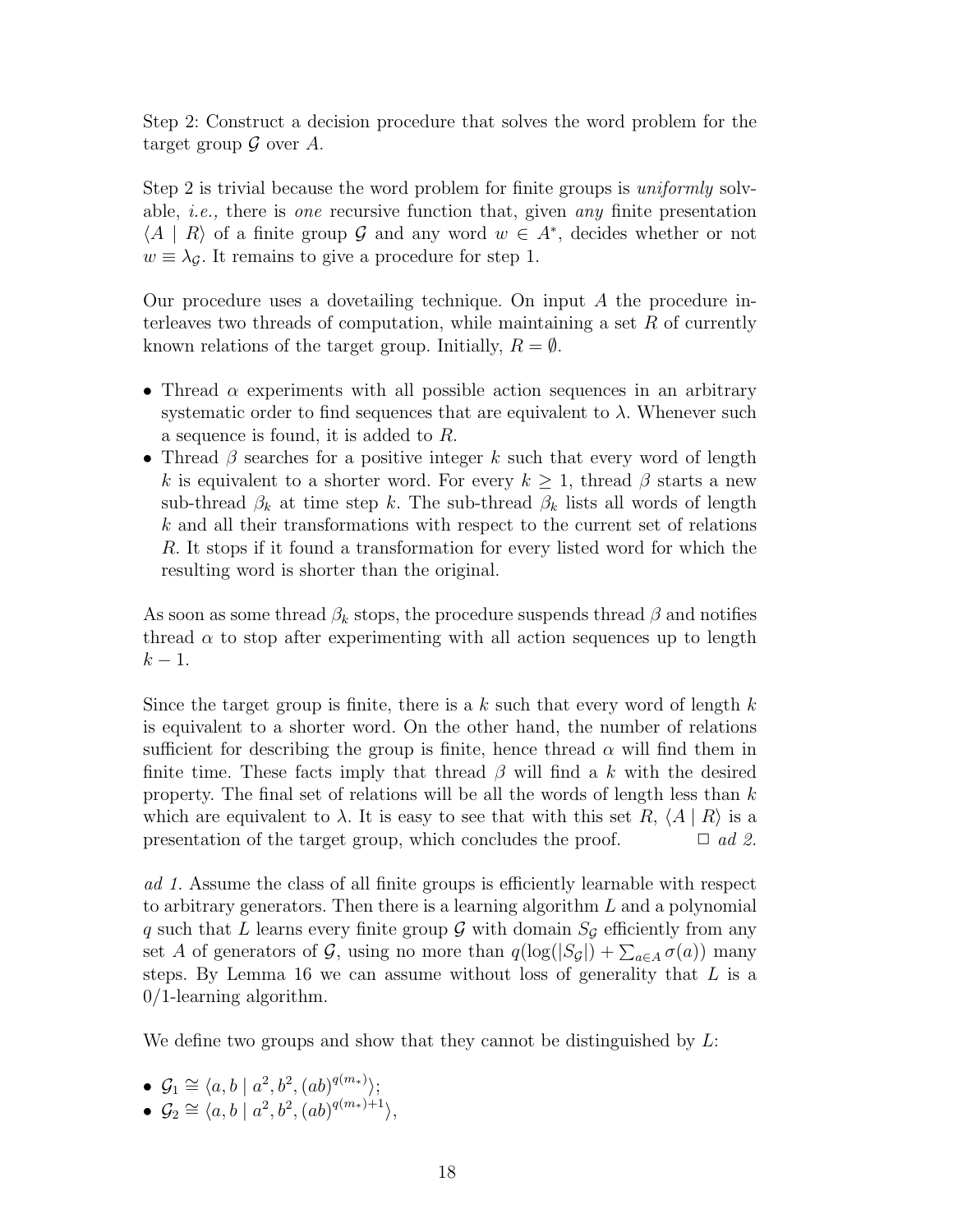where  $m_* \in \mathbb{N}$  is such that  $2q(m) > q(\log(2q(m) + 2) + 4)$  for all  $m \geq m_*$ .

We will show below that (i) the size of the domain of  $\mathcal{G}_1$  is  $2q(m_*)$ , (ii) the size of the domain of  $\mathcal{G}_2$  is  $2q(m_*)+2$ , (iii) for all  $w \in \{a,b\}^*$  with  $|w| < 2q(m_*)$ :

$$
w \equiv_{\mathcal{G}_1} \lambda_{\mathcal{G}_1} \iff w \equiv_{\mathcal{G}_2} \lambda_{\mathcal{G}_2}
$$

This implies that  $\mathcal{G}_1$  and  $\mathcal{G}_2$  are distinct finite groups but L cannot distinguish  $\mathcal{G}_1$  from  $\mathcal{G}_2$  by taking at most  $q(\log(|S_{\mathcal{G}_2}|) + \sigma(a) + \sigma(b)) = q(\log(2q(m_*) +$  $2(2) + 4 < 2q(m_*)$  steps.<sup>7</sup> This is a contradiction, so the class  $\mathcal{G}_{\mathcal{C}}$  of all finite groups is not learnable efficiently with respect to the class  $A_{\mathcal{C}}$  of all possible corresponding generator sets.

Claim 1. Let  $w \in \{a, b\}^*$  with  $|w| < 2q(m_*)$ . Then  $w \equiv_{\mathcal{G}_1} \lambda_{\mathcal{G}_1} \iff w \equiv_{\mathcal{G}_2} \lambda_{\mathcal{G}_2}$ .

Proof of Claim 1. We show one direction only, the other one is similar.

Let w be as given and assume that  $w \equiv_{\mathcal{G}_2} \lambda_{\mathcal{G}_2}$ . We know that w can be reduced to a  $\mathcal{G}_1$ -equivalent sequence w' with  $0 \leq |w'| \leq |w|$ , such that w' does not contain the substrings aa or bb. If  $|w'| = 0$  then  $w \equiv_{\mathcal{G}_1} \lambda_{\mathcal{G}_1}$ . We show that if  $0 < |w'| < 2q(m_*)$  then  $w \neq_{\mathcal{G}_2} \lambda_{\mathcal{G}_2}$ . This is a contradiction and we are done.

So assume  $0 < |w'| < 2q(m_*)$ . Now, w' is obtained from w by iteratively applying the following rules:

- (I) insert or delete aa
- (II) insert or delete bb
- (III) insert or delete  $(ab)^{2q(m_*)}$

We introduce a function  $\mu: \{a, b\}^* \mapsto \mathbb{Z}$ . For any  $w = (a_1, \ldots, a_n) \in \{a, b\}^*$ let  $w_{odd} = (a_1, a_3, \ldots, a_{n_1})$  and  $w_{even} = (a_2, a_4, \ldots, a_{n_2})$ , where  $n_1 = n_2 + 1 = n$ for odd n and  $n_1 + 1 = n_2 = n$  for even n. Let  $\mu(w) = (\# \text{ of 'a's in } w_{odd})$  – (# of 'a's in  $w_{even}$ ) + (# of 'b's in  $w_{even}$ ) – (# of 'b's in  $w_{odd}$ ). For example, if  $w = aaababbabab$ , then  $w_{odd} = aaabbb$  and  $w_{even} = abbaa$ , so  $\mu(w) = -1$ .

When modifying  $w$  to  $w'$ , the parities of the old/remaining letter positions do not change. Therefore, only the new/disappearing letters will affect the value of  $\mu$ . Using rules (I) or (II), the value of  $\mu$  will not change at all. The use of rule (III), depending on its type (insert or remove) and the position (odd or even) chosen, will either increase or decrease the value of  $\mu$  by  $2q(m_*)$ .

This implies that if  $w_1 \equiv_{\mathcal{G}_1} w_2$  then  $\mu(w_1) \equiv \mu(w_2) \mod (2q(m_*)).$ 

<sup>&</sup>lt;sup>7</sup> Note here that  $\sigma(a) = \sigma(b) = 2$  holds in both groups; technically we should in fact use subscripts with  $\sigma$  to relate it to the specific group where it is defined.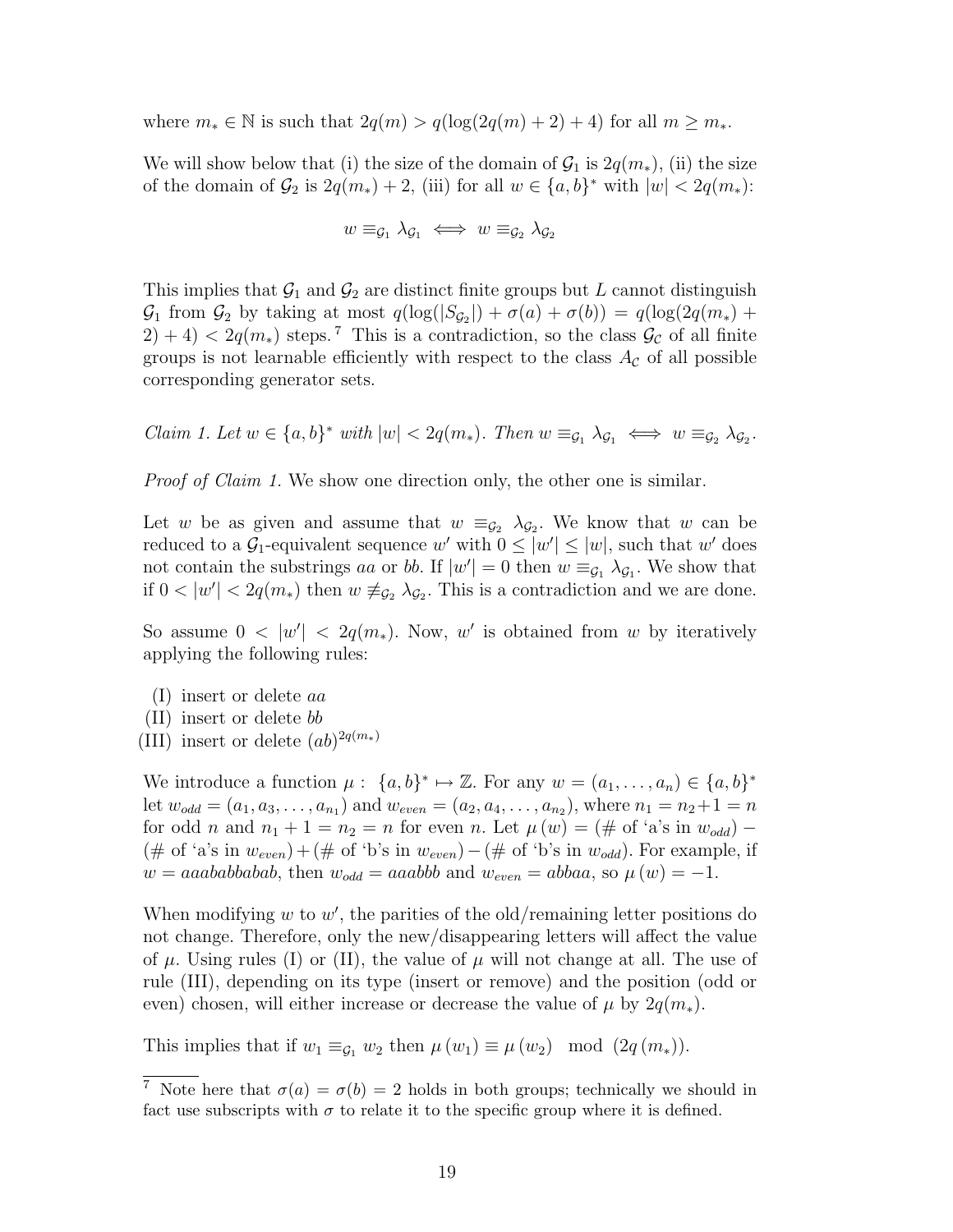Since w' does not contain the substrings aa or bb, we have  $\mu(w') = \pm |w'|$ . Obviously,  $\mu(\lambda) = 0$ . Since  $0 < |w'| < 2q(m_*)$ ,  $\mu(w') \not\equiv \mu(\lambda) \mod (2q(m_*))$ . Therefore  $w' \not\equiv_{\mathcal{G}_2} \lambda_{\mathcal{G}_2}$  $\Box$  *Claim 1.* 

Claim 2. The size of the domain of  $\mathcal{G}_1$  is  $2q(m_*)$ ; the size of the domain of  $\mathcal{G}_2$ is  $2q(m_*)+2$ .

*Proof of Claim 2.* Clearly, it suffices to prove the statement only for  $G_1$ . Note that two action sequences w and  $\beta$  are equivalent in  $\mathcal{G}_1$ , if  $\beta$  results from w by iteratively eliminating all substrings  $aa, bb, (ab)^{q(m_*)}$ . Hence every element in the domain of  $\mathcal{G}_1$  can be written as a product in which none of these subsequences occur. These are

$$
a(ba)^k, b(ab)^k, (ab)^k, (ba)^k
$$

for  $0 \leq k < q(m_*)$  (note that  $(ab)^0 = (ba)^0 = \lambda$ ).

Now, observe that  $(ba)^k =_{\mathcal{G}_1} (ab)^{2q(m_*)-k}$  for  $0 \leq k \leq 2q(m_*)$  (both forms obviously have the inverse  $(ab)^k$ . Hence also  $a(ba)^k = c_1$ ,  $a(ab)^{2q(m_*)-k} = c_1$  $(ba)^{2q(m_*)-k-1}b =_{\mathcal{G}_1} b(ab)^{2q(m_*)-k-1}$  for  $0 \leq k < q(m_*)$ .

Hence the domain of  $\mathcal{G}_1$  has exactly  $2q(m_*)$  elements.  $\Box$  Claim 2.

This completes the proof.  $\Box$  ad 1.

 $\Box$ 

The groups  $\mathcal{G}_1$  and  $\mathcal{G}_2$  used in the proof of the first assertion of Theorem 18 belong to the well-known class of finite dihedral groups (recall that a finite dihedral group is the group of symmetries of a regular polygon, including both reflections and rotations). Since the dihedral groups illustrate a few principled properties of our learning model, we study them in more detail.

#### 4.2 Learning dihedral groups

For every  $k \in \mathbb{N} \setminus \{0\}$ , let  $D_k$  denote the finite dihedral group with  $2k$  elements. Note that there is only one infinite dihedral group, namely  $D_{\infty} \cong \langle a, b \mid a^2, b^2 \rangle$ .

Theorem 18 and its proof immediately yield the following corollary, which states that the class of all finite dihedral groups cannot be learned efficiently if the generators given are not restricted in advance. The proof of Theorem 18.(1) actually shows this already for the case that the generators given are two reflections a and a' such that  $D_k \cong \langle a, a' \mid aa, a'a', (aa')^k \rangle$ .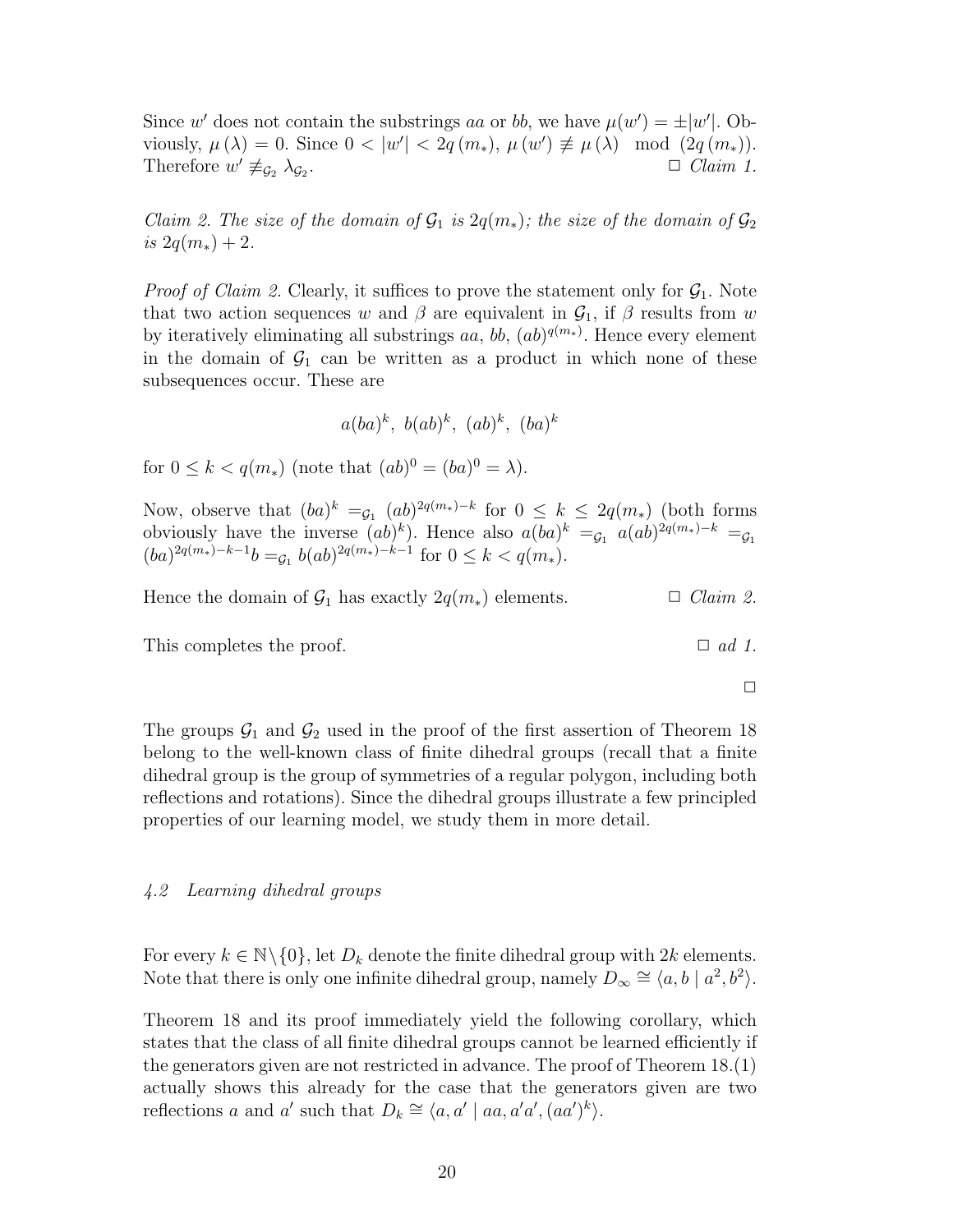- Corollary 19 (1) The class of all finite dihedral groups is not learnable efficiently with respect to arbitrary generators.
- (2) The class of finite dihedral groups is learnable finitely with respect to arbitrary generators.

In fact, it is not very surprising that the finite dihedral groups cannot be learned efficiently with respect to unrestricted generators. The reason is that when two consecutive reflections are given as the input generators then those have order 2, while the size of the group can be arbitrarily high. In order to build a decision procedure that solves the word problem the size of the group must be known. This size can only be determined by taking as many reflection actions as there are elements in the group. Hence no algorithm can learn the group in time polynomial in the logarithm of the size of the group and the orders of the generators. This shows how much the choice of generator systems influences learnability: in fact the finite dihedral groups can be learned efficiently if the learner is always given a set of generators the order of one of which is proportional to the size of the group, thus allowing for enough experiments to identify the target group.

In particular, the class of finite dihedral groups is learnable efficiently if the given generators are a reflection a and a rotation b such that  $D_k \cong \langle a, b \rangle$  $aa,b^k,abab\rangle.$ 

Proposition 20  $Let \mathcal{C} = \{ (D_k, \{a, b\}) : k \in \mathbb{N} \setminus \{0\}, D_k \cong \langle a, b | a^2, b^k, abab \rangle \}.$ Then  $\mathcal{G}_{\mathcal{C}}$  is learnable efficiently with respect to  $A_{\mathcal{C}}$ .

*Proof* The learning algorithm  $L$  works as follows. Given the two generators a and b, L determines the order of a and b, which requires  $\sigma(a) + \sigma(b)$  many steps. Knowing the order allows the learner to conclude which of the given generators is a rotation. This in turn allows the learner to construct a group  $\mathcal{G}'$  that is isomorphic to the unknown group  $\mathcal{G}$ . The knowledge of the orders allows L to find out the inverses of a and b over  $\{a, b\}$ . Knowing the inverses, one can construct an algorithm that decides, for any word  $w \in \{a, b\}^*$ , whether  $w \equiv \lambda_{\mathcal{G}}$  and thus whether  $w \equiv \lambda_{\mathcal{G}}$ . Thus, after taking  $\sigma(c)+\sigma(d)$  many actions, L can stop and return this algorithm as its output.  $\Box$ 

Note that with  $a' = ab$  we have the equivalence of the group presentations  $\langle a, a' \mid aa, a'a', (aa')^k \rangle$  and  $\langle a, b \mid aa, b^k, abab \rangle$ . The corresponding environments differ only in the choice of the "primitive actions". In fact, the primitive actions in one environment can be simulated by taking at most two actions of the other environment and vice versa. Yet, we see that one environment can be learned efficiently, while the other can not—at least in the current model of learning. <sup>8</sup>

 $\overline{\text{8}$  This raises the question whether the definition of efficient learning should be changed. One idea is to allow the time of learning to depend on the length of the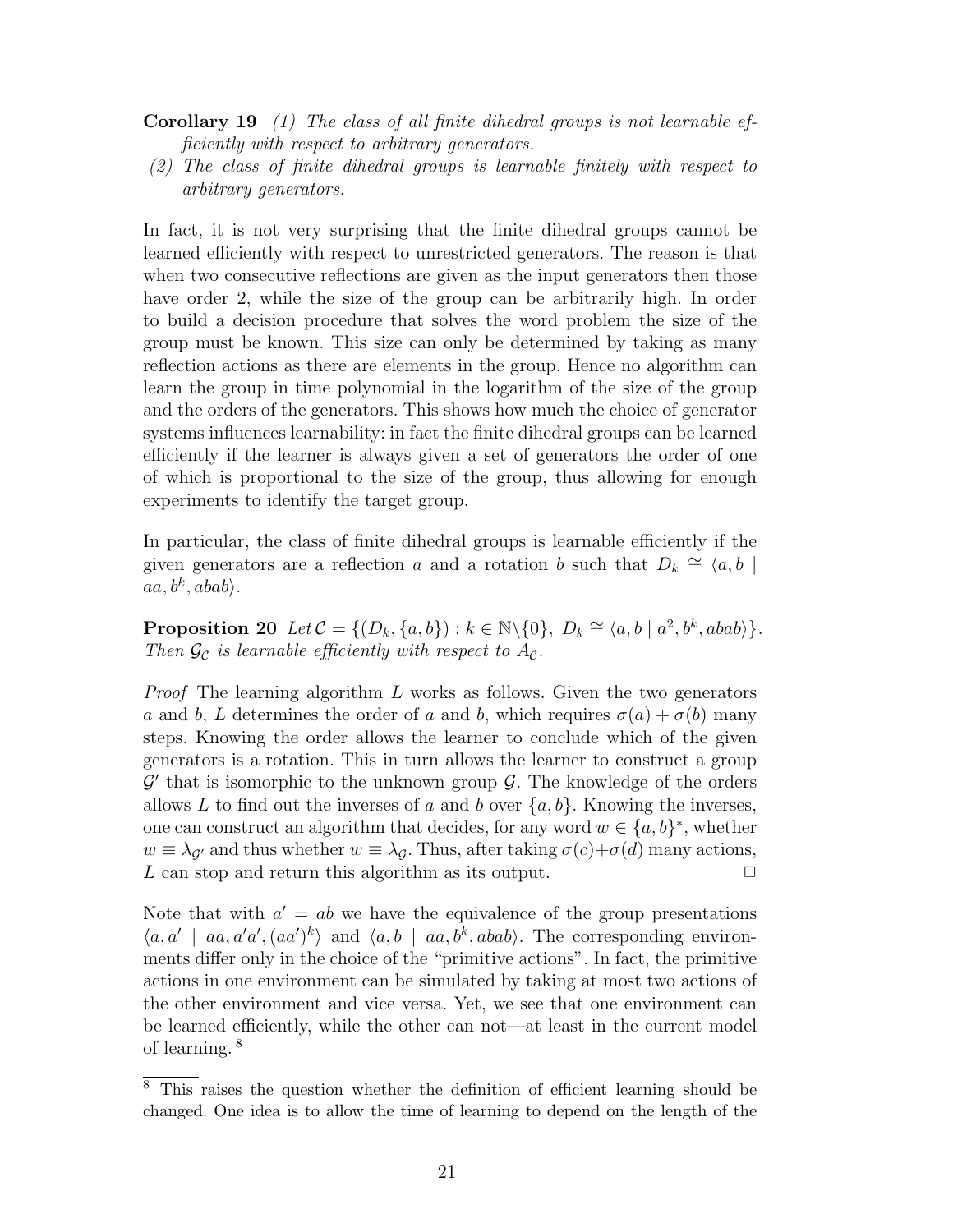The second phenomenon that can be easily illustrated using dihedral groups is how unstable learnability results can be with respect to slight changes to the target class. The class of all finite dihedral groups can be learned finitely with respect to arbitrary generator systems, but this is no longer true if we add just a single group to this class, namely the infinite dihedral group.<sup>9</sup>

**Theorem 21** Let  $G = \{D_k : k \in (\mathbb{N} \setminus \{0\}) \cup \{+\infty\}\}\$  denote the class of all dihedral groups.

- $(1)$  G is not learnable finitely with respect to arbitrary generators.
- $(2)$  G is learnable in the limit with respect to arbitrary generators.

Proof ad 1. Assume G is learnable finitely with respect to arbitrary generators. Then there is a  $0/1$ -learner L that learns every dihedral group finitely with respect to any set of two generators. Consider the following scenario of an oracle interacting with L on input  $\{a, b\}$ .

The oracle always replies 0 for the first action  $L$  takes. If the first two actions by L are equal, *i.e.*, they are aa or bb, then the oracle replies 1 after the second action. In any other case, for growing action sequences, the oracle replies 0.

This scenario is valid if  $D_{\infty}$  is the target group. Thus eventually L will return a decision procedure solving the word problem for  $D_{\infty}$  over  $\{a, b\}$  and stop the process. At this point of the learning process there are infinitely many finite dihedral groups consistent with the scenario. These are not identified by L although they are in  $G$ —a contradiction.

ad 2. A learning algorithm on input  $\{a, b\}$  initially tries to determine the order of both of the generators. In case one of these orders is  $k \neq 2$ , the algorithm will return a decision procedure for  $D_k$  forever. As long as one of the orders is not yet determined, the algorithm returns a decision procedure for  $D_{\infty}$ .

In case both generators turn out to be of order 2, the algorithm tries to determine the minimal k such that  $\lambda \equiv (ab)^k$ , if such a k exists. As long as no such k is found, the algorithm returns a decision procedure for  $D_{\infty}$ . As soon as such a  $k$  is found, the algorithm will start returning a decision procedure for  $D_k$  forever.

It is not hard to see that this algorithm witnesses Assertion 2.  $\Box$ 

words in a "short" presentation of the group. See Section 7 for a brief discussion of this issue.

<sup>9</sup> This very much resembles results in Inductive Inference, where Gold [6] showed that no class of languages that contains all finite languages and at least one infinite language can be learned in the limit. The difference here is though that learnability in the limit is not affected.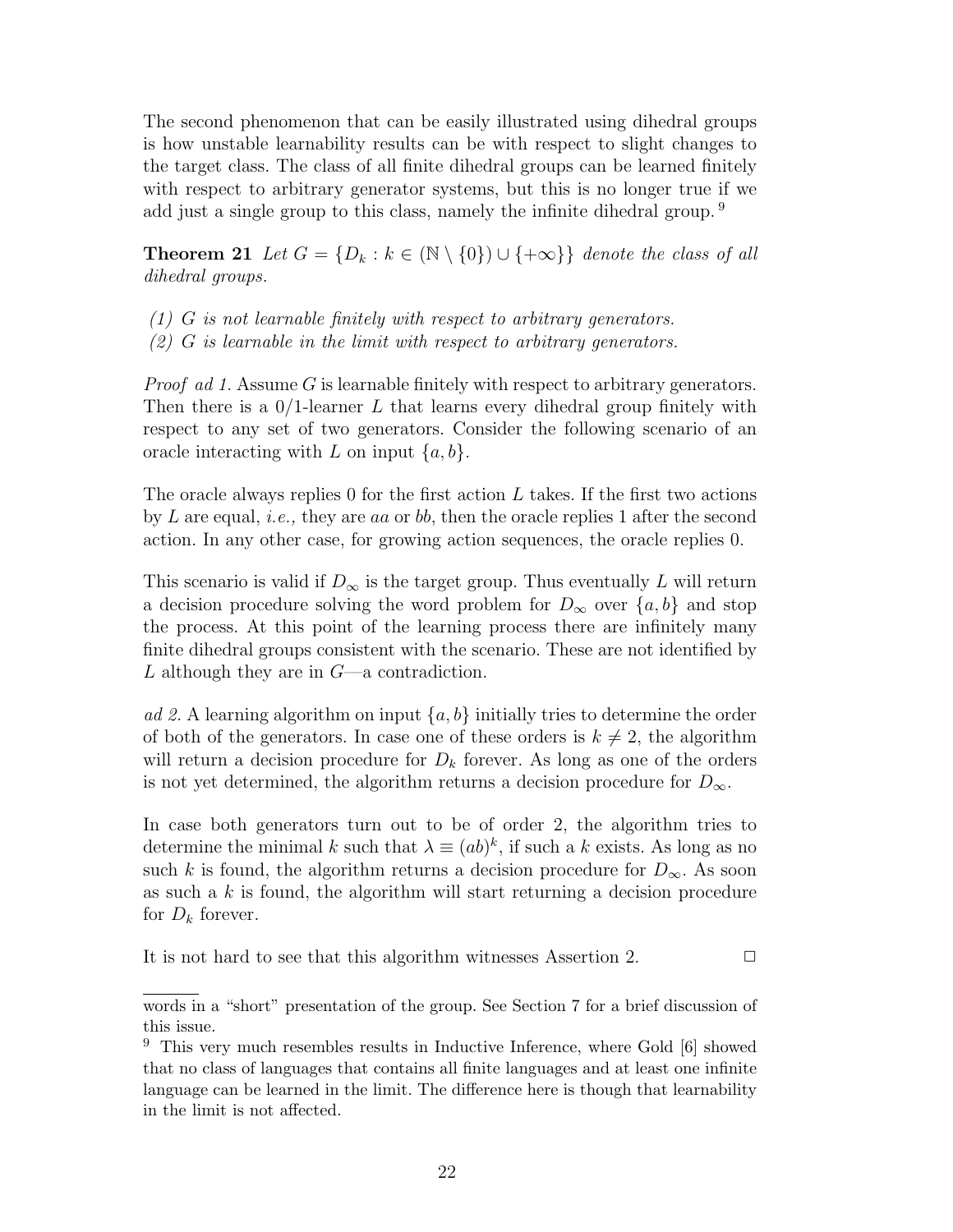#### 4.3 Learning Abelian groups

For finitely generated Abelian groups, a reasoning similar to the proof of Theorem 21 shows similar differences between learning in the limit and finite learning.

The following theorem states that the class of all finitely generated Abelian groups is learnable in the limit, but not learnable finitely, if the generators given generate cyclic subgroups of the target group. Note that every finitely generated Abelian group is isomorphic to the direct product of finitely many cyclic subgroups (see the Fundamental Theorem of Finitely Generated Abelian Groups).

Theorem 22 Let  $C = \{(\mathcal{G}, A) : \mathcal{G} \cong \langle a_1 \rangle \times \ldots \times \langle a_m \rangle, A = \{a_1, \ldots, a_m\}\}.$ Then the following holds:

(1)  $\mathcal{G}_{\mathcal{C}}$  is learnable in the limit with respect to  $A_{\mathcal{C}}$ .

(2)  $\mathcal{G}_{\mathcal{C}}$  is not learnable finitely with respect to  $A_{\mathcal{C}}$ .

*Proof ad 1.* For a group G, define  $\mathcal{G}^k$  recursively by  $\mathcal{G}^1 = \mathcal{G}$  and  $\mathcal{G}^k = \mathcal{G}^{k-1} \times \mathcal{G}$  $(k > 2)$ .

Every group  $G$  in  $\mathcal{G}_{\mathcal{C}}$  is isomorphic to  $\mathbb{Z}^k \times C_{n_1}^{k_1} \times \cdots \times C_{n_z}^{k_z}$  for some  $k, z, k_i, n_i \in$ N, where the values  $k, n_1, k_1, \ldots, n_z, k_z$  are (up to rearranging indices) uniquely determined by C. The number of generators here is  $k + k_1 + \ldots + k_z$ .

A learning algorithm L witnessing Theorem 22 works as follows, given a set  $A = \{a_1, \ldots, a_m\}$  of m generators.

- (1) L initially always hypothesizes the target group to be  $\mathbb{Z}^m$ . This means that the decision procedure initially returned by L, given a word  $w \in A^*$ , decides as follows.
	- If w is empty then return 1.
	- If w is not empty then return 0.
- (2) Given a canonical enumeration of all pairs  $(a_l, t)$  for  $t \geq 1$  and  $l \in$  $\{1,\ldots,m\}$ , L then memorizes the state names observed while taking action sequences  $(a_l)^t$  for all  $(l, t)$  in canonical order. Whenever a sequence  $(a_l)^t$  takes L back to the state it was in before this sequence, L changes its hypothesis from  $\mathbb{Z}^{k'} \times C_{n_1}^{k'_1} \times \cdots \times C_{n_z}^{k'_z}$  to  $\mathbb{Z}^{k'-1} \times C_{n_1}^{k'_1} \times \cdots \times C_{n_j}^{k'_j+1} \times \cdots \times C_{n_z}^{k'_z}$ where  $n_i = t$ . This means that the decision procedure returned by  $\tilde{L}$ , given a word  $w \in A^*$ , decides as follows.
	- For every generator  $a_l \in A$  occurring in w, test whether the minimal t with  $(a_l)^t \equiv \lambda$  has already been found and whether  $a_l$  occurs exactly  $\gamma t$  times in w for some  $\gamma \in \mathbb{N}$ .
	- If all these tests are positive then return 1.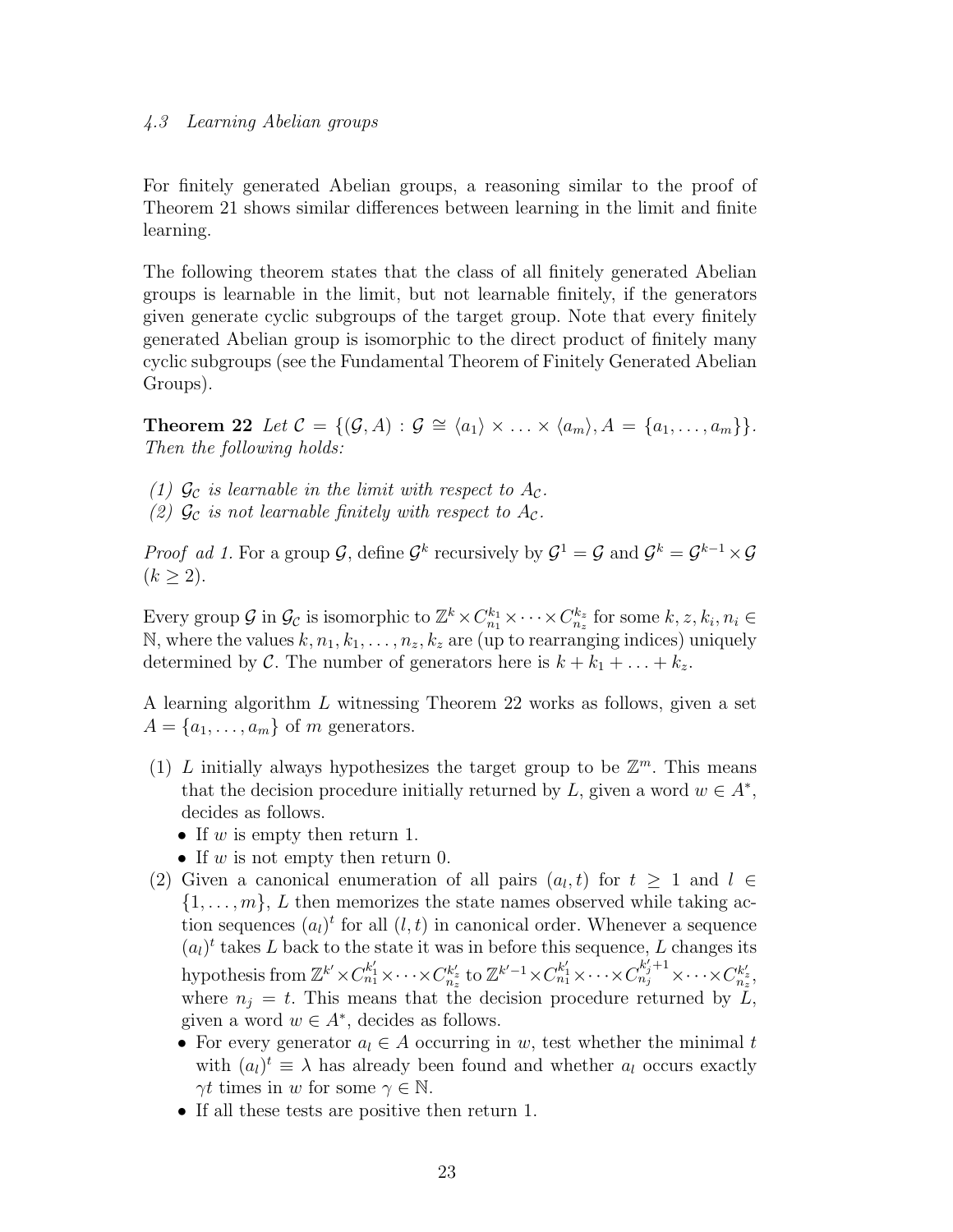• If at least one of these tests is negative then return 0.

Moreover, from then on all pairs  $(a_l, t')$  in the enumeration will be skipped.

It is easy to see that L identifies every group in  $\mathcal{G}_c$  in the limit with respect to any corresponding set A with  $(\mathcal{G}, A) \in \mathcal{C}$ .

ad 2. Assume to the contrary that  $\mathcal{G}_{\mathcal{C}}$  is finitely learnable with respect to  $A_{\mathcal{C}}$ , witnessed by a learning algorithm L.

Consider the behaviour of L for the target group  $\mathbb{Z}$ , generated by a single element. After finitely many experiments using this generator element, each of which leads L to a new state, L returns a decision procedure for  $\mathbb Z$  and terminates.

At this point there are still infinitely many finite cyclic groups  $C_n \in \mathcal{G}_{\mathcal{C}}$  consistent with the scenario experienced by  $L$ ; L fails to identify them.  $\Box$ 

For the class considered in the previous result, finite learning was not possible because the target group could be infinite and indistinguishable from infinitely many finite potential target groups. The situation obviously changes when we consider only finite Abelian groups, due to Theorem 18. But in this case we even get a positive result for efficient learning. The following theorem states that every finite Abelian group is efficiently learnable if the generators given generate the finite cyclic subgroups of the target group. Note that every finite Abelian group is isomorphic to the direct product of finitely many finite cyclic subgroups.

**Theorem 23** Let  $C = \{(\mathcal{G}, A) : \mathcal{G} \cong \langle a_1 \rangle \times \ldots \times \langle a_m \rangle, A = \{a_1, \ldots, a_m\}, \forall i \; | \sigma(a_i) <$  $+\infty$ }. Then  $\mathcal{G}_{\mathcal{C}}$  is efficiently learnable with respect to  $A_{\mathcal{C}}$ .

*Proof* Let the algorithm work on group  $\mathcal G$  with generators A from  $\mathcal C$ . Since the generators given to the learning algorithm commute, it suffices to find out the order of the generators in A. Since all actions have finite order, this can be done in  $\sum_{a \in A} \sigma(a)$  steps. Knowing the orders allows the learning algorithm to identify the inverses of the generators. Then, as before, it suffices to specify a decision procedure that decides if a word  $w \in A^*$  satisfies  $\mathcal{G}(w) = 1$ . A suitable procedure is the one that checks if the number of occurrences of all generators  $a \in A$  in w is an integer multiple of the order  $\sigma(a)$ . Thus, the learner can output this procedure and stop.  $\Box$ 

Note that, in general, the sample-complexity of our learning algorithm on a finite Abelian group is "much smaller" than the size of the group.

We do not know if efficient learning of finite Abelian groups is possible when the given generators do not generate the cyclic subgroups of the target group.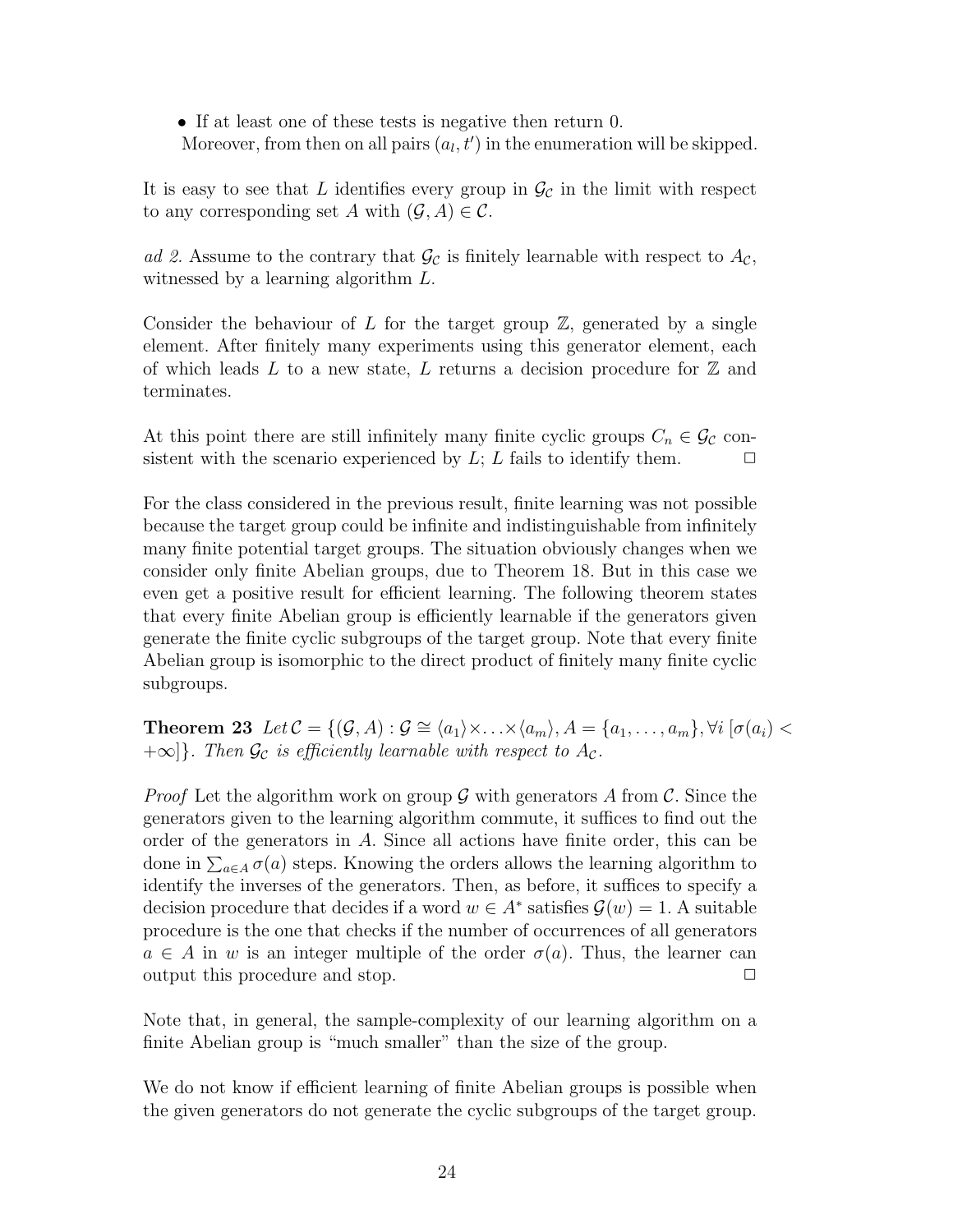#### 5 Learning group extensions: a special case

Let us now discuss a result motivated by our original scenario of an agent exploring an unknown environment. Assume the agent has successfully learned a group environment but after that a new action is introduced to the environment. We model this as a problem of finding a faithful representation of a single extension of a group  $\mathcal G$  (here only for the special case that the extension of  $\mathcal G$  has the form of a semi-direct product) if a representation of  $\mathcal G$  is known.

Suppose we have a group  $\mathcal G$  with a generator system  $A$  and a d-dimensional linear representation  $\Phi$ . Our aim is to extend  $\mathcal G$  by a new generator element  $a$ , *i.e.*, we want to construct a representation for a single extension  $\mathcal{G}' = \mathcal{G} \rtimes_{\phi} \langle a \rangle$ . Let us assume in addition that  $\sigma(a) = \sigma(\phi(a)) = \sigma$ . The new representation  $\Phi'$  can then be defined as follows, where we abbreviate  $\phi(a)$  by  $\phi_a$ :

$$
\Phi'(g) = \begin{pmatrix}\n\Phi(g) & 0 & \cdots & 0 \\
0 & \Phi(\phi_a(g)) & & \vdots \\
\vdots & & \ddots & 0 \\
0 & \cdots & 0 & \Phi(\phi_a^{q-1}(g))\n\end{pmatrix} \text{if } g \in S_g, \ \Phi'(a) = \begin{pmatrix}\n0 & I_d & 0 & 0 \\
\vdots & \vdots & \ddots & 0 \\
0 & 0 & \cdots & I_d \\
I_d & 0 & \cdots & 0\n\end{pmatrix}
$$

That this indeed yields the desired representation is implied by the following easy to verify properties.

- (1)  $\sigma (\Phi'(a)) = \sigma$ . (2) The group resulting from restricting  $\Phi'$  to  $\mathcal G$  is isomorphic to  $\mathcal G$ . (3)  $\Phi'^{-1}(a) \Phi'(g) \Phi'(a) = \Phi'(\phi(g))$  for all  $g \in S_{\mathcal{G}}$ .
- (4)  $\Phi'(a)$  is not contained in the image of G under  $\Phi'$ .

The dimension of the constructed representation is  $d\sigma$ . This construction is in general not trivial because of the problem of calculating  $\Phi(\phi_a(g))$ , in particular of representing  $\phi_a(g)$  using only the given generator elements.

However, a special case of this construction can be used to prove the following result.

**Theorem 24** Let  $C = \{(\mathcal{G}, \{a_1, a_2\}) : \mathcal{G} = \langle a_1 \rangle \rtimes_{\phi} \langle a_2 \rangle, \sigma(\phi(a_2)) = \sigma(a_2), \sigma(a_1)$  $\infty, \sigma(a_2) < \infty$ . Then  $\mathcal{G}_{\mathcal{C}}$  is efficiently learnable with respect to  $A_{\mathcal{C}}$ .

*Proof (Sketch.)* A learning algorithm L on input  $\{a_1, a_2\}$  works as follows:

First, L determines  $\sigma(a_1)$  and  $\sigma(a_2)$  in the usual way. Second, L experiments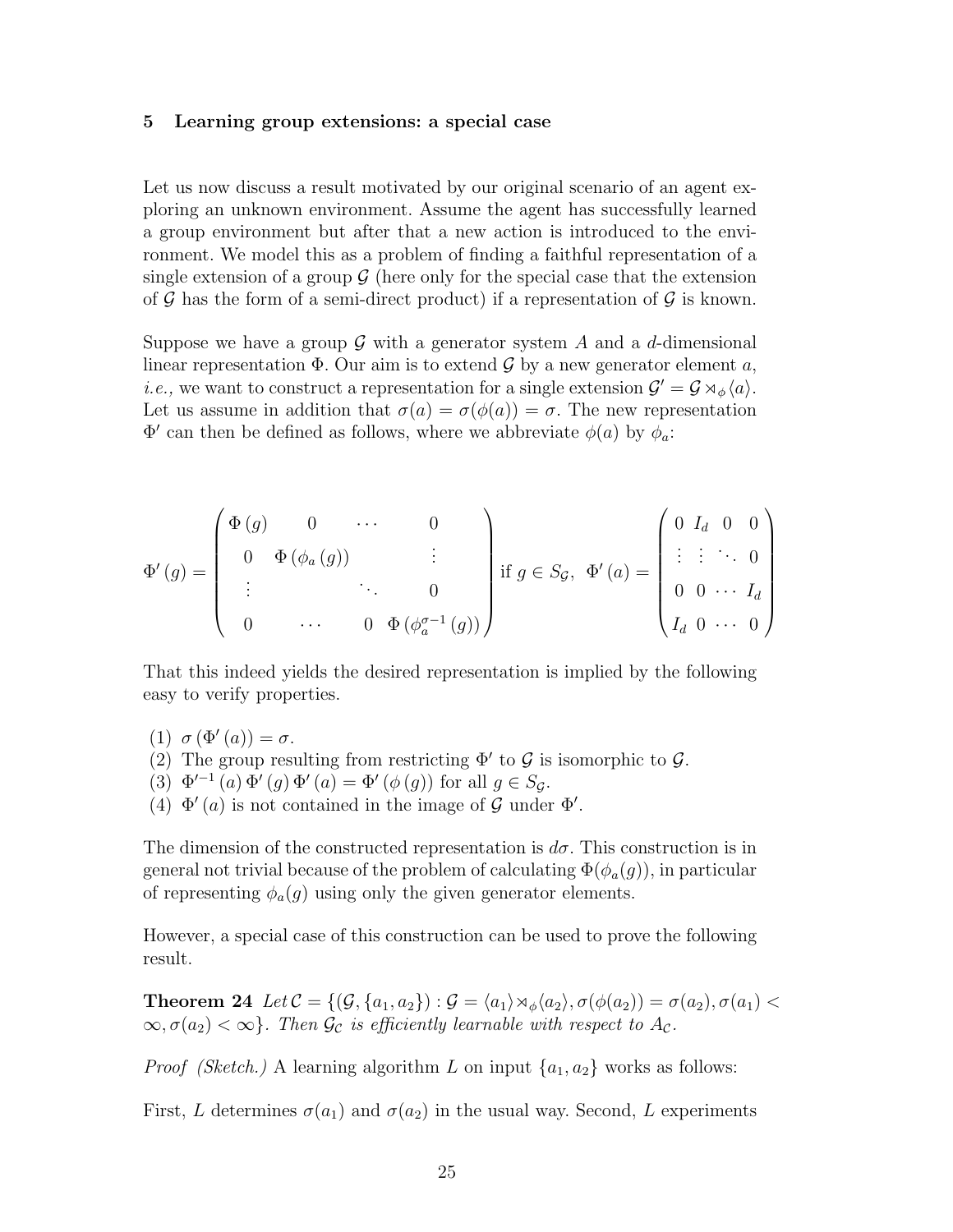with

$$
a_1 a_2 a_1^{-1} \underbrace{a_2 a_2 \dots a_2}_{z} a_1 a_2^{-1} a_1^{-1},
$$

where z fulfills  $a_2^z = (a_1 a_2 a_1^{-1})^{-1}$ ; similarly with  $a_1$  and  $a_2$  swapped.

(For example, if  $a_1a_2a_1^{-1}a_2^6 \equiv \lambda$ , then  $\mathcal{G} = \langle a_2 \rangle \rtimes_{\phi} \langle a_1 \rangle$  with  $\phi(a_2) = a_2^{-6}$ .) Third, L constructs the linear representation as described above Theorem 24, knowing that  $\Phi(a_2) = \cos(2\pi/\sigma(a_2)) + i \cdot \sin(2\pi/\sigma(a_2)) \in \mathbb{C}^{1 \times 1}$  is a primitive complex unit root.

The reader should note that the preliminary version [3] of this paper contained a further claim (Theorem 6) on learning Abelian groups using linear representations. Unfortunately, the proof sketch given there is wrong and cannot be fixed. The corresponding theorem is excluded here.

## 6 Efficiently learnable group-structured games

In this section we introduce some classes of groups which are related to known puzzle games.

#### 6.1 Topspin

A first class of puzzle-related groups we consider is based on the single-player permutation game  $T_{opspin}$ . This game consists of a ring of  $\alpha$  numbered tiles in  $\alpha$  possible positions. The section of the first x positions of this ring, containing  $x$  tiles, can be flipped.

To be more specific, the player has two actions. The first action is to rotate all  $\alpha$  tiles in the ring by one position. The second action is to change the positions of the tiles  $a_1, \ldots, a_x$  that are currently in positions  $1, \ldots, x$ . If  $a_i$ is in position i for  $1 \leq i \leq x$ , then, after taking the second action,  $a_i$  is in position  $x + 1 - i$ .<sup>10</sup>

A schematic illustration of this game is shown in Figure 2.

The Topspin game can be represented as an algebraic group. In Definition 25, we use  $\alpha$  and x as parameters for defining a class of groups.

 $\frac{10}{10}$  In the original version of the puzzle, the goal state has tile i in position i for all  $i \in \{1, \ldots, \alpha\}.$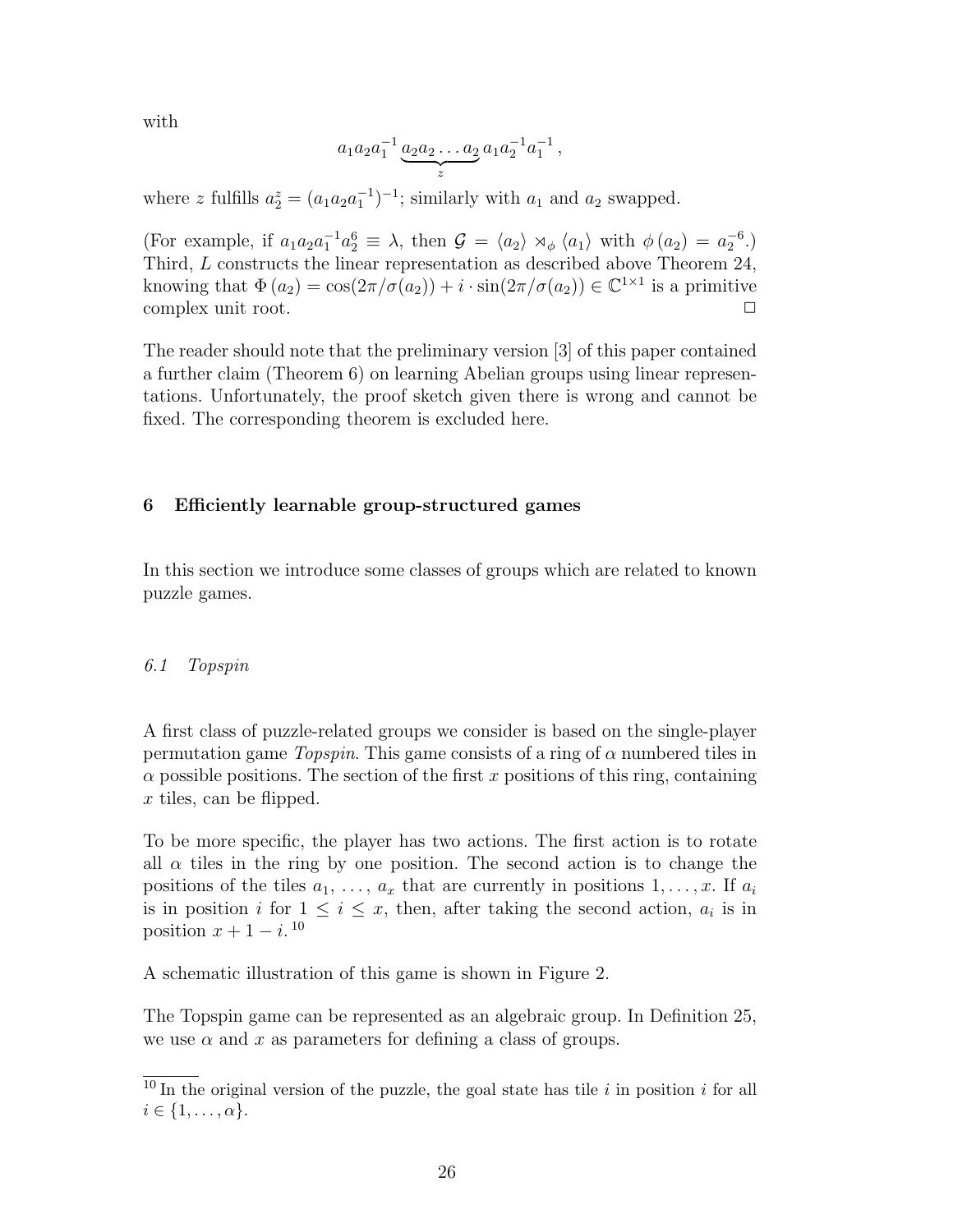

Fig. 2. The Topspin puzzle with  $\alpha = 13$  and  $x = 4$ .

**Definition 25** Let  $\alpha, x \in \mathbb{N}$  and  $2 \leq x < \alpha$ . The group  $TS(\alpha, x) = \langle a_{\alpha}, b_{x} \rangle$  is defined as the subgroup of  $S_{\alpha}$  that is generated by the following two elements  $a_{\alpha}$  and  $b_x$ .

• 
$$
a_{\alpha} = (1 \ 2 \ \dots \ \alpha)
$$
, and  
\n•  $b_x = \begin{cases} (1 \ x)(2 \ x - 1) \dots (x/2 \ x/2 + 1), & \text{if } x \text{ is even;} \\ (1 \ x)(2 \ x - 1) \dots ((x - 1)/2 \ (x + 3)/2), & \text{if } x \text{ is odd.} \end{cases}$ 

It is not hard to prove that an agent exploring the Topspin game for unknown parameters  $\alpha$  and x can learn the game efficiently, according to the model introduced in Definition 13.

**Theorem 26** The class  $\{TS(\alpha, x): 2 \leq x \leq \alpha/2\}$  is efficiently learnable with respect to  $\{\{a_{\alpha}, b_x\} : 2 \leq x \leq \alpha/2\}.$ 

Proof On input of a set of two generators, an algorithm learning the target group  $TS(\alpha, x)$  efficiently can be defined by the following instructions.

- (1) Determine the orders of the generators.
- (2) Let the generator whose order is 2 be named  $b$ , the other one be named a. Let  $\alpha = \sigma(a)$ .
- (3) Issue the queries

$$
ba^iba^{-i}ba^{\vphantom{i}}ba^{-i}
$$

for all values  $i \geq 2$  in order of ascending i until a (minimal) value  $\hat{i}$  is found such that

$$
ba^{\hat{i}}ba^{-\hat{i}}ba^{\hat{i}}ba^{-\hat{i}} \equiv \lambda .
$$

(4) Return a decision procedure solving the word problem for the group  $TS(\alpha, \hat{i})$  where  $a = a_{\alpha}$  and  $b = b_{\hat{i}}$ .

It is not hard to see that the decision procedure returned by this algorithm is consistent with the target group.  $\Box$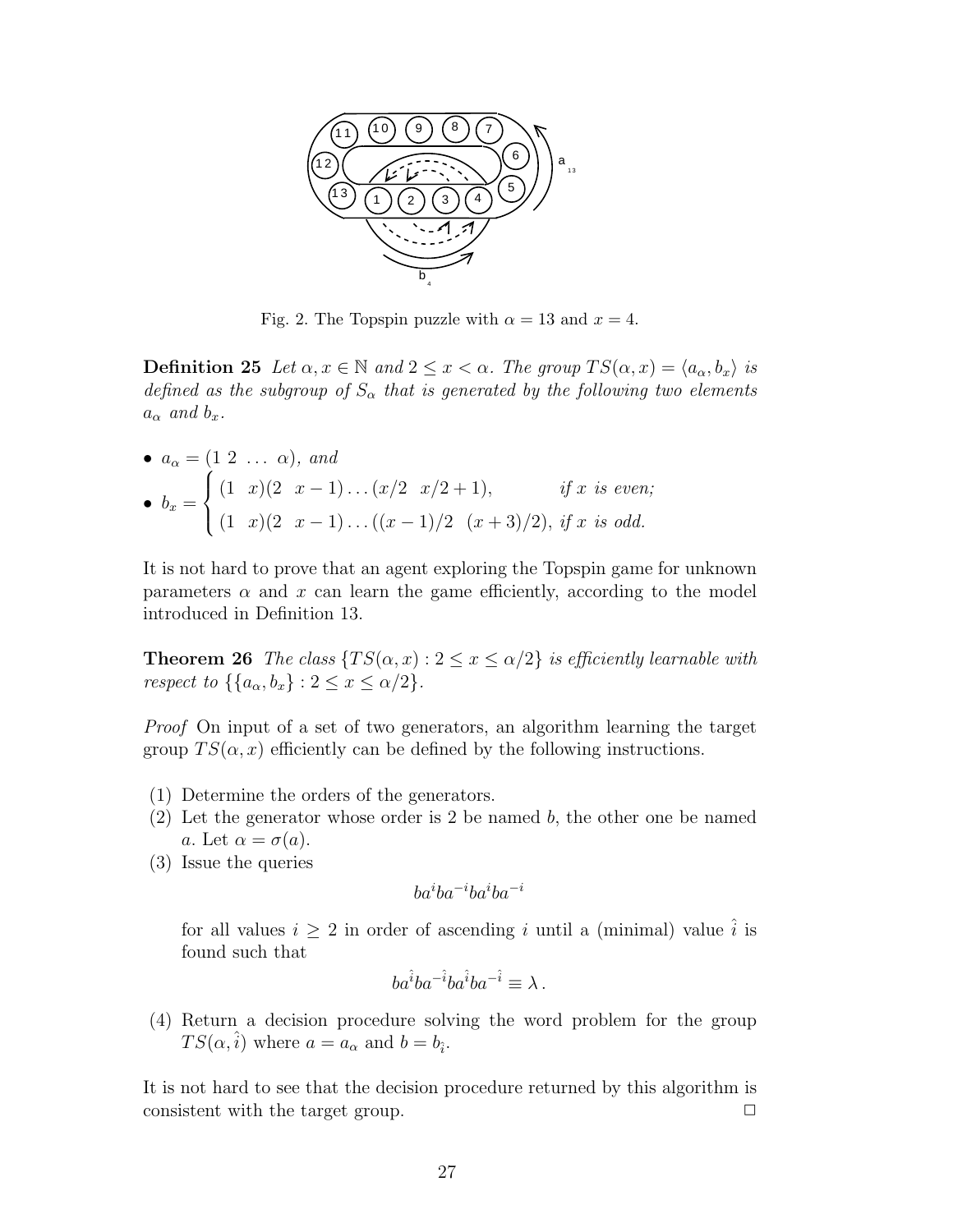#### 6.2 Hungarian Rings

The following definition formalizes a class of groups based on a variant of the "Hungarian rings" puzzle. Imagine a single-player tile game consisting of a set of numbered tiles arranged in two circles—one containing  $\alpha_1$  many tiles and one containing  $\alpha_2$  many tiles, see Figure 3.



Fig. 3. The Hungarian Rings puzzle with  $\alpha_1 = 12$ ,  $\alpha_2 = 10$ ,  $x_1 = 4$ ,  $x_2 = 3$ .

The two rings overlap, *i.e.*, they share exactly two tiles. There are  $x_1-1$  many tiles in the first circle in between the two overlapping tiles and  $x_2 - 1$  many tiles in the second circle in between the overlapping tiles.

There are exactly two actions the player can take: rotating all tiles in circle 1 by one position and rotating all tiles in circle 2 by one position. Since the circles overlap, these two actions do not commute. <sup>11</sup>

It is not hard to see that the structure underlying this puzzle can be described as an algebraic group. With the four parameters  $\alpha_1, \alpha_2, x_1$ , and  $x_2$ , we obtain a class of groups defined as follows.

**Definition 27** Let  $\alpha_1, \alpha_2, x_1, x_2 \in \mathbb{N} \setminus \{0\}$  where  $x_i \leq \alpha_i/2$  for  $i = 1, 2$ . The group  $HR(\alpha_1, \alpha_2, x_1, x_2)$  is defined as the subgroup of  $S_{\alpha_1+\alpha_2-2}$  that is generated by the following two elements  $a_1^*$  and  $a_2^*$ .

- $a_1^* = (1 \ 2 \ \ldots \ \alpha_1),$
- $a_2^* = (1 \ \alpha_1 + 1 \ \alpha_1 + 2 \ \ldots \ \alpha_1 + x_2 1 \ x_1 + 1 \ \alpha_1 + x_2 \ \ldots \ \alpha_1 + \alpha_2 -$ 3  $\alpha_1 + \alpha_2 - 2$ .

 $\frac{11 \text{ In the original version of the puzzle each tile has one of four possible colours.}$ A goal state would have all tiles of the same colour lined up with each other, for all four colours. Our version here is different in that tiles have unique names (they are numbered) and thus they are pairwise distinguishable. Hence colours become irrelevant.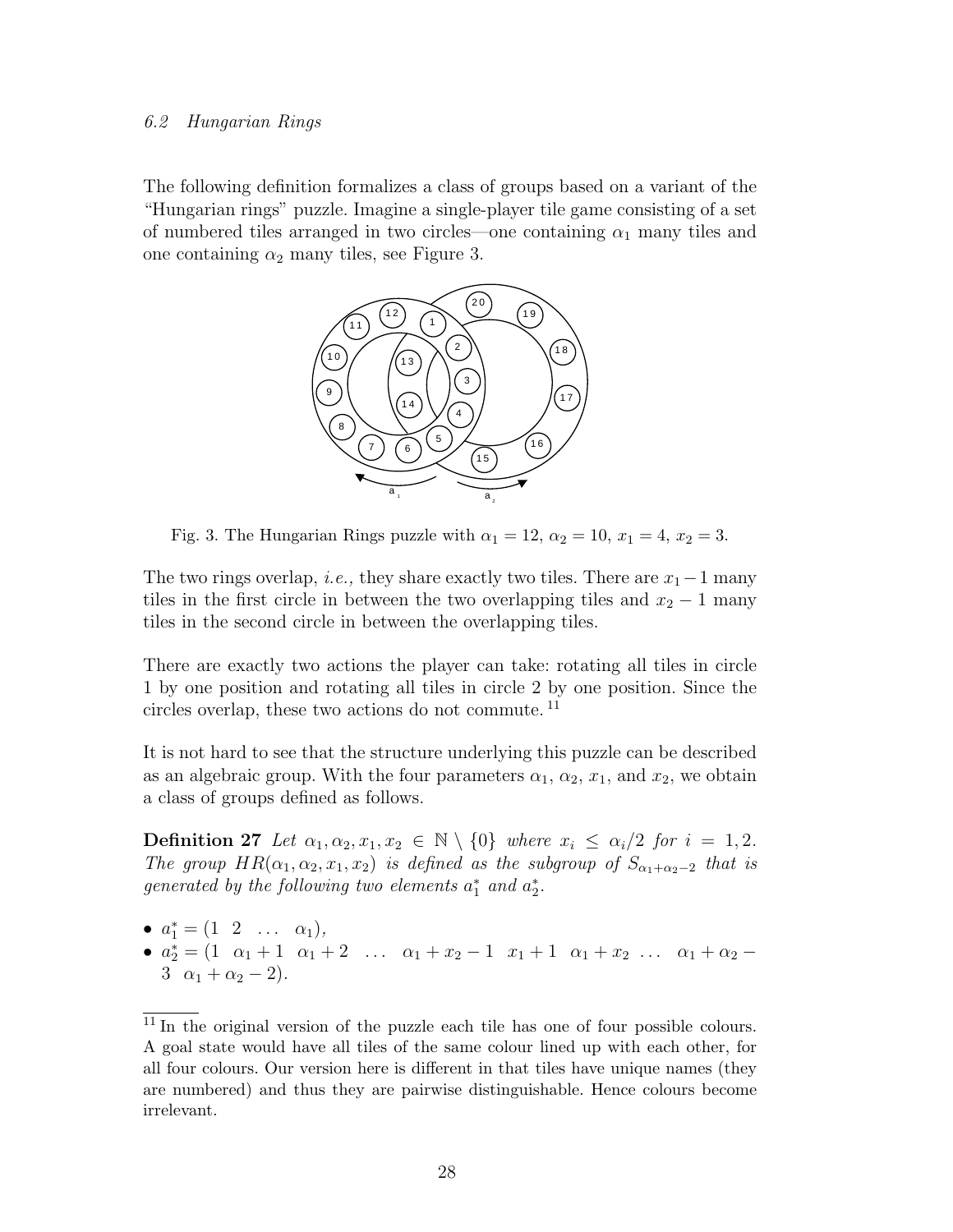$A(\alpha_1, \alpha_2, x_1, x_2)$  then denotes the set  $\{a_1^*, a_2^*\}$  of generators.<sup>12</sup>

The following theorem states that an agent exploring the Hungarian Rings game for unknown parameters  $\alpha_1$ ,  $\alpha_2$ ,  $x_1$ ,  $x_2$ , can learn the game efficiently, according to the model introduced in Definition 13.

**Theorem 28** The class  $\{HR(\alpha_1, \alpha_2, x_1, x_2) : \alpha_1, \alpha_2, x_1, x_2 \in \mathbb{N} \setminus \{0\}, x_1 \leq$  $\alpha_1/2, x_2 \leq \alpha_2/2$  is efficicently learnable with respect to  $\{A(\alpha_1, \alpha_2, x_1, x_2)$ :  $\alpha_1, \alpha_2, x_1, x_2 \in \mathbb{N} \setminus \{0\}, x_1 \leq \alpha_1/2, x_2 \leq \alpha_2/2\}.$ 

*Proof* The learning algorithm will operate as follows, given the generators  $a_1$ and  $a_2$  as input.

- (1) Determine the orders of the generators. Let  $\alpha_1 = \sigma(a_1)$ ,  $\alpha_2 = \sigma(a_2)$ .
- (2) For each  $i \in \{1, \ldots, \lfloor \alpha_1/2 \rfloor\}, j \in \{1, \ldots, \lfloor \alpha_2/2 \rfloor\},\$  determine the order of the element  $(a_1^i a_2^j a_1^{-i} a_2^{-j})$  $(z_2^{-j})$  and let  $T_{i,j} = \sigma(a_1^i a_2^j a_1^{-i} a_2^{-j})$  $\binom{-j}{2}$ .

$$
(x_1, x_2) = \begin{cases} ([\alpha_1/2], [\alpha_2/2]) , & \text{if } T_{[\alpha_1/2], [\alpha_2/2]} = 1 , \\ ([\alpha_1/2], j) , & \text{if } T_{[\alpha_1/2], j} = 3 \text{ and } T_{[\alpha_1/2], z} = 2 \text{ for } z \neq j , \\ (i, [\alpha_2/2]) , & \text{if } T_{i, [\alpha_2/2]} = 3 \text{ and } T_{z, [\alpha_2/2]} = 2 \text{ for } z \neq i , \\ (i, j) , & \text{if } T_{i, j} = 2 \text{ and } T_{z, z'} \neq 2 \text{ for all } (z, z') \neq (i, j). \end{cases}
$$

(4) Return a decision procedure solving the word problem for  $HR(\alpha_1, \alpha_2, x_1, x_2)$ over the given set of generators.

To prove that this algorithm learns every possible target group in  $\mathcal C$  efficiently, the following assertions need to be shown.

- The values  $T_{i,j}$  are upper bounded by a constant (in fact, by 5). <sup>13</sup>
- The cases distinguished in the definition of  $(x_1, x_2)$  are complete and pairwise disjoint.
- The cases distinguished in the definition of  $(x_1, x_2)$  uniquely determine the parameters  $x_1$  and  $x_2$  of the target group exactly in the way they are set in this definition.

All three assertions can be proven with the help of Figure 4, distinguishing the cases  $(a)$ ,  $(b)$ ,  $(b')$ , and  $(c)$ .

Case (a).  $\alpha_1/2 = x_1$  and  $\alpha_2/2 = x_2$  (here both  $\alpha_1$  and  $\alpha_2$  are even).

In this case,  $T_{x_1,x_2} = 1$  and  $T_{i,x_2} = T_{x_1,j} = 2$  for all  $i < x_1$  and all  $j < x_2$ .

<sup>(3)</sup> Define

<sup>&</sup>lt;sup>12</sup> Note that the definition of  $a_1^*$  and  $a_2^*$  depends on the parameters  $\alpha_1, \alpha_2, x_1, x_2$ .

<sup>&</sup>lt;sup>13</sup> This property guarantees that when the algorithm executes step 2, it takes a polynomially bounded number of actions.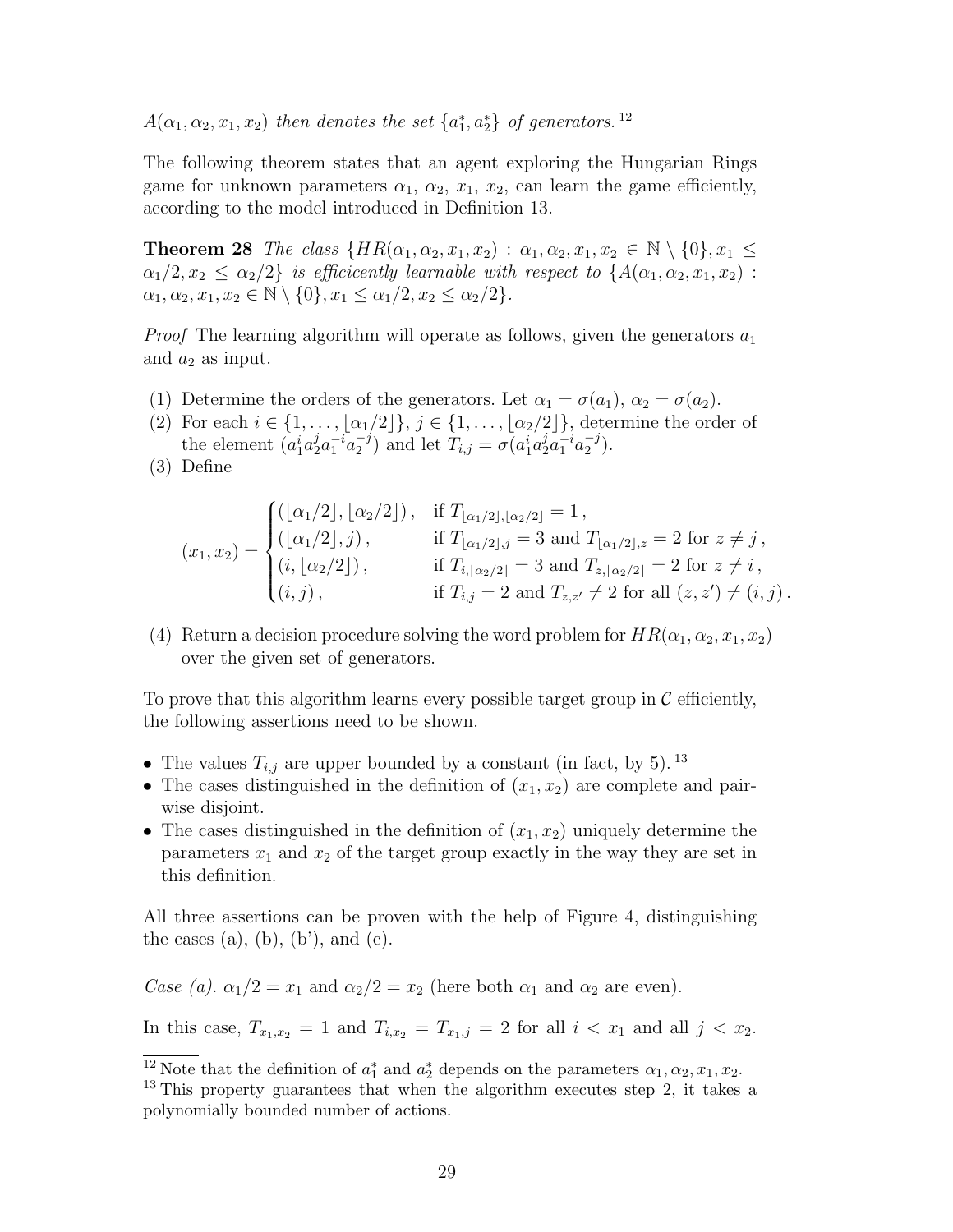| $T_{i,j}$    |                | $\mathcal{Q}$  |   | $\alpha_2/2$   |
|--------------|----------------|----------------|---|----------------|
|              | 3              | 3              | 3 | 2              |
| 2            | 3              | 3              | 3 | $\overline{2}$ |
|              | 3              | 3              | 3 | $\overline{2}$ |
| $\alpha_1/2$ | $\overline{2}$ | $\overline{2}$ | 2 |                |

(a)  $\alpha_1/2 = x_1$  and  $\alpha_2/2 = x_2$  (here  $\alpha_1$  and  $\alpha_2$  are even).

| $T_{i,j}$        | $\mathcal{I}$ | $\mathcal{Q}% _{M_{1},M_{2}}^{\alpha,\beta}(\varepsilon)$ |                | $x_2$          |                        | $\left\lfloor \alpha _{2}/2\right\rfloor$                                    |  |
|------------------|---------------|-----------------------------------------------------------|----------------|----------------|------------------------|------------------------------------------------------------------------------|--|
| 1                | 3             | 3                                                         | 3              | 5              | 3                      | 3                                                                            |  |
| $\mathscr{Q}$    | 3             | 3                                                         | 3              | 5              | 3                      | 3                                                                            |  |
|                  | 3             | 3                                                         | 3              | 5              | 3                      | 3                                                                            |  |
| $\alpha_1/2$   2 |               | $\overline{2}$                                            | $\overline{2}$ | 3              | $\overline{2}$         | $\overline{2}$                                                               |  |
|                  |               |                                                           |                |                |                        | (b) $\alpha_1/2 = x_1$ (here $\alpha_1$ is even) and $\alpha_2/2 \neq x_2$ . |  |
| $T_{i,j}$        | $\it 1$       | $\mathcal{Q}$                                             |                | $x_2$          | $\langle\ldots\rangle$ | $\lfloor \alpha_2/2 \rfloor$                                                 |  |
| 1                | 3             | 3                                                         | 3              | 5              | 3                      | 3                                                                            |  |
| $\mathcal{Q}$    | 3             | 3                                                         | 3              | 5              | 3                      | 3                                                                            |  |
|                  | 3             | 3                                                         | 3              | 5              | 3                      | 3                                                                            |  |
| $x_1$            | 5             | 5                                                         | $\overline{5}$ | $\overline{2}$ | 5                      | 5                                                                            |  |
|                  |               |                                                           |                |                |                        |                                                                              |  |

| $\overline{\phantom{0}}$                              | ◡ | ◡ | ◡ | ິ              | ◡ | $\cdot$ |
|-------------------------------------------------------|---|---|---|----------------|---|---------|
|                                                       | 3 | 3 | 3 | 5              | 3 |         |
| $x_1$                                                 | 5 | 5 | 5 | $\overline{2}$ | 5 | h,      |
|                                                       | 3 | 3 | 3 | 5              | 3 |         |
| $\lfloor \alpha_1/2 \rfloor$ 3                        |   | 3 | 3 | 5              | 3 |         |
| (c) $\alpha_1/2 \neq x_1$ and $\alpha_2/2 \neq x_2$ . |   |   |   |                |   |         |

Fig. 4. The matrix  $T$  for the three different cases (a), (b), and (c). Note that the case " $\alpha_2/2 = x_2$  ( $\alpha_2$  is even) and  $\alpha_1/2 \neq x_1$ " is symmetric to the one illustrated in (b).

Moreover,  $T_{i,j} = 3$  for  $i < x_1$  and  $j < x_2$ .

Case (b).  $\alpha_1/2 = x_1$  (here  $\alpha_1$  is even) and  $\alpha_2/2 \neq x_2$ .

In this case,  $T_{x_1,x_2} = 3$  and  $T_{x_1,j} = 2$  for  $j \neq x_2$ . Furthermore,  $T_{i,x_2} = 5$  for  $i < x_1$  and  $T_{i,j} = 3$  for  $i < x_1$  and  $j \neq x_2$ .

Case (b').  $\alpha_2/2 = x_2$  ( $\alpha_2$  is even) and  $\alpha_1/2 \neq x_1$ .

This case is symmetric to Case (b).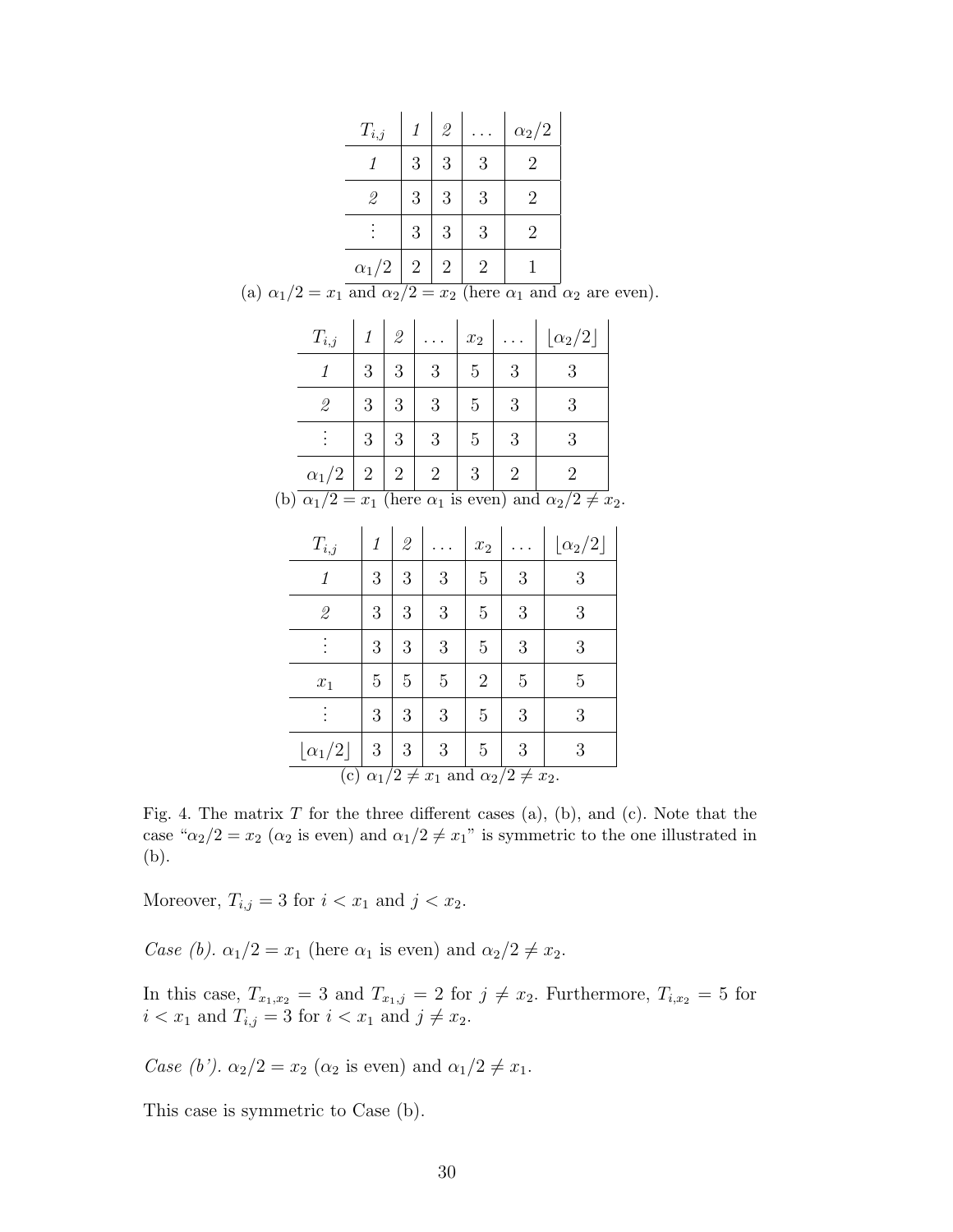Case (c).  $\alpha_1/2 \neq x_1$  and  $\alpha_2/2 \neq x_2$ .

In this case,  $T_{x_1,x_2} = 2$  and  $T_{i,x_2} = T_{x_1,j} = 5$  for  $i \neq x_1$  and  $j \neq x_2$ . Moreover,  $T_{i,j} = 3$  for  $i \neq x_1$  and  $j \neq x_2$ .

It is easy to see that the verification of the cases  $(a)$ ,  $(b)$ ,  $(b')$ , and  $(c)$  proves the assertions claimed above. To verify the cases, consider the effect of the action sequences  $a_1^i a_2^j a_1^{-i} a_2^{-j}$  $\frac{-j}{2}$ .

When executing an action sequence of the form  $a_1^i a_2^j a_1^{-i} a_2^{-j}$  $_2^{-j}$ , most of the tiles in the game remain unaffected. The affected tiles are shown in Figure 5. Let those elements be named b, c, d, e, f and g. If  $i \neq x_1$  and  $j \neq x_2$ , then  $a_1^i a_2^j a_1^{-i} a_2^{-j} =$  $(bcd)(efg)$ , thus the order of this action sequence is 3.



Fig. 5. The tiles affected by the action sequence  $a_1^i a_2^j$  $a_2^{j}a_1^{-i}a_2^{-j}$  $_2^{-j}$ . In certain cases, some of these tiles might coincide.

With certain values of the parameters, the following coincidences are possible:

(1)  $i = x_1 \rightarrow d = e$ (2)  $j = x_2 \to c = e$ (3)  $i = (a_1 - x_1) \rightarrow g = b$ (4)  $j = (a_2 - x_2) \rightarrow f = b$ 

Note that the third case is possible only if  $x_1 = a_1/2$  and it implies that the first case holds as well. (The same is true with the fourth and second case.)

- If  $i = x_1$  and none of the other coincidences hold then  $\sigma(a_1^i a_2^j a_1^{-i} a_2^{-j})$  $\binom{-j}{2} =$  $\sigma((bc fge)) = 5.$
- If  $i = x_1$  and  $j = x_2$   $(c = d = e)$  then  $\sigma(a_1^i a_2^j a_1^{-i} a_2^{-j})$  $\sigma_2^{-j}) = \sigma((be)(fg)) = 2.$
- If  $i = x_1 = a_1 x_1 = a_1/2$  then  $\sigma(a_1^i a_2^j a_1^{-i} a_2^{-j})$  $\binom{-\jmath}{2} = \sigma((be)) = 2.$
- If  $i = x_1 = a_1 x_1 = a_1/2$  and  $j = x_2 \neq a_2/2$   $(d = c = e, g = b)$  then  $\sigma(a_1^ia_2^ja_1^{-i}a_2^{-j})$  $a_2^{-j}$ ) =  $\sigma((ebf)) = 3.$
- If  $i = x_1 = a_1 x_1 = a_1/2$  and  $j = x_2 = a_2 x_2 = a_2/2$   $(c = d = e, f = g =$ b) then  $\sigma(a_1^i a_2^j a_1^{-i} a_2^{-j})$  $\sigma_2^{-j}) = \sigma((id)) = 1.$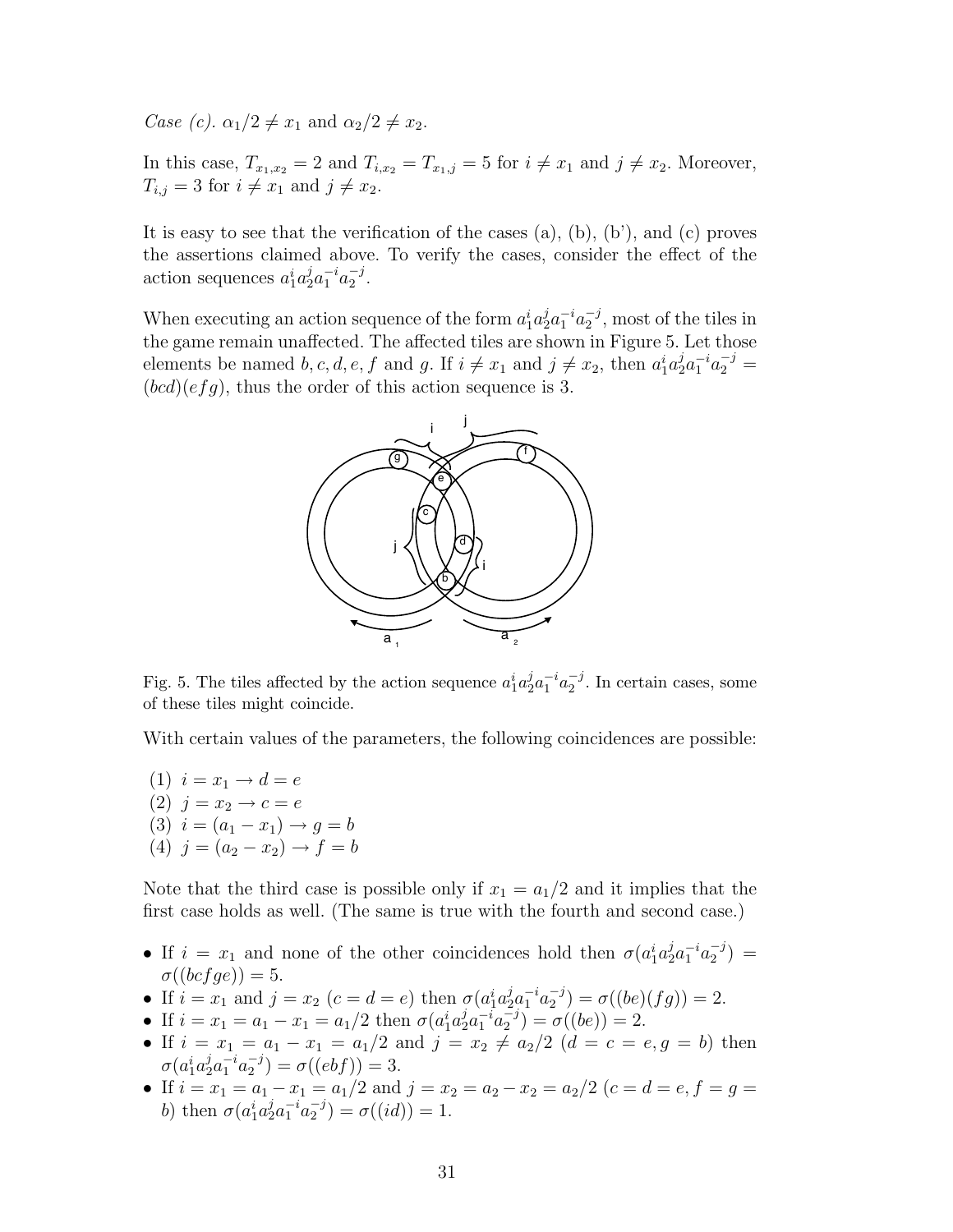The above cases explain all the entries in table T.

This completes the proof.  $\Box$ 

**Remark 29** Note that the group  $HR(\alpha_1, \alpha_2, x_1, x_2)$  equals the alternating group  $A_{\alpha_1+\alpha_2-2}$  if both  $\alpha_1$  and  $\alpha_2$  are odd, and equals  $S_{\alpha_1+\alpha_2-2}$  itself, if at least one of the parameters  $\alpha_1$  and  $\alpha_2$  is even. Moreover, the group  $TS(\alpha, x)$ in some cases ( $x \equiv 2 \mod 4$ ) equals  $S_{\alpha}$ , cf. Chen and Skiena [5].

This shows that if the generators are well chosen then such complex groups as the symmetric groups are efficiently learnable.

#### 6.3 A tile game

The tile game presented in this section can be seen as loosely related to slidingtile puzzles. However, the version designed here is not close to any actual game, we defined it for illustration purposes.

The game consists of an  $n \times n$  table of  $n^2$  numbered tiles in which the single player can move tiles according to  $3n - 1$  actions. These actions can be described as follows:

- $(\hat{a}_{ni})$  for  $1 \leq i \leq n$ . The action  $\hat{a}_{ni}$  horizontally rotates all tiles in the  $i^{th}$ row of the table by one position.
- $(\hat{b}_{ni})$  for  $1 \leq i \leq n$ . The action  $\hat{b}_{ni}$  vertically rotates all tiles in the  $i^{th}$ column of the table by one position.
- $(\hat{c}_{ni})$  for  $2 \le i \le n$ . The action  $\hat{c}_{ni}$  diagonally rotates all tiles in the diagonal corresponding to the positions  $(n, i) \dots (i, n)$  by one position.

Figure 6 shows the table and the actions. Note that while the first two groups of actions are of order *n*, the order of  $\hat{c}_i$  is  $n - i + 1$ .

|                            | $\downarrow \hat{b}_{n1}$ | $\downarrow \hat{b}_{n2}$ | $\downarrow \hat{b}_{nn}$      |
|----------------------------|---------------------------|---------------------------|--------------------------------|
| $\hat{a}_{n1} \rightarrow$ | (1,1)                     | (1,2)                     | (1,n)                          |
| $\hat{a}_{n2}\rightarrow$  | (2,1)                     | $\mid$ $(2,2)$            | (2,n)                          |
|                            |                           |                           |                                |
| $\hat{a}_{nn} \rightarrow$ |                           | $(n,1)$ $(n,2)$ $\ldots$  | (n,n)                          |
|                            |                           | $\nearrow \hat{c}_{n2}$   | $\ldots \nearrow \hat{c}_{nn}$ |

Fig. 6. The "tile game".

This game can be represented as a group in the parameter  $n$ , formally defined as follows.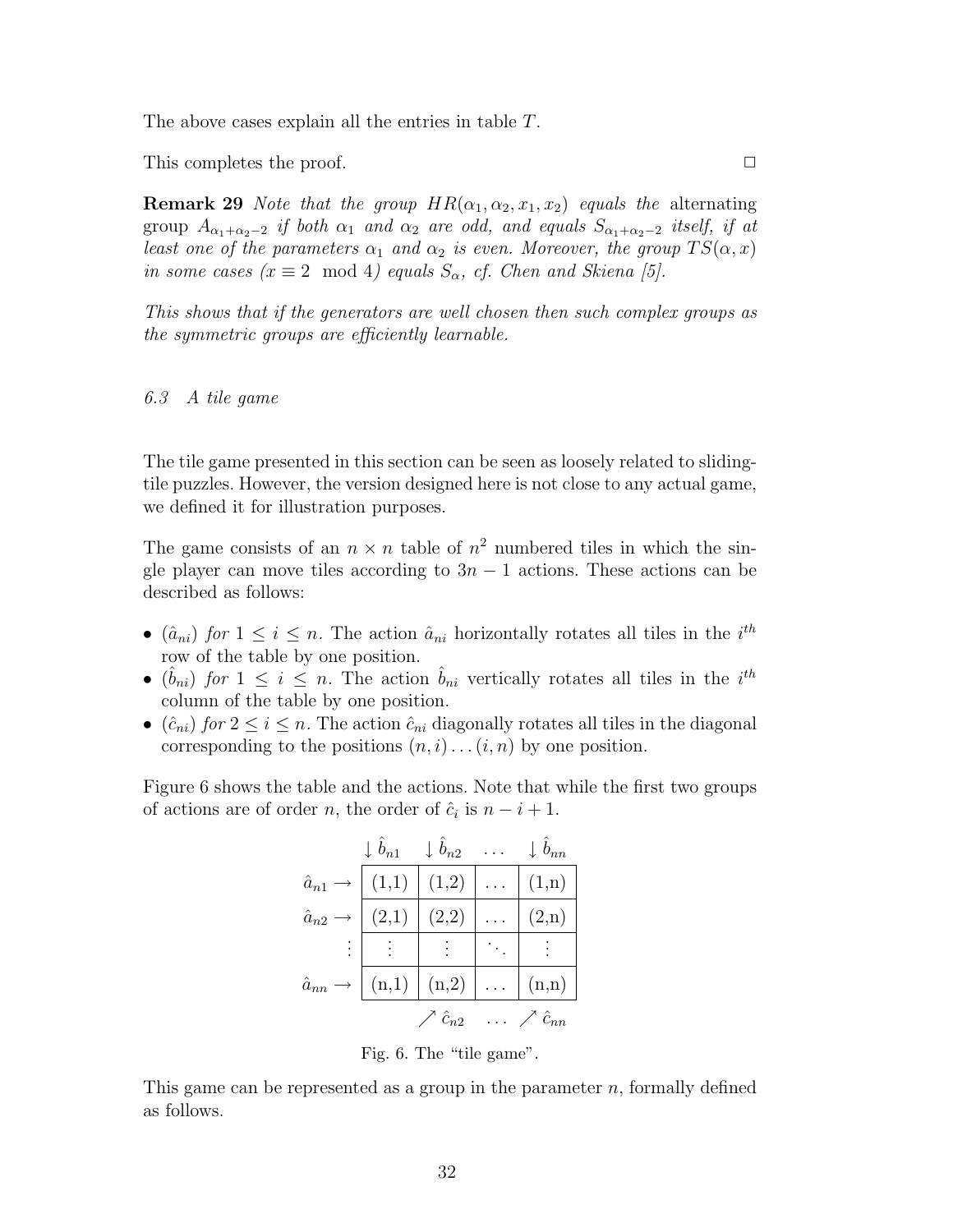**Definition 30** Let  $n \in \mathbb{N} \setminus \{0\}$ . The group  $TG(n)$  is the subgroup of  $S_{n^2}$ generated by the union of the following three sets of generators.

- $\{\hat{a}_{ni} : 1 \le i \le n \text{ and } \hat{a}_{ni} = ((i, 1) \dots (i, n))\}$
- $\{\hat{b}_{ni} : 1 \leq i \leq n \text{ and } \hat{b}_{ni} = ((1, i) \dots (n, i))\}$
- $\{\hat{c}_{ni} : 1 \le i \le n \text{ and } \hat{c}_{ni} = ((n, i) \ (n 1, i + 1) \ \dots \ (i, n))\}$

The main difference between this class of groups and the ones presented in the two previous subsections is that here the number of actions is not constant but depends on the parameter  $n$ .

From the point of view of learning, it is therefore not enough to determine the value of the parameter  $n$ . It is additionally required to determine the concrete role of each action given as an input to the learning algorithm. Nevertheless, as the following theorem states, the class  $\{TG(n): n \in \mathbb{N} \setminus \{0\}\}\$ is efficiently learnable with respect to the natural choice of its generators.

**Theorem 31** The class  $\{TG(n): n \in \mathbb{N} \setminus \{0\}\}\$ is efficiently learnable with respect to  $\{\{\hat{a}_{n1}, \ldots \hat{a}_{nn}, \hat{b}_{n1}, \ldots, \hat{b}_{nn}, \hat{c}_{n2}, \ldots, \hat{c}_{nn}\}: n \in \mathbb{N} \setminus \{0\}\}.$ 

*Proof* On input of a set  $\{d_1, \ldots, d_k\}$  of k different generators, an algorithm learning the target group  $TG(n)$  efficiently can be defined by the following instructions.

- (1) Let  $n = k + 1/3$ .
- (2) Obtain the orders of the generators.
- (3) For all  $i \in \{2, \ldots, n\}$ , let  $c_i$  be the unique given generator  $d_i$  with  $\sigma(d_i)$  $n - i + 1$ .
- (4) Pick an arbitrary given generator  $d \in \{d_1, \ldots, d_k\} \setminus \{c_2, \ldots, c_n\}$ . Let B be the set of all given generators in  $\{d_1, \ldots, d_k\} \setminus \{d, c_2, \ldots, c_n\}$  that do not commute with d. Let  $A = \{d_1, \ldots, d_k\} \setminus (\{c_2, \ldots, c_n\} \cup B).$ (\* Note that  $\tilde{A}$  contains d and both  $\tilde{A}$  and  $\tilde{B}$  are of cardinality n. Due

to the symmetry of the tile game, the roles of  $A$  and  $B$  can be swapped without changing the underlying group.  $*)$ 

- (5) Iteratively, for  $i \in \{1, \ldots, n-1\}$  in order of ascending i, let  $a_i$  be the unique generator in  $\hat{A} \setminus \{a_1, \ldots, a_{i-1}\}\$  that commutes with  $c_{i+1}$  and let  $b_i$ be the unique generator in  $\hat{B} \setminus \{b_1, \ldots, b_{i-1}\}\$  that commutes with  $c_{i+1}$ .
- (6) Let  $a_n$  be the unique element in  $\hat{A} \setminus \{a_1, \ldots, a_{n-1}\}.$  Let  $b_n$  be the unique element in  $B \setminus \{b_1, \ldots, b_{n-1}\}.$
- (7) Return a decision procedure solving the word problem for  $TG(n)$  where
	- for each  $i \in \{1, \ldots, n\}$ ,  $a_i$  takes the role of  $\hat{a}_{ni}$  and  $b_i$  takes the role of  $b_{ni}$ , and
		- for each  $i \in \{2, \ldots, n\}$ ,  $c_i$  takes the role of  $\hat{c}_{ni}$ .

It is easy to see that the algorithm outputs a decision procedure consistent with the target group. It is also obvious that the number of queries the algorithm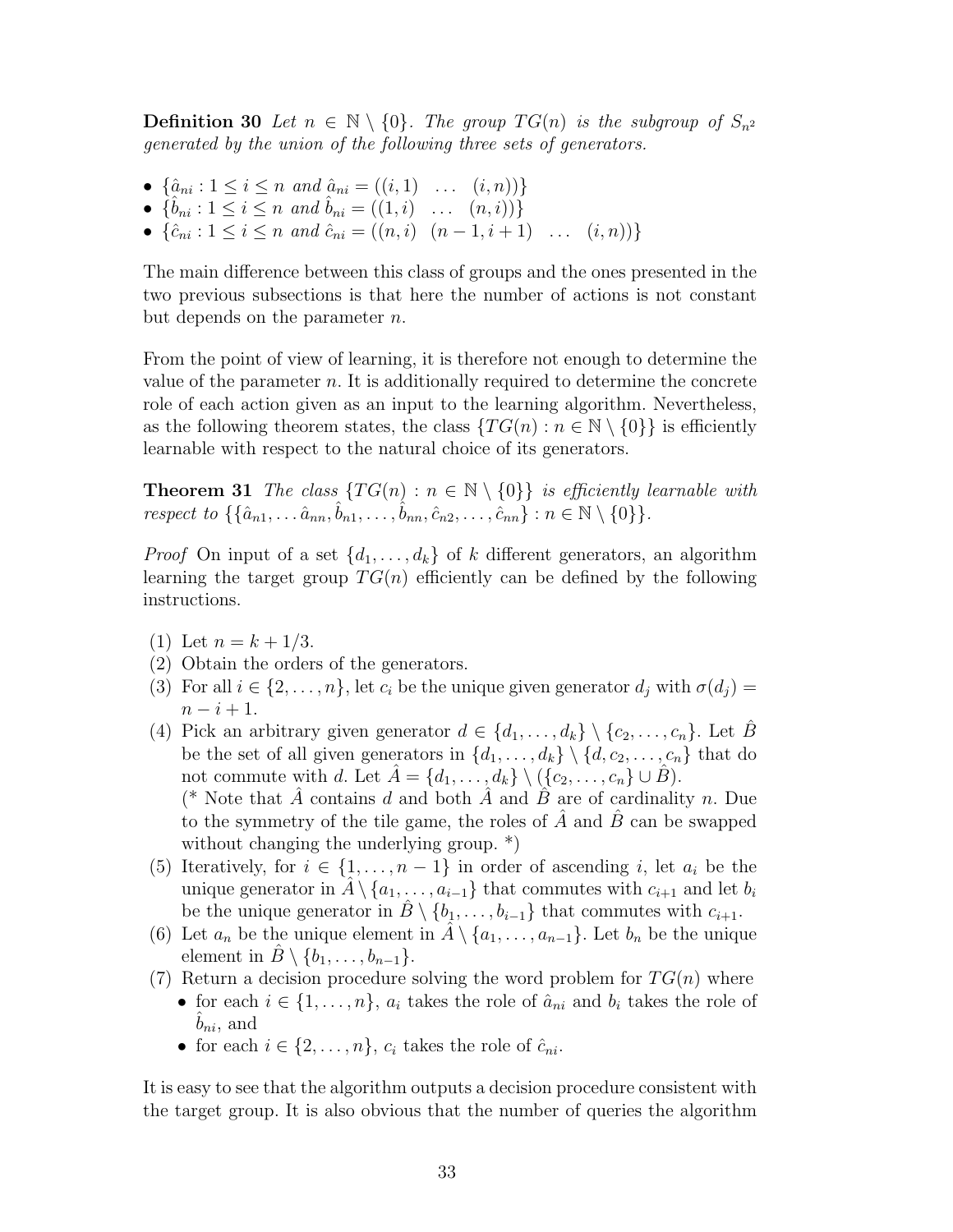## 7 Conclusions

We introduced and analyzed a model for (efficient) learning of group-structured environments by exploration. In order to capture the idea that an agent should learn its environment without visiting all the states, we imposed a bound on the number of actions the agent can take up to convergence to a correct conjecture about the target group environment.

Learnability results strongly depend on the set of generators given as input to the learner, not only under efficiency constraints, but even when no requirements in terms of efficiency are imposed on the learner. Our negative results suggest that it is in general too strong a requirement to learn with respect to all possible generators of a group—which is in fact not surprising and gives answers to some of the questions that motivated our research.

A direction for future work clearly is to characterize cases in which the size of a minimal representation of a group (in a general coding scheme for finite or finitely generated groups) is logarithmic instead of linear in the size of the group. This is for instance motivated by the contrasting results we obtained concerning dihedral groups. The positive results on efficient learning of finite dihedral groups assume that the learner is given generators the order of which is proportional to the size of the target group. Since our model of efficient learning allows the learner to take a number of actions that is polynomial in the order of the generators, the learner can here take a number of actions polynomial in the size of the group. Thus every state can be visited and learning becomes trivial. The negative results on efficient learning of finite dihedral groups show that generators of lower order, which *disallow* the learner to take as many actions as there are states in the environment, are not suitable for learning environments with the structure of finite dihedral groups. This example motivates the design and anlaysis of models that capture the case of learning when the "size of the representation" given to the learner is not linear but only logarithmic in the size of the group.

However, it is worth noting that our positive result on learning finite Abelian groups (Theorem 23) illustrates cases in which efficient learning under our current model is possible even if the sum of the orders of the generators given may be logarithmic in the size of the target group. Note though that we have positive results on efficient learning of finite Abelian groups only in case the given generators generate the cyclic subgroups of the target group. Whether or not other types of generators are in general suitable for efficient learning of finite Abelian groups remains an open question.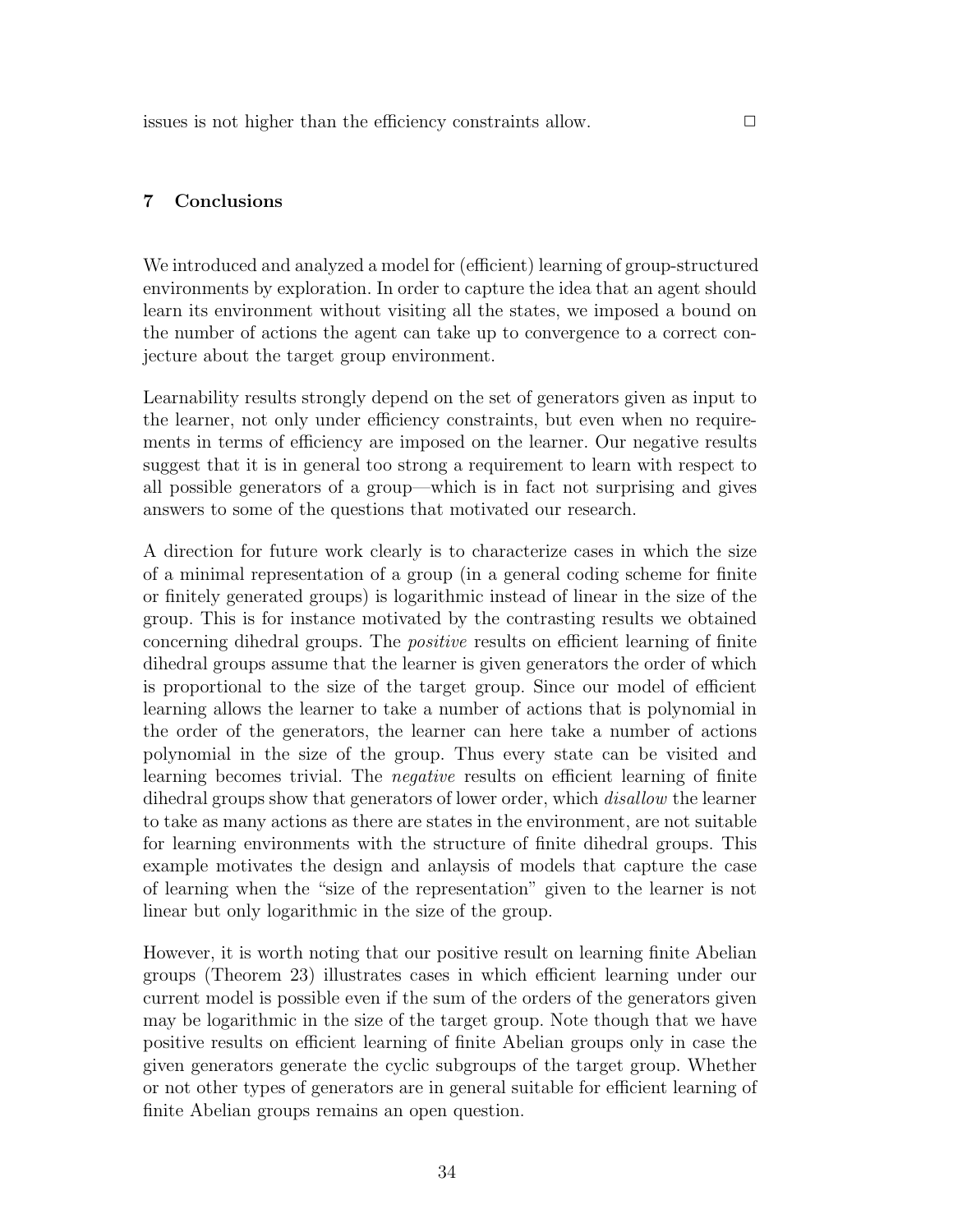#### Acknowledgements

We thank Barnabás Póczos, András Antos, Marcus Hutter, and Robert Holte for helpful discussions.

This research was funded in part by the National Science and Engineering Research Council (NSERC), iCore, and the Alberta Ingenuity Fund.

#### References

- [1] D. Angluin. Learning regular sets from queries and counterexamples. Information and Computation, 75(2):87–106, 1987.
- [2] L. Babai and E. Szemerédi. On the complexity of matrix group problems I. In IEEE Symposium on Foundations of Computer Science, pages 229–240, 1984.
- [3] G. Bartók, C. Szepesvári, and S. Zilles. Active learning of group-structured environments. In Proceedings of the 19th International Conference on Algorithmic Learning Theory, Lecture Notes in Computer Science 5254, pages 329–343. Springer-Verlag, 2008.
- [4] W.W. Boone. The word problem. Annals of Mathematics, 70:207–265, 1959.
- [5] T. Chen and S. Skiena. Sorting with fixed-length reversals. Discrete Applied Mathematics, 71:269–295, 1996.
- [6] E.M. Gold. Language identification in the limit. Information and Control, 10:447–474, 1967.
- [7] R. Holte, J. Grajkowski, and B. Tanner. Hierarchical heuristic search revisited. In Symposium on Abstraction, Reformulation and Approximation, pages 121– 133, 2005.
- [8] H. Jaeger. Observable operator models for discrete stochastic time series. Neural Computation, 12:1371–1398, 2000.
- [9] R.E. Korf. Finding optimal solutions to Rubik's cube using pattern databases. In AAAI/IAAI, pages 700–705, 1997.
- [10] M.L. Littman, R. Sutton, and S. Singh. Predictive representations of state. In Advances in Neural Information Processing Systems 14 (NIPS), pages 1555– 1561, 2002.
- [11] P.S. Novikov. On the algorithmic undecidability of the word problem in group theory. In Proceedings of the Steklov Institute of Mathematics, volume 44, pages 1–143, 1955. In Russian.
- [12] R.L. Rivest and R.E. Schapire. Diversity-based inference of finite automata. Journal of the ACM, pages 555–589, 1994.